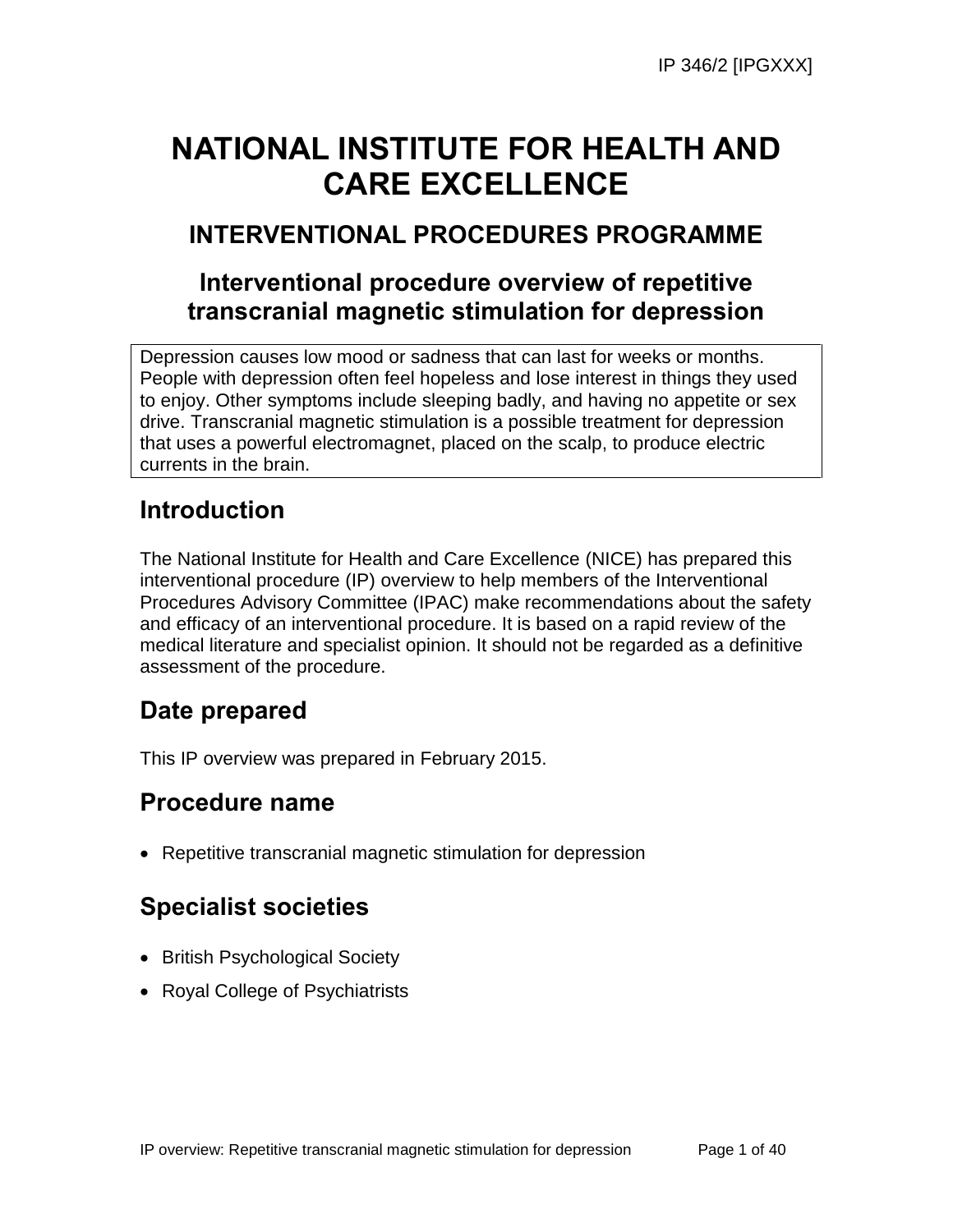# **Description**

## *Indications and current treatment*

Depression is a common disorder. It is characterised by persistent sadness, loss of interest or pleasure, feelings of guilt or low self-worth, disturbed sleep, appetite and libido, feelings of tiredness and poor concentration. It is also often accompanied by feelings of hopelessness and suicidal thoughts. Depression can last from weeks to years, and can be recurrent. It can substantially impair an individual's ability to function at work or cope with daily life. Treatments for depression include a range of psychological therapies and antidepressant medications. In severe depression, electroconvulsive therapy or transcranial direct current stimulation are sometimes used.

## *What the procedure involves*

Repetitive transcranial magnetic stimulation (rTMS) does not need anaesthesia and can be done on an outpatient basis. A purpose-made electromagnetic coil is held against the scalp with the intention of inducing electric currents in the cerebral cortex. Imaging may be used to help target specific areas of the brain. Treatment is usually considered for patients with depression that has not responded to antidepressant medication.

In rTMS, repetitive pulses of electromagnetic energy are delivered at various frequencies or stimulus intensities. Conventional rTMS uses continuous pulses of electromagnetic energy whereas theta-burst rTMS uses intermittent pulses. Stimulation can either be delivered unilaterally, over the left or right dorso-lateral prefrontal cortex (DLPFC), or bilaterally over both cortices. Bilateral stimulation may be done sequentially or simultaneously. Treatment with rTMS usually comprises daily sessions lasting about 30 minutes, typically for 2 to 6 weeks.

## *Outcome measures*

There are several scales used to measure depression severity. The Montgomery–Åsberg Depression Rating Scale (MADRS) measures 10 items (including apparent sadness, reported sadness and suicidal thoughts) on a scale of 0 to 6 with lower values indicating less depression. The Hamilton Depression Rating Scale (annotated as either HDRS or HAM-D) uses a semi-structured interview to assess several variables (including depressed mood, insomnia, agitation, anxiety and weight loss) measured on 5-point or 3-point scales, with lower scores indicating less depression.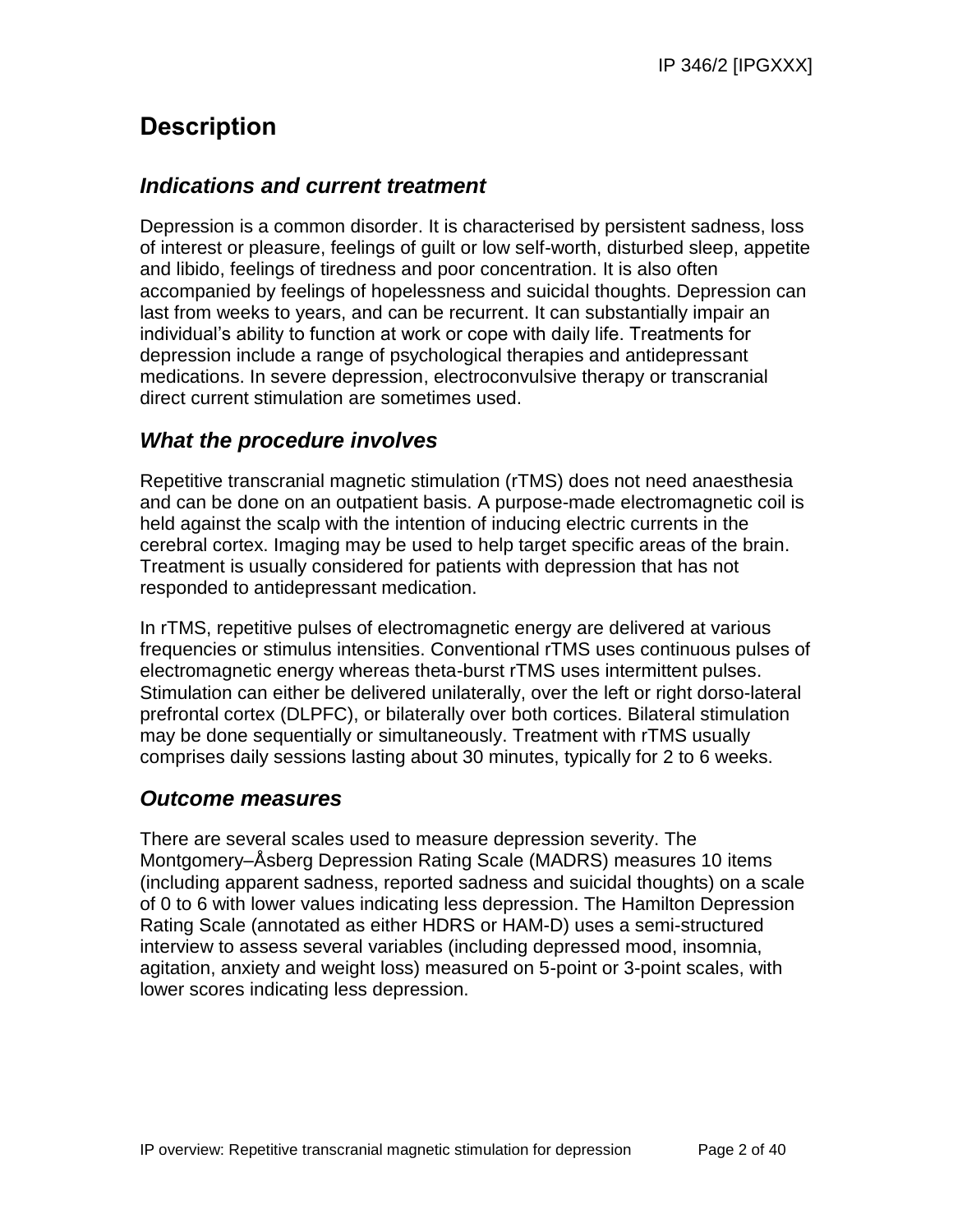# **Literature review**

## *Rapid review of literature*

The medical literature was searched to identify studies and reviews relevant to repetitive transcranial magnetic stimulation for depression. The following databases were searched, covering the period from their start to 13 February 2015: MEDLINE, PREMEDLINE, EMBASE, Cochrane Library and other databases. Trial registries and the Internet were also searched. No language restriction was applied to the searches (see appendix C for details of search strategy). Relevant published studies identified during consultation or resolution that are published after this date may also be considered for inclusion.

The following selection criteria (table 1) were applied to the abstracts identified by the literature search. Where selection criteria could not be determined from the abstracts the full paper was retrieved.

| <b>Characteristic</b> | <b>Criteria</b>                                                                                                                                                                                            |
|-----------------------|------------------------------------------------------------------------------------------------------------------------------------------------------------------------------------------------------------|
| Publication type      | Clinical studies were included. Emphasis was placed on identifying<br>good quality studies.                                                                                                                |
|                       | Abstracts were excluded where no clinical outcomes were<br>reported, or where the paper was a review, editorial, or a<br>laboratory or animal study.                                                       |
|                       | Conference abstracts were also excluded because of the difficulty<br>of appraising study methodology, unless they reported specific<br>adverse events that were not available in the published literature. |
| <b>Patient</b>        | Patients with depression.                                                                                                                                                                                  |
| Intervention/test     | Repetitive transcranial magnetic stimulation.                                                                                                                                                              |
| Outcome               | Articles were retrieved if the abstract contained information<br>relevant to the safety and/or efficacy.                                                                                                   |
| Language              | Non-English-language articles were excluded unless they were<br>thought to add substantively to the English-language evidence<br>base.                                                                     |

**Table 1 Inclusion criteria for identification of relevant studies**

## *List of studies included in the IP overview*

This IP overview is based on 6327 patients from 4 systematic reviews, 1 nonrandomised comparative study, 1 case series and 1 case report; however there may be considerable overlap between studies

Other studies that were considered to be relevant to the procedure but were not included in the main extraction table (table 2) have been listed in appendix A.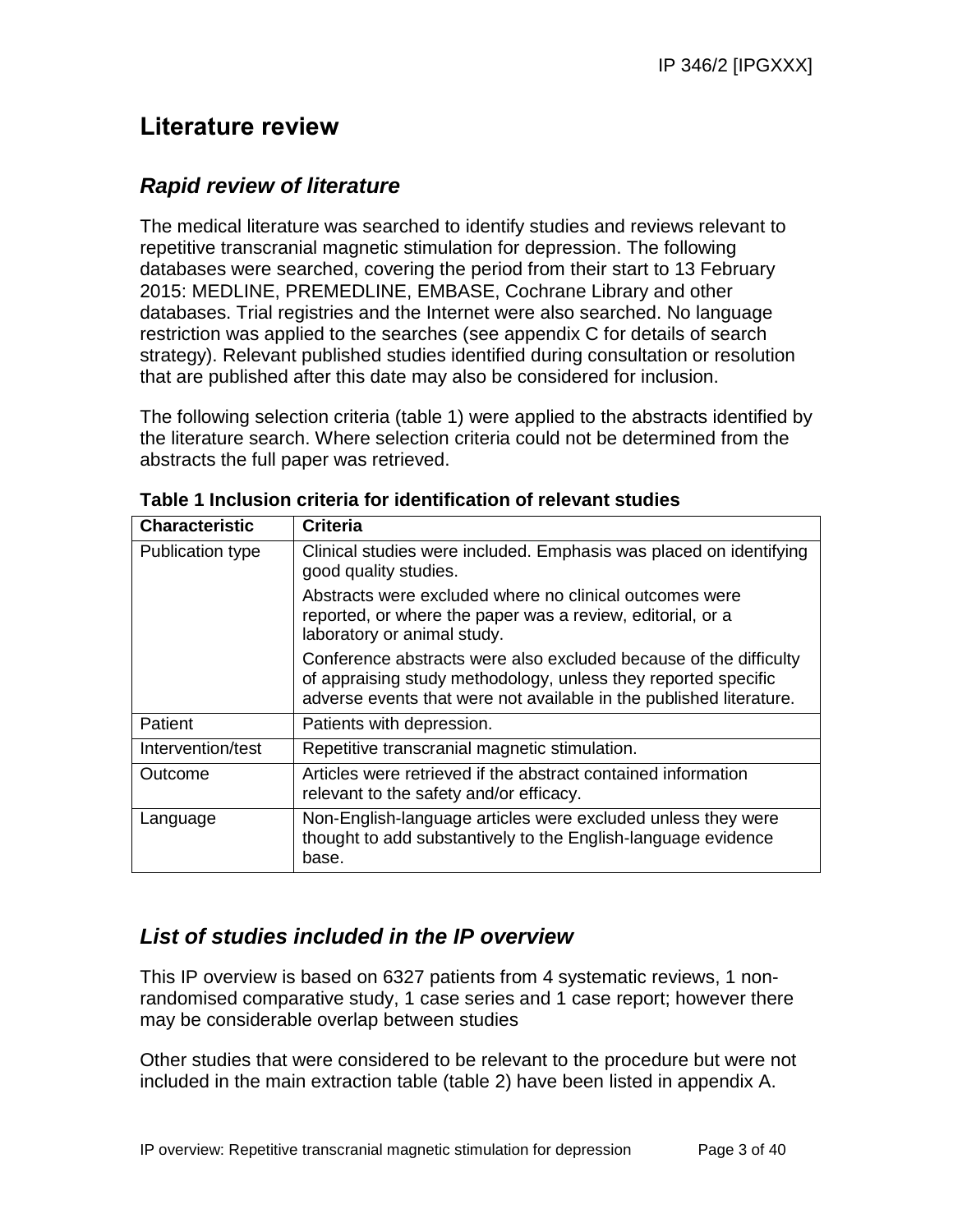## **Table 2 Summary of key efficacy and safety findings on repetitive transcranial magnetic stimulation for depression**

## **Study 1 Slotema CW (2010)**

### **Details**

| Study type                                   | Systematic review of randomised controlled trials                                                                                                                                                                                                                     |
|----------------------------------------------|-----------------------------------------------------------------------------------------------------------------------------------------------------------------------------------------------------------------------------------------------------------------------|
| Country                                      | <b>Netherlands</b>                                                                                                                                                                                                                                                    |
| Recruitment period                           | 1990 to 2008                                                                                                                                                                                                                                                          |
| Study population and                         | Patients with depression (type unspecified)                                                                                                                                                                                                                           |
| number                                       | n=1592 patients from 40 randomised controlled trials (751 rTMS versus 632 sham stimulation; 113<br>rTMS versus 102 Electroconvulsive therapy [ECT])                                                                                                                   |
| Age and sex                                  | Not reported                                                                                                                                                                                                                                                          |
| Study selection criteria                     | Inclusion criteria: randomised controlled trials that compared rTMS against sham or ECT were included. All<br>included studies were written in English. When various studies described overlapping samples, the article<br>with the largest sample size was included. |
|                                              | Exclusion criteria: studies that included patients with vascular depression, employed single-arm or crossover<br>designs, evaluated single-pulse transcranial magnetic stimulation, or performed rTMS as an add-on to ECT<br>were excluded.                           |
| Technique                                    | Patients received between 5 and 25 treatments of rTMS, delivered unilaterally or bilaterally (not<br>simultaneously). Stimulation was performed using frequencies ranging from 1 Hz to 20 Hz and delivered at<br>80% to120% of motor thresholds.                      |
| Follow-up                                    | Not reported                                                                                                                                                                                                                                                          |
| Conflict of<br>interest/source of<br>funding | None reported                                                                                                                                                                                                                                                         |

### **Analysis**

**Follow-up issues**: Patients received between 5 and 25 sessions of rTMS.

**Study design issues**: Systematic review included studies in which rTMS was delivered at different cranial sites, stimulus intensities and motor thresholds. Patients were free of antidepressants in 7 studies; antidepressants were continued during rTMS in 17 studies; rTMS was started simultaneously with antidepressants in 5 studies. The remaining studies did not report if patients were taking antidepressants.

**Study population issues**: it is unclear what proportions of patients had different types of depression.

- Hedges' g effect sizes were calculated for the mean differences between pre-treatment and post-treatment values of unspecified depression rating scales. No details were provided on which rating scales were used to calculate the mean differences.
- For the overall rTMS versus sham stimulation comparison, the  $I^2$  value was 81%, indicating substantial heterogeneity between studies. For the overall rTMS versus ECT comparison, the  $I^2$  value was 28%, indicating moderate heterogeneity between studies.
- No parameters for low- or high-frequency rTMS were defined.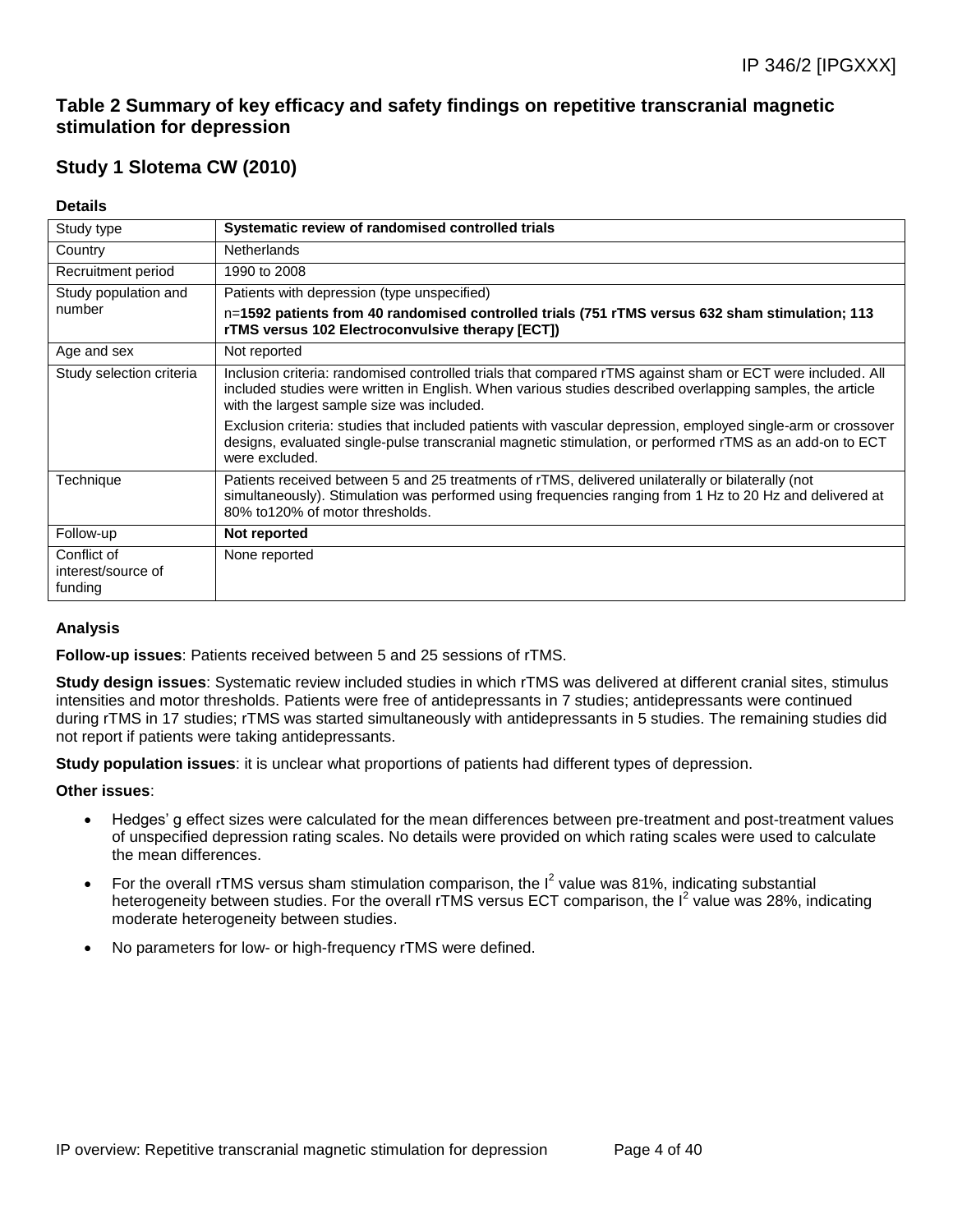#### **Efficacy**

Number of patients analysed: **1592 patients (751 rTMS versus 632 sham stimulation; 113 rTMS versus 102 ECT. Numbers varied according to outcome measure assessed.**

#### **Meta-analyses of rTMS versus sham stimulation**

| Outcome measure                                                          | Effect size | Direction of        | p value | $I^2(% )$ |
|--------------------------------------------------------------------------|-------------|---------------------|---------|-----------|
|                                                                          | (Hedges g)  | effect              |         |           |
| All types of stimulation (overall) <sup>a</sup>                          | 0.55        | Favours rTMS        | < 0.001 | 54        |
| Delivered at the left DLPFC <sup>a</sup>                                 | 0.53        | Favours rTMS        | < 0.001 | <b>NR</b> |
| Delivered at the right DLPFC <sup>a</sup>                                | 0.82        | Favours rTMS        | < 0.001 | <b>NR</b> |
| Delivered at both left and right DLPFCs (not simultaneously)             | 0.47        | Favours rTMS        | 0.3     | NR.       |
| rTMS monotherapy <sup>a</sup>                                            | 0.96        | Favours rTMS        | < 0.001 | 81        |
| rTMS with continuation of previous antidepressant treatment <sup>a</sup> | 0.51        | <b>Favours rTMS</b> | < 0.001 | 32        |
| rTMS started simultaneously with antidepressant treatment                | 0.37        | <b>Favours rTMS</b> | 0.3     | 13        |

<sup>a</sup> Significant differences were observed between groups

 No significant difference was reported when the effect sizes for studies that assessed rTMS monotherapy were compared against studies that assessed rTMS with continuation of antidepressant treatment (p=0.06).

 No significant difference was reported when the effect sizes for studies that assessed rTMS monotherapy were compared against studies that assessed rTMS started simultaneously with antidepressant treatment (p=0.09).

#### **Meta-analysis of rTMS versus ECT**

• The meta-analysis of rTMS compared against ECT revealed a Hedges' g value of -0.47, in favour of ECT (p=0.004,  $I^2$ =28%)

### **Safety**

|                       | % $(n/N)$           |                    |             |  |  |
|-----------------------|---------------------|--------------------|-------------|--|--|
| Adverse event         | High-frequency rTMS | Low-frequency rTMS | Sham        |  |  |
| Headache              | 9.7(46/472)         | 3.7(4/109)         | 2.5(12/461) |  |  |
| Scalp discomfort      | 9.3(45/472)         | 1.8(2/109)         | 1.9(9/461)  |  |  |
| Facial twitching      | 1.9(9/472)          | 4.6 (5/109)        | 0           |  |  |
| Eye watering          | 1.5(7/472)          |                    | 0           |  |  |
| Local erythema        | 1.3(6/472)          | 0                  | $\Omega$    |  |  |
| <b>Drowsiness</b>     | 2.5(12/472)         | 0                  | 0           |  |  |
| Other (not specified) | 4.7 (22/472)        | 0.9(1/109)         | 2.4(11/461) |  |  |
| Total                 | 30.7 (145/472)      | 11 (12/109)        | 6.9(32/461) |  |  |

Abbreviations used: DLPFC, dorso-lateral prefrontal cortex; ECT, electroconvulsive therapy; NR, not reported; rTMS, repetitive transcranial magnetic stimulation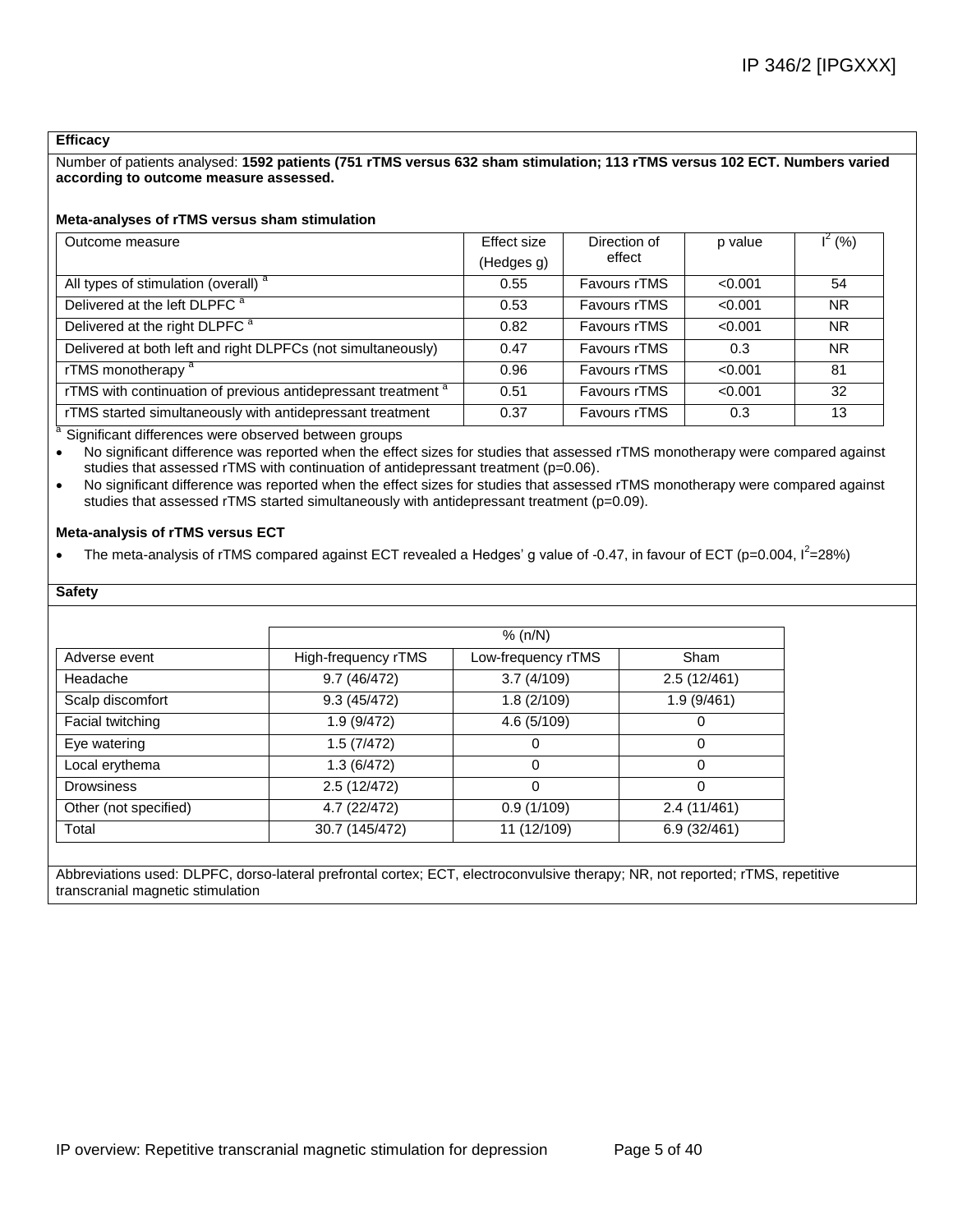## **Study 2 Lepping P (2014)**

### **Details**

| Study type                                   | <b>Systematic review</b>                                                                                                                                                                                                                                                                       |
|----------------------------------------------|------------------------------------------------------------------------------------------------------------------------------------------------------------------------------------------------------------------------------------------------------------------------------------------------|
| Country                                      | United Kingdom                                                                                                                                                                                                                                                                                 |
| Recruitment period                           | Not reported                                                                                                                                                                                                                                                                                   |
| Study population and                         | Patients with patients with depression                                                                                                                                                                                                                                                         |
| number                                       | n=3236 patients from 63 studies (2330 rTMS versus 806 sham stimulation; 100 patients were treated<br>by $ECT$ )                                                                                                                                                                                |
| Age and sex                                  | Not reported                                                                                                                                                                                                                                                                                   |
| Study selection criteria                     | Inclusion criteria: case series and comparative studies that assessed the efficacy of rTMS (as monotherapy<br>or add-on therapy) in patients with depression, irrespective of subtype of depression and diagnostic criteria<br>used, were included. All included studies reported HDRS scores. |
|                                              | Exclusion criteria: studies in which depression was not the primary diagnosis or which evaluated<br>adolescents or children were excluded.                                                                                                                                                     |
| Technique                                    | rTMS was delivered unilaterally or bilaterally (sequentially or simultaneously). Stimulation was performed<br>using frequencies ranging from 1 Hz to 20 Hz and delivered at 80% to 120% of motor thresholds.                                                                                   |
| Follow-up                                    | Treatment periods ranged from 1 to 12 weeks; however, only week 4 results analysed                                                                                                                                                                                                             |
| Conflict of<br>interest/source of<br>funding | None reported                                                                                                                                                                                                                                                                                  |

### **Analysis**

#### **Follow-up issues**: None identified

**Study design issues**: Systematic review included studies that assessed rTMS as monotherapy or add-on therapy. For crossover studies, only data from the first crossover sequence were used. Meta-analyses that pooled outcomes from case, series, non-randomised comparative studies and randomised controlled trials may be prone to bias as some of the single-arm studies may have overestimated the treatment effect.

**Study population issues**: Studies included patients who had different types of depression, such as major depressive disorder and treatment resistant depression.

#### **Other issues**:

 Authors pooled percentage changes in HDRS-17 (17 item), HDRS-21 (21-item) and HDRS-24 (24-item) scores reported in all included studies. When it was unclear what version of the HDRS was used, authors assumed that the HDRS-17 questionnaire was used. Percentage changes were converted into Clinical Global Impressions improvement (CGI-I) scale scores. The CGI-I scale is a widely used psychiatric assessment tool that measures perceived improvements in a patient's mental illness. Percentage changes in HDRS scores were converted into CGI-I scores as follows:

| Percentage change in<br>HDRS scores (%) | <b>Clinical Global Impression</b><br>- Improvement scale<br>equivalent | Interpretation     |
|-----------------------------------------|------------------------------------------------------------------------|--------------------|
| -84                                     |                                                                        | Very much improved |
| $-59$                                   | 2                                                                      | Much improved      |
| $-33$                                   | 3                                                                      | Minimally improved |
| -9                                      | 4                                                                      | No change          |
| 8                                       | 5                                                                      | Minimally worse    |
| 27.5                                    | 6                                                                      | Much worse         |
| 60                                      | 7                                                                      | Very much worse    |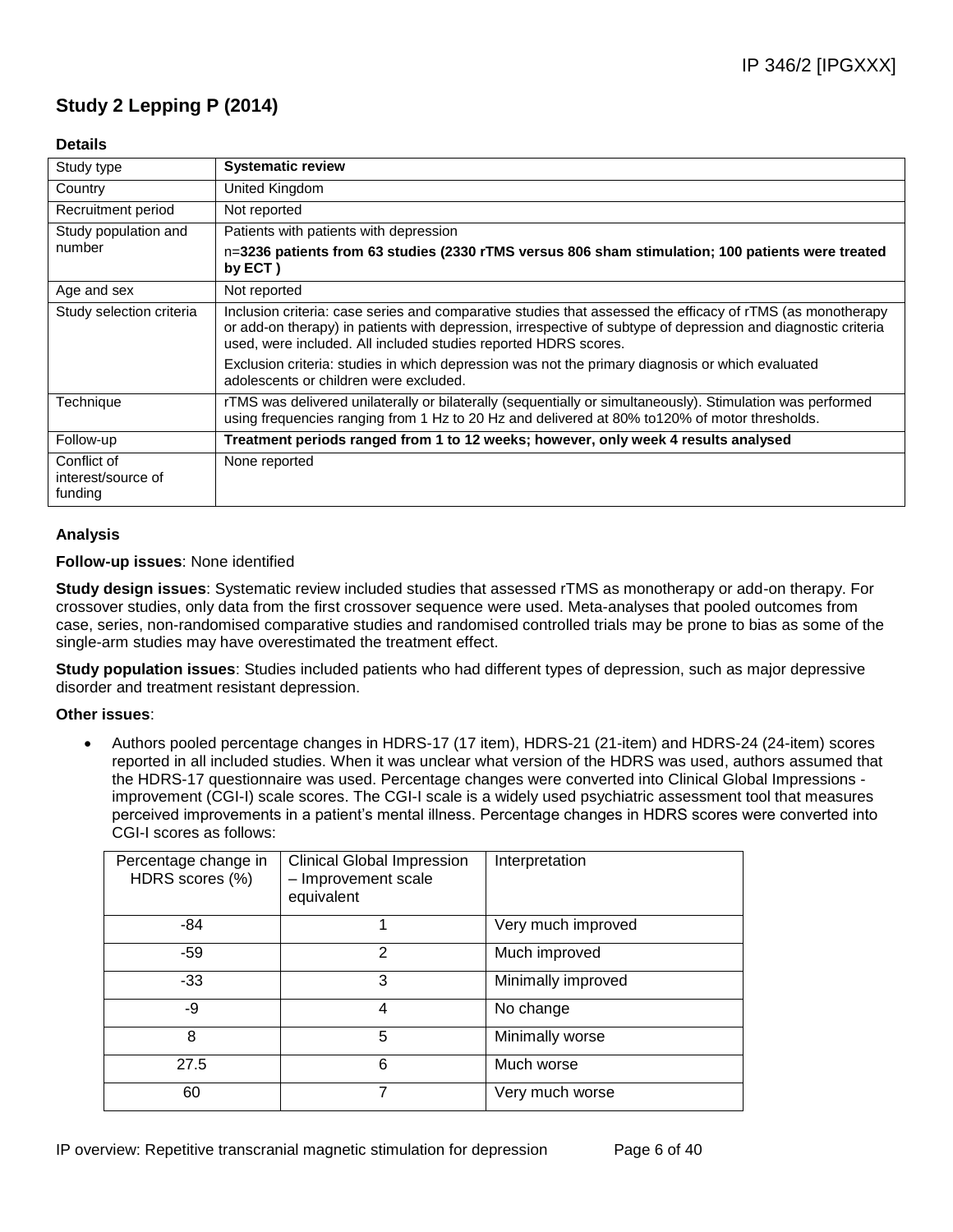### **Efficacy**

#### n=**3236 patients from 63 studies (2330 rTMS versus 806 sham stimulation; 100 patients were treated by ECT )**

#### **Meta-analyses of rTMS versus sham stimulation in patients with depression**

|                                        |                                                                  | rTMS                      |                                                                  | Sham                      |         |
|----------------------------------------|------------------------------------------------------------------|---------------------------|------------------------------------------------------------------|---------------------------|---------|
| Grouping                               | Mean<br>percentage<br>reduction in<br><b>HDRS</b> scores<br>(SD) | CGI-I score<br>equivalent | Mean<br>percentage<br>reduction in<br><b>HDRS</b> scores<br>(SD) | CGI-I score<br>equivalent | p value |
| Randomised<br>controlled trials - only | 35.63 (16.51)                                                    | 2.9                       | 23.33 (16.51)                                                    | 3.4                       | < 0.05  |
| All included studies                   | 37.18 (15.13)                                                    | 2.8                       | 22.14 (16.55)                                                    | 3.4                       | < 0.05  |

#### **Meta-analyses of rTMS versus sham stimulation in patients with treatment resistant depression**

|                                        | rTMS                                                             |                           | Sham                                                             |                           |         |
|----------------------------------------|------------------------------------------------------------------|---------------------------|------------------------------------------------------------------|---------------------------|---------|
| Grouping                               | Mean<br>percentage<br>reduction in<br><b>HDRS</b> scores<br>(SD) | CGI-I score<br>equivalent | Mean<br>percentage<br>reduction in<br><b>HDRS</b> scores<br>(SD) | CGI-I score<br>equivalent | p value |
| Randomised<br>controlled trials - only | 45.21 (10.94)                                                    | 2.55                      | 25.04 (17.55)                                                    | 3.3                       | < 0.05  |
| All included studies                   | 47.77 (12.80)                                                    | 2.4                       | 23.03 (16.00)                                                    | 3.4                       | < 0.05  |

#### **Other meta-analyses**

 When rTMS was compared against ECT in patients with any type of depression, the mean percentage reduction in HDRS scores was 33.7% (CGI-I score equivalent not reported) in the rTMS group and 46.4% (CGI-I 2.45) in the ECT group (p<0.05)

 When low-frequency rTMS (below 1Hz) was compared against high-frequency rTMS (above 1Hz), the mean percentage reduction in HDRS scores was 46.6% in the low-frequency group and 40.9% in the high-frequency group (p<0.05). CGI-I score equivalents were not reported

Abbreviations used: CGI-, Clinical global impressions-improvement; ECT, electroconvulsive therapy; HDRS, NR, not reported; rTMS, repetitive transcranial magnetic stimulation; TRD; treatment resistant depression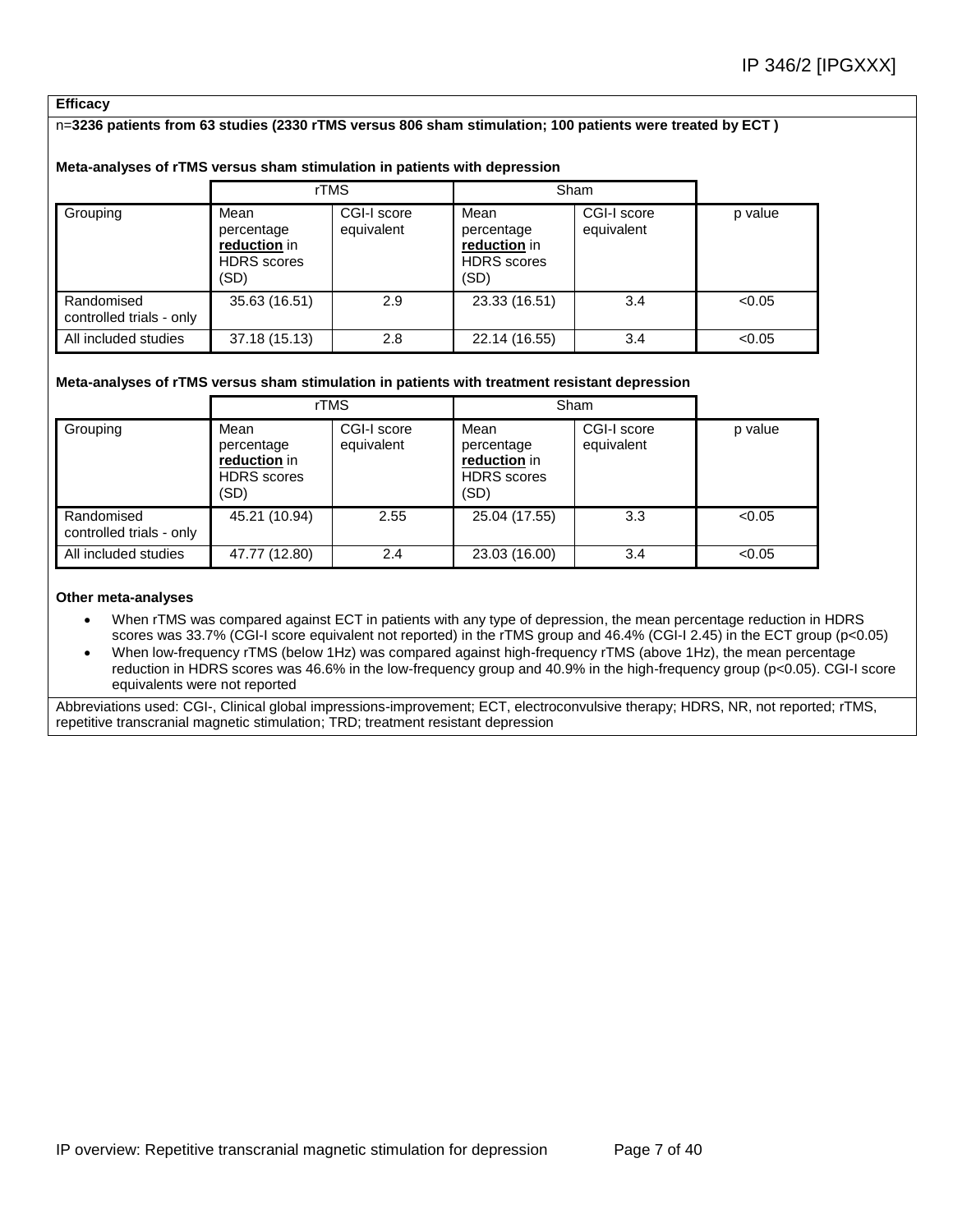## **Study 3 Zhang YQ (2015)**

### **Details**

| Study type                                   | Systematic review of randomised controlled trials                                                                                                                                                                                                                                                                                                                                |
|----------------------------------------------|----------------------------------------------------------------------------------------------------------------------------------------------------------------------------------------------------------------------------------------------------------------------------------------------------------------------------------------------------------------------------------|
| Country                                      | China                                                                                                                                                                                                                                                                                                                                                                            |
| Recruitment period                           | Up to January 2014                                                                                                                                                                                                                                                                                                                                                               |
| Study population and                         | Patients with treatment resistant depression                                                                                                                                                                                                                                                                                                                                     |
| number                                       | n=634 patients from 10 randomised controlled trials (Total numbers in each study arm not specified)                                                                                                                                                                                                                                                                              |
| Age and sex                                  | Not reported                                                                                                                                                                                                                                                                                                                                                                     |
| Study selection criteria                     | Inclusion criteria: randomised controlled trials that compared bilateral rTMS against unilateral or sham rTMS<br>were included. All studies included patients who were diagnosed with major depressive disorder and met the<br>treatment resistant depression criteria of not responding to at least 1 course of adequate medication during<br>their current depressive episode. |
|                                              | Exclusion criteria: studies that assessed patients who had treatment resistant depression with comorbid<br>neurological disorders or psychotic disorders were excluded. Studies that assessed patients with child,<br>adolescent or postpartum depression were also excluded.                                                                                                    |
| Technique                                    | Patients received rTMS, delivered unilaterally or bilaterally over a period of 1 to 6 weeks. Stimulation was<br>performed using frequencies ranging from 1 Hz to 20 Hz and delivered at 90% to 120% of motor thresholds.                                                                                                                                                         |
| Follow-up                                    | Treatment periods ranged from 1 to 6 weeks                                                                                                                                                                                                                                                                                                                                       |
| Conflict of<br>interest/source of<br>funding | None reported                                                                                                                                                                                                                                                                                                                                                                    |

### **Analysis**

### **Follow-up issues**: None identified

**Study design issues:** All included studies adopted single- or double blinded designs. Half of the included studies described the methods of randomisation.

**Study population issues**: Some studies included patients with major depressive disorder or bipolar depression. Studies also included patients with varying severities of treatment resistant depression.

- A clinical response was classified as more than a 50% improvement in pre-treatment HDRS or MADRS scores, or a score of 1 (very improved) or 2 (much improved) on the Clinical Global Impression scale.
- Remission was classified as a post-treatment depression rating scale score within a predefined normal range: ≤8 on the 21-item HDRS scale, ≤7 on the 17-item HDRS scale, ≤12 on the MADRS scale, or a global rating of 'not depressed' or 'equivalent' on the Clinical Global Impression scale.
- If more than 1 scale was used to evaluate response or remission within a study, HDRS was preferentially selected followed by the MADRS and CGI scales.
- The effect sizes were summarised using risk ratios.
- $I^2$  ranged from 0 to 40%, indicating very low to moderate heterogeneity between included studies.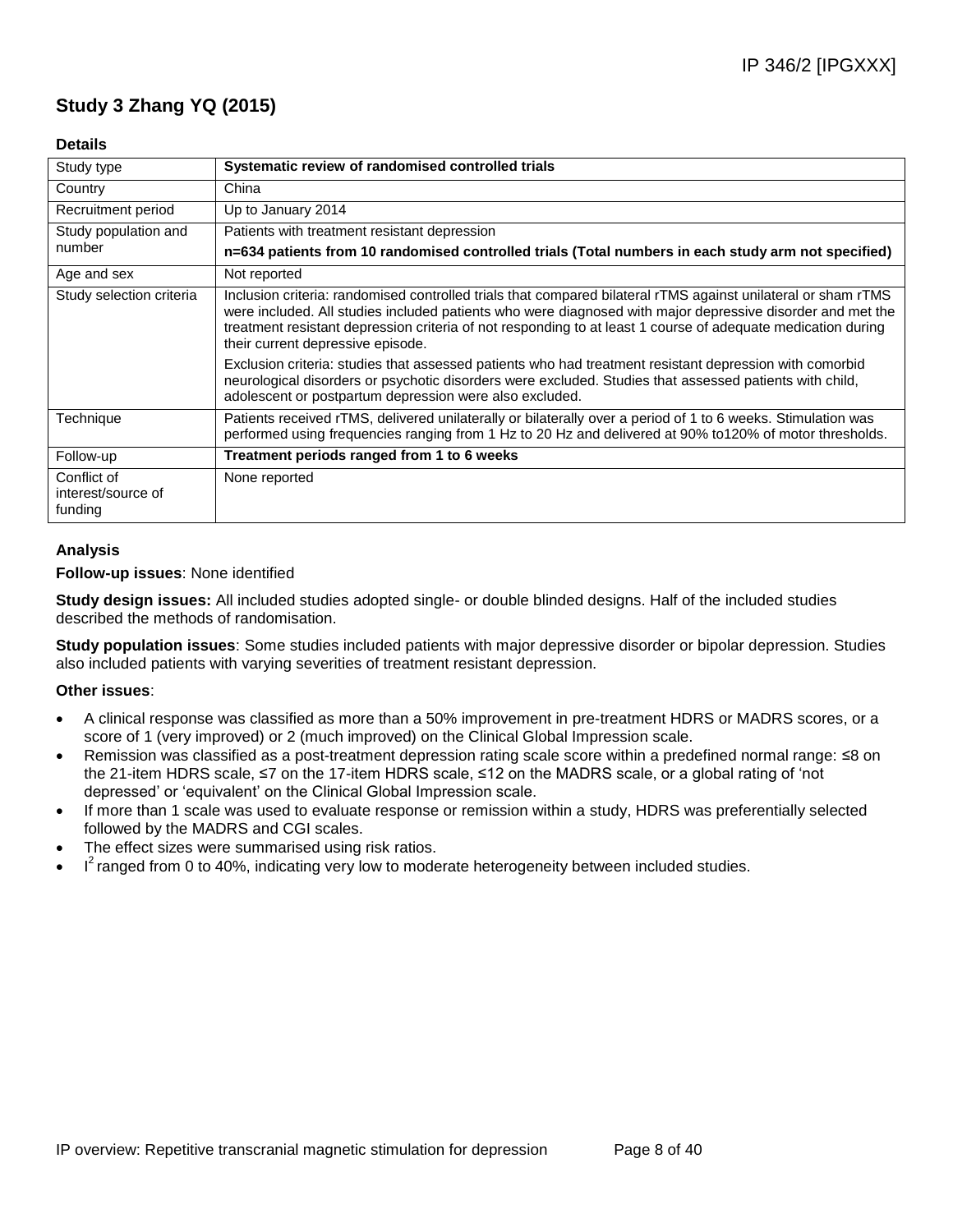### **Key efficacy and safety findings**

### **Efficacy**

#### Number of patients analysed: **n=634 patients. Numbers varied according to outcome measure assessed.**

#### **Meta-analyses of bilateral rTMS against sham stimulation**

| Outcome measure | Effect size  | 95% CI       | Direction of effect      | p value |     |
|-----------------|--------------|--------------|--------------------------|---------|-----|
|                 | (Risk ratio) |              |                          |         | (%) |
| Response        | 3.29         | 1.69 to 6.38 | <b>Favours bilateral</b> | 0.0004  |     |
| Remission       | 0.5          | 0.19 to 1.31 | Favours bilateral        | 0.16    |     |

#### **Meta-analyses of bilateral rTMS against unilateral rTMS**

| Outcome measure | Effect size  | 95% CI         | Direction of effect  | p value |      |
|-----------------|--------------|----------------|----------------------|---------|------|
|                 | (Risk ratio) |                |                      |         | (% ) |
| Response        | 1.01         | 0.81 to 1.26   | Bilateral=unilateral | 0.93    | 40   |
| Remission       | 0.77         | $0.52$ to 1.16 | Favours bilateral    | 0.22    |      |

No significant differences in response or remission rates were observed between groups.

Abbreviations used:, rTMS, repetitive transcranial magnetic stimulation; RR, risk ratio,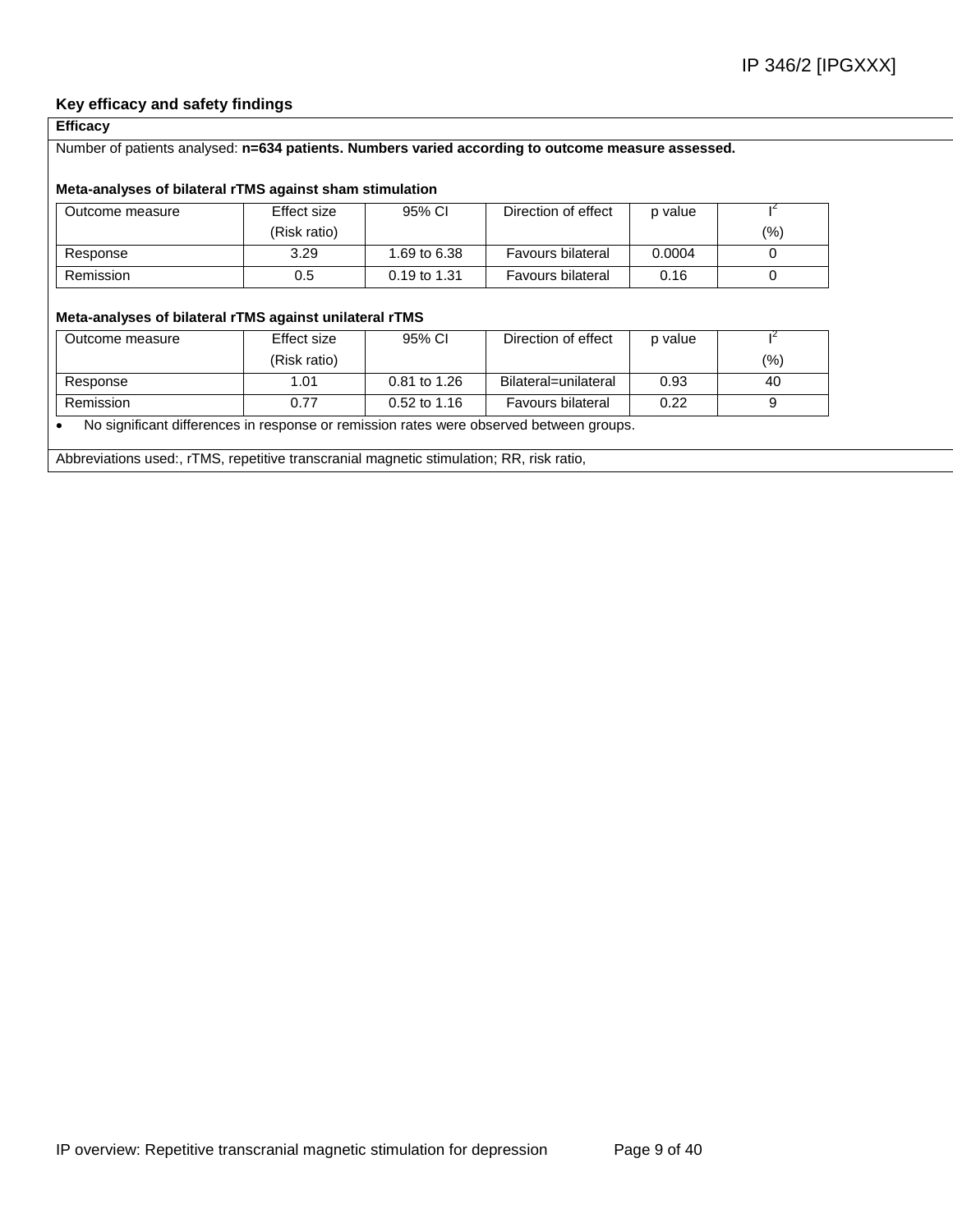## **Study 4 Ren J (2014)**

### **Details**

| Study type                                   | Systematic review of randomised controlled trials                                                                                                                                                                                                                                            |
|----------------------------------------------|----------------------------------------------------------------------------------------------------------------------------------------------------------------------------------------------------------------------------------------------------------------------------------------------|
| Country                                      | China                                                                                                                                                                                                                                                                                        |
| Recruitment period                           | Up to November 2013                                                                                                                                                                                                                                                                          |
| Study population and                         | Patients with primary major depressive episode                                                                                                                                                                                                                                               |
| number                                       | n=429 patients from 10 randomised controlled trials (217 rTMS versus 212 ECT)                                                                                                                                                                                                                |
| Age and sex                                  | Mean age: rTMS group, 47.6 years; ECT group, 49.8 years                                                                                                                                                                                                                                      |
|                                              | Sex: rTMS group, 57.1% female; ECT group, 61.8% female                                                                                                                                                                                                                                       |
| Study selection criteria                     | Inclusion criteria: randomised controlled trials that compared rTMS against ECT were included. All studies<br>included patients who were diagnosed with a primary major depressive episode (unipolar or bipolar) with or<br>without psychotic symptoms.                                      |
|                                              | Exclusion criteria: quasi-randomised studies, where treatment allocation was performed using alternate days<br>of week, or where allocation was performed on the basis of surname were excluded Studies that evaluated<br>single-pulse rTMS or rTMS given for less than 1 week were excluded |
| Technique                                    | rTMS was delivered unilaterally over the left or right DLPFC. Stimulation was performed using frequencies<br>ranging from 1 Hz to 20 Hz and delivered at various stimulus intensities.                                                                                                       |
|                                              | ECT was delivered unilaterally and bilaterally at different intensities.                                                                                                                                                                                                                     |
| Follow-up                                    | Not reported                                                                                                                                                                                                                                                                                 |
| Conflict of<br>interest/source of<br>funding | Not reported                                                                                                                                                                                                                                                                                 |

### **Analysis**

### **Follow-up issues**: None identified

**Study design issues:** Four of the included studies were open-label trials, 4 studies were either single- or double blinded trials, and 2 studies did not report if patients or assessors were blinded to group allocations. The intervention was delivered over the right or left DLPFC; however, no subgroup analysis was performed to distinguish between the 2 treatment sites. Meta-analyses were stratified according to stimulation intensity; however, only 1 of the included studies evaluated the efficacy of low-frequency rTMS.

**Study population issues**: 93% (202/217) of patients in the rTMS group were diagnosed with major depressive disorder whereas 95% (201/212) of patients in the ECT group were diagnosed with the major depressive disorder. The remaining patients in each group were diagnosed with bipolar depression. Results were not stratified according to type of depression. Only 1 study compared the efficacy of rTMS against ECT in patients who were not taking antidepressants, antipsychotics or mood stabilizers during treatment.

- A clinical response was defined as more than a 50% improvement in HDRS scores.
- Remission was classified according to predefined criteria in each included study.
- Acceptability was assessed by using trial discontinuation rates as a proxy measure.
- Psychological wellbeing was evaluated by pooling Brief Psychiatric Rating scale scores. The questionnaire assesses 18 symptom domains; including, hostility, suspiciousness, hallucinations, emotional withdrawal and grandiosity. Total scores range from 18 to 126 with higher scores indicating worse mental health.
- Cognitive function was evaluated by pooling Mini-mental State Examination (MMSE) scores across included studies. MMSE is a 30-point questionnaire that is used extensively in clinical and research settings to measure cognitive impairment
- Frequencies of less than 1 Hz were classified as low-frequency whereas frequencies above 1 Hz her classified as high-frequency.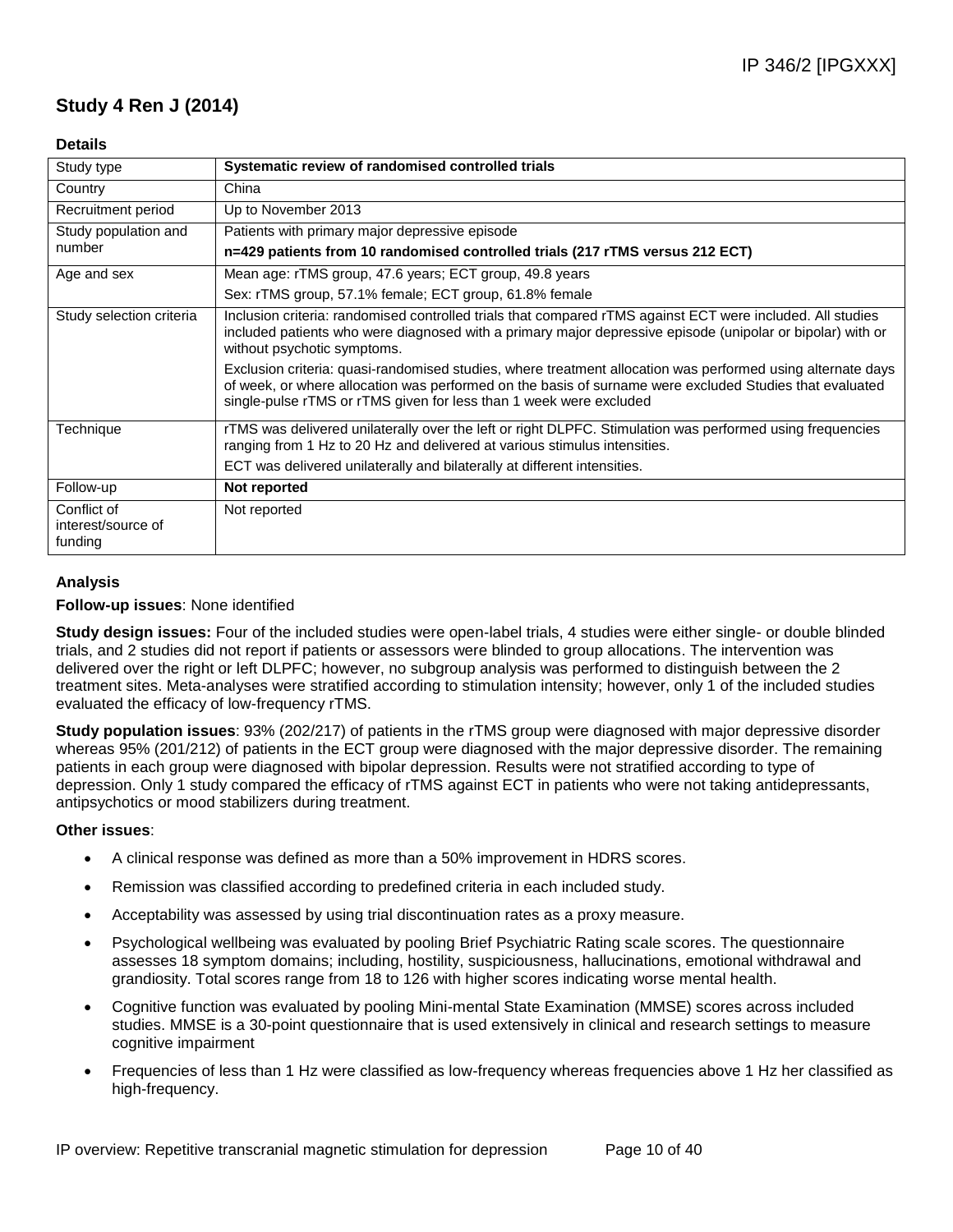The effect sizes of continuous variables were summarised using weighted mean differences. The effect sizes of dichotomous variables were summarised using risk ratios.

#### **Key efficacy and safety findings**

|           |        |                   | Number of patients analysed: 429 patients (212 ECT versus 217 rTMS). Numbers varied according to outcome measure assessed. |        |                |
|-----------|--------|-------------------|----------------------------------------------------------------------------------------------------------------------------|--------|----------------|
|           |        |                   |                                                                                                                            |        |                |
|           |        |                   |                                                                                                                            |        |                |
| Effect    | Effect | 95% CI            | Direction of effect                                                                                                        |        | $\mathsf{I}^2$ |
|           | size   |                   |                                                                                                                            |        | (% )           |
|           |        |                   |                                                                                                                            |        |                |
| <b>RR</b> | 1.41   | 1.04 to 1.90      | <b>Favours ECT</b>                                                                                                         | 0.03   | 36             |
| <b>RR</b> | 1.85   | 1.18 to 2.89      | <b>Favours ECT</b>                                                                                                         | 0.007  | <b>NA</b>      |
| RR.       | 1.52   | 1.18 to 1.95      | <b>Favours ECT</b>                                                                                                         | 0.001  | 34             |
|           |        |                   |                                                                                                                            |        |                |
| <b>RR</b> | 1.38   | 1.10 to 1.74      | <b>Favours ECT</b>                                                                                                         | 0.006  | 43             |
| <b>RR</b> | 1.57   | 1.01 to 2.44      | <b>Favours ECT</b>                                                                                                         | 0.04   | <b>NA</b>      |
| <b>RR</b> | 1.42   | 1.16 to 1.75      | <b>Favours ECT</b>                                                                                                         | 0.0007 | 38             |
|           |        |                   |                                                                                                                            |        |                |
| <b>RR</b> | 1.11   | 0.49 to 2.53      | <b>Favours ECT</b>                                                                                                         | 0.8    | $\Omega$       |
| <b>RR</b> | 1.25   | 0.57 to 2.73      | <b>Favours ECT</b>                                                                                                         | 0.57   | <b>NA</b>      |
| <b>RR</b> | 1.17   | 0.66 to 2.08      | <b>Favours ECT</b>                                                                                                         | 0.58   | $\Omega$       |
|           |        |                   |                                                                                                                            |        |                |
| MD        | 2.15   | $-0.50$ to $4.81$ | Favours ECT                                                                                                                | 0.11   | 50             |
| <b>MD</b> | 5.50   | 2.64 to 8.36      | <b>Favours ECT</b>                                                                                                         | 0.0002 | <b>NA</b>      |
| <b>MD</b> | 2.81   | 0.17 to 5.46      | <b>Favours ECT</b>                                                                                                         | 0.04   | 64             |
|           |        |                   |                                                                                                                            |        |                |
| <b>MD</b> | 2.66   | 0.08 to 5.24      | <b>Favours ECT</b>                                                                                                         | 0.04   | <b>NR</b>      |
| <b>MD</b> | 0.65   | $-0.51$ to 1.82   | <b>Favours ECT</b>                                                                                                         | 0.27   | <b>NR</b>      |
|           |        |                   | a Cignificant differences were observed between groups                                                                     |        | p value        |

Significant differences were observed between groups

 $\bullet$  No I<sup>2</sup> results were reported in the low-frequency meta-analyses because only 1 study utilised low-frequency rTMS.

 Authors state that high-frequency rTMS was more effective than ECT in patients who had psychotic symptoms. The response rates were 52.5% in the rTMS group and 51.4% in the ECT group. No numerators or denominators were reported.

Abbreviations used:, BPRS, Brief Psychiatric Rating scale; ECT, electroconvulsive therapy; HDRS, Hamilton depression rating scale; MD, mean difference; MMSE, Mini-mental State Examination scores; NA, Not applicable; NR, Not reported; rTMS, repetitive transcranial magnetic stimulation; RR, risk ratio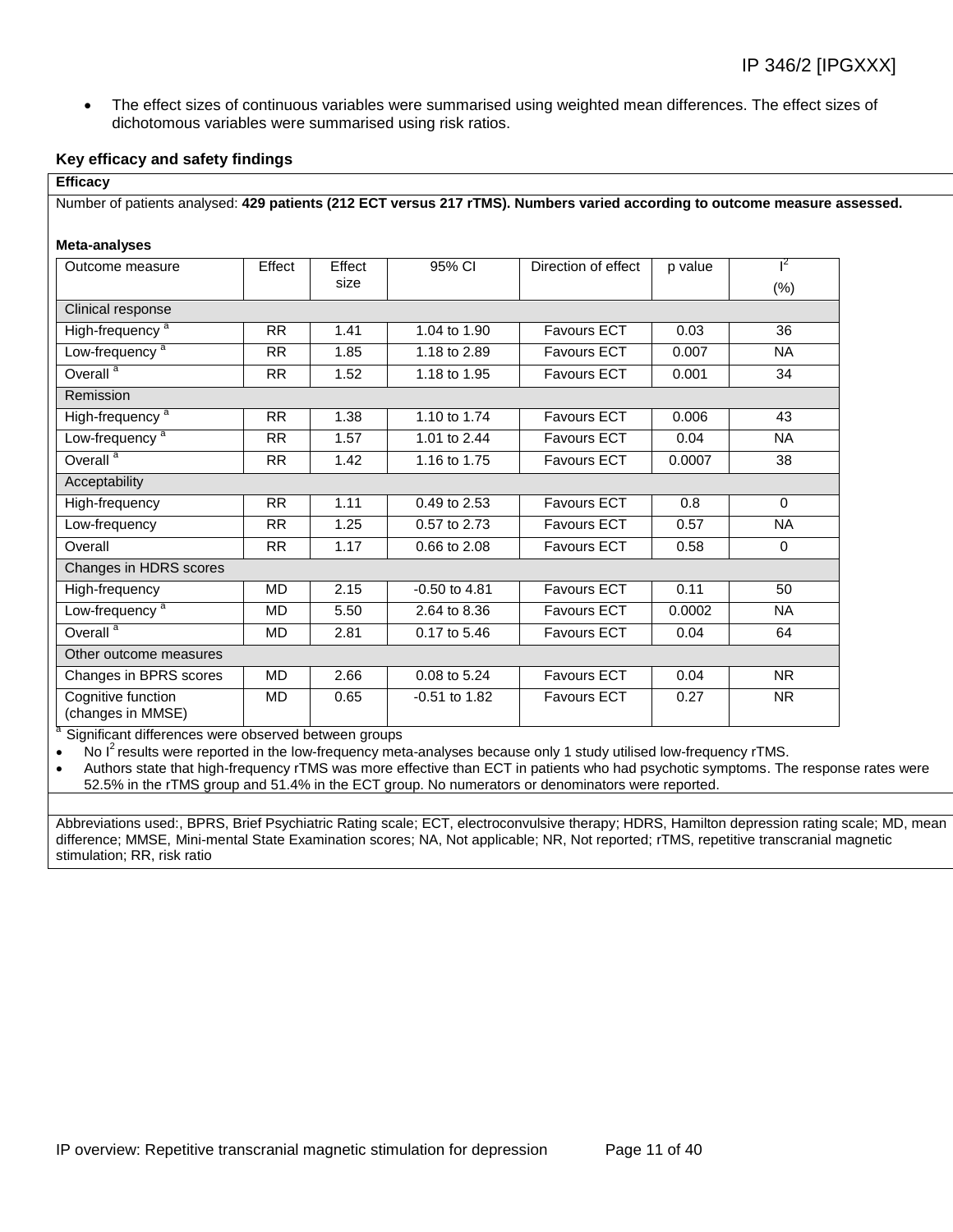## **Study 5 Bakker N (2015)**

### **Details**

| Study type                                   | Non-randomised comparative study                                                                                                                                                                                                                                                                                                                                                                                                      |
|----------------------------------------------|---------------------------------------------------------------------------------------------------------------------------------------------------------------------------------------------------------------------------------------------------------------------------------------------------------------------------------------------------------------------------------------------------------------------------------------|
| Country                                      | United states                                                                                                                                                                                                                                                                                                                                                                                                                         |
| Recruitment period                           | April 2011 to February 2014                                                                                                                                                                                                                                                                                                                                                                                                           |
| Study population and                         | Patients with treatment resistant depression                                                                                                                                                                                                                                                                                                                                                                                          |
| number                                       | n=185 (98 conventional rTMS versus 87 Theta-burst rTMS)                                                                                                                                                                                                                                                                                                                                                                               |
| Age and sex                                  | Mean age: rTMS group, 38.4 years; Theta-burst rTMS group, 45.9 years                                                                                                                                                                                                                                                                                                                                                                  |
|                                              | Sex: rTMS group, 71.4% female; Theta-burst rTMS group, 65.5% female                                                                                                                                                                                                                                                                                                                                                                   |
| Patient selection criteria                   | Inclusion criteria: patients with a major depressive episode who had unipolar or bipolar symptoms were<br>included. All patients had a history of treatment resistant depression; defined as, not responding to at least 2<br>courses of adequate medication. All included patients had not responded to at least one course of<br>medication during their current depressive episode. Patients with comorbidities were also included |
|                                              | Exclusion criteria: not reported.                                                                                                                                                                                                                                                                                                                                                                                                     |
| Technique                                    | Conventional rTMS group: stimulation was performed using a frequency of 10Hz by applying 3000 pulses to<br>each hemisphere. Stimulation trains were cycled at 5 seconds on, then 10 seconds off. Treatment duration<br>was 30 minutes.                                                                                                                                                                                                |
|                                              | Intermittent theta-burst rTMS group: the procedure was performed by delivering 50Hz triplet-bursts of<br>stimulation, 5 times per second. Stimulation was delivered by applying 600 pulses to each hemisphere. The<br>treatment duration was 30 minutes.                                                                                                                                                                              |
|                                              | Stimulation was delivered to the left and then right DLPFC. All patients initially received 20 sessions of<br>treatment. Those who achieved response but did not achieve remission were offered an additional 10<br>sessions.                                                                                                                                                                                                         |
| Follow-up                                    | 1 month                                                                                                                                                                                                                                                                                                                                                                                                                               |
| Conflict of<br>interest/source of<br>funding | Not reported                                                                                                                                                                                                                                                                                                                                                                                                                          |

### **Analysis**

**Follow-up issues**: There was no significant difference in the mean number of treatments given to patients in each group.

**Study design issue:** Authors assessed the effectiveness of rTMS and theta-burst rTMS by retrospectively evaluating the clinical records of patients who received therapy at a depression clinic. Included patients were required to take unspecified psychoactive medications for 4 weeks before rTMS therapy, and continue with medications throughout the treatment course. Treatment was offered to all patients with depression severe enough for them to want to receive at least 20 sessions of rTMS. Patients who had a response, after 20 sessions, but who were not classified as having remission were offered an additional 10 treatment sessions. Stimulation was delivered at different cranial sites.

**Study population issues**: Study included patients with unipolar and bipolar depression. Authors state that no comorbidities were used as exclusion criteria in order to maximise the generalisability of results. There were no significant differences in the length of current depressive episodes, the number of previous depressive episodes and the number of treatment sessions between groups. Patients with missing pre-treatment depression rating scores were excluded from response rate calculations.

- A response was defined as more than a 50% reduction in HDRS or Beck Depressive Inventory II (BDI-II) scores.
- BDI-II scores range from 0 to 63 with lower scores indicating less depression.
- Remission was defined as a post-treatment depression rating score of ≤7 for HDRS and ≤12 for BDI-II.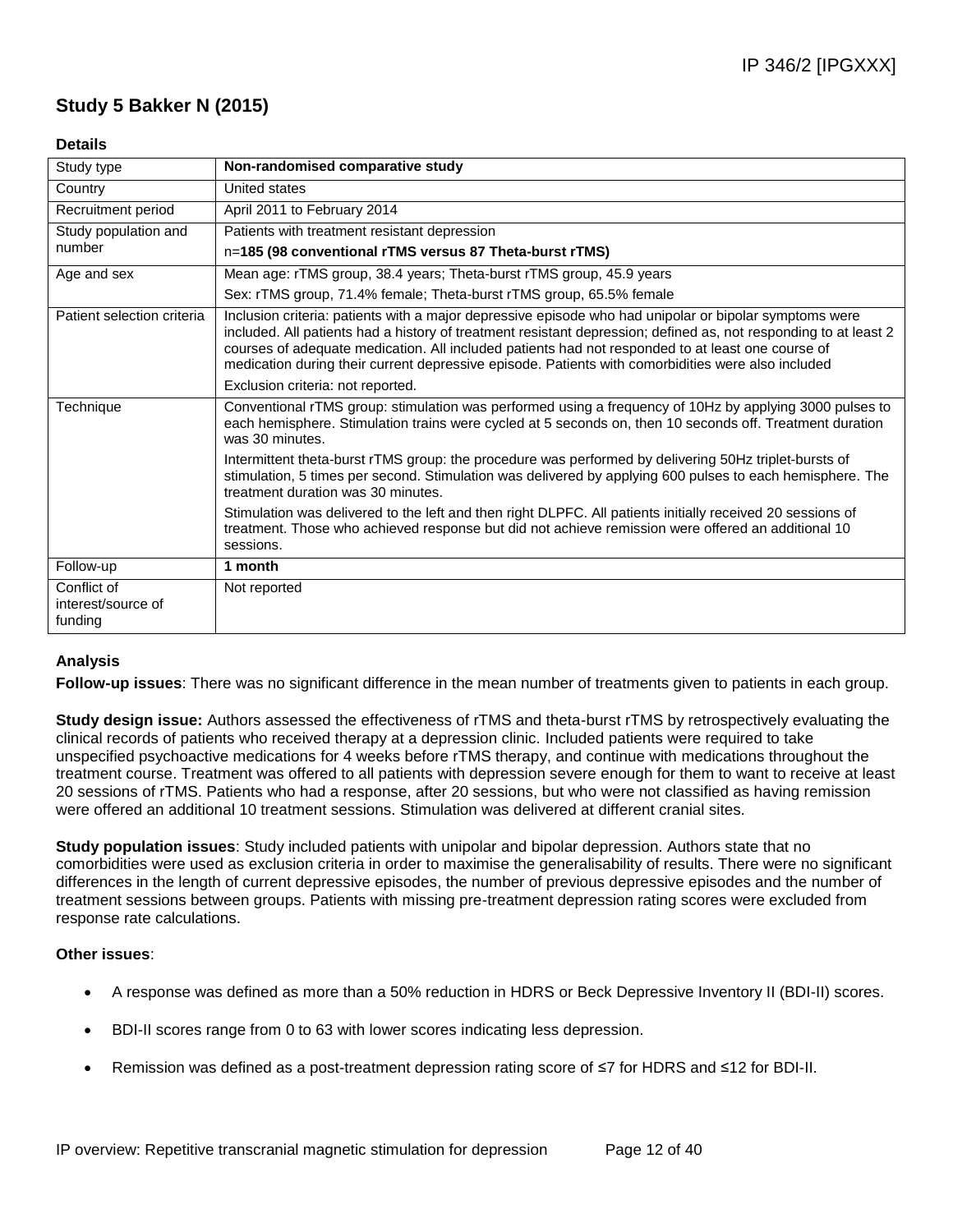### **Key efficacy and safety findings**

| Efficacy                                                                               |                    |                     |                 |                 |                                                       | Safety                                                                                                                                        |  |  |
|----------------------------------------------------------------------------------------|--------------------|---------------------|-----------------|-----------------|-------------------------------------------------------|-----------------------------------------------------------------------------------------------------------------------------------------------|--|--|
| Number of patients analysed: (98 conventional rTMS versus 87 TB-rTMS)                  |                    |                     |                 |                 |                                                       | <b>Incidence of Seizures</b>                                                                                                                  |  |  |
| <b>Depression rating scales</b>                                                        |                    |                     |                 |                 |                                                       | No seizures or other serious<br>$\bullet$<br>adverse events were reported.                                                                    |  |  |
|                                                                                        | <b>rTMS</b>        |                     | <b>TB-rTMS</b>  |                 |                                                       |                                                                                                                                               |  |  |
| Outcome measure                                                                        | <b>Baseline</b>    | 1 month             | <b>Baseline</b> | 1 month         | p value for<br>post-treatment<br>score<br>comparisons | <b>Premature discontinuation of</b><br><b>Treatment</b>                                                                                       |  |  |
| <b>HDRS (All</b><br>patients)                                                          | $22.1 \pm 6.9$     | $12.3 + 8.9$        | $21.1 \pm 5.1$  | $12.7 \pm 7.9$  | 0.750                                                 | Discontinuation of therapy was<br>$\bullet$<br>reported in 6.1% (6/98) of patients<br>in the conventional rTMS group: 1                       |  |  |
| <b>HDRS</b><br>(Responders only)                                                       | $20.8 + 6.9$       | $5.7 + 3.8$         | $21.3 + 4.9$    | $6.0 + 3.9$     | 0.740                                                 | patient stopped therapy due to<br>intolerable headaches, 4 patients                                                                           |  |  |
| <b>BDI-II (All</b><br>patients)                                                        | $35.4 \pm 10.8$    | $22.4 \pm 15.5$     | $35.9 + 9.9$    | $20.2 \pm 13.3$ | 0.307                                                 | stopped due to lack of response<br>and 1 patient stopped due to the<br>excessive commute to the clinic.                                       |  |  |
| <b>BDI-II</b><br>(Responders only)                                                     | $32.0 \pm 11.2$    | $14.1 \pm 10.9$     | $36.5 \pm 8.0$  | $11.3 \pm 7.6$  | 0.200                                                 | Discontinuation of therapy was<br>$\bullet$<br>reported in 13.8% (12/87) of                                                                   |  |  |
| <b>Response</b>                                                                        | Response rates (%) |                     |                 |                 |                                                       | patients in the TB-rTMS group: 4<br>patients stopped therapy due to<br>intolerable headaches, 1 patient<br>stopped due to vertigo, 4 patients |  |  |
| Outcome                                                                                | rTMS<br>(n/N)      | TB-rTMS<br>(n/N)    | p value         |                 |                                                       | stopped due to a lack of response                                                                                                             |  |  |
| <b>HDRS</b> scores                                                                     | 50.6<br>(42/83)    | 48.5<br>(32/66)     | 0.869           |                 |                                                       | and 1 patient stopped due to<br>increasingly hostile thoughts.                                                                                |  |  |
| <b>BDI-II scores</b>                                                                   | 40.6<br>(39/96)    | 43.0<br>(37/86)     | 0.765           |                 |                                                       |                                                                                                                                               |  |  |
| No significant difference in response rates were observed between groups.<br>Remission |                    |                     |                 |                 |                                                       |                                                                                                                                               |  |  |
|                                                                                        |                    | Remission rates (%) |                 |                 |                                                       |                                                                                                                                               |  |  |
| Outcome                                                                                | rTMS<br>(n/N)      | TB-rTMS<br>(n/N)    | p value         |                 |                                                       |                                                                                                                                               |  |  |
| <b>HDRS</b> scores                                                                     | 38.5<br>(37/96)    | 27.9<br>(24/86)     | 0.157           |                 |                                                       |                                                                                                                                               |  |  |
| <b>BDI-II scores</b>                                                                   | 29.2<br>(28/96)    | 31.0<br>(27/87)     | 0.872           |                 |                                                       |                                                                                                                                               |  |  |
| No significant difference in response rates were observed between groups               |                    |                     |                 |                 |                                                       |                                                                                                                                               |  |  |
| stimulation; TB-rTMS, theta-burst transcranial magnetic stimulation                    |                    |                     |                 |                 |                                                       | Abbreviations used: BDI, Beck Depressive Inventory; HDRS, Hamilton depression rating scale; rTMS, repetitive transcranial magnetic            |  |  |
|                                                                                        |                    |                     |                 |                 |                                                       |                                                                                                                                               |  |  |
|                                                                                        |                    |                     |                 |                 |                                                       |                                                                                                                                               |  |  |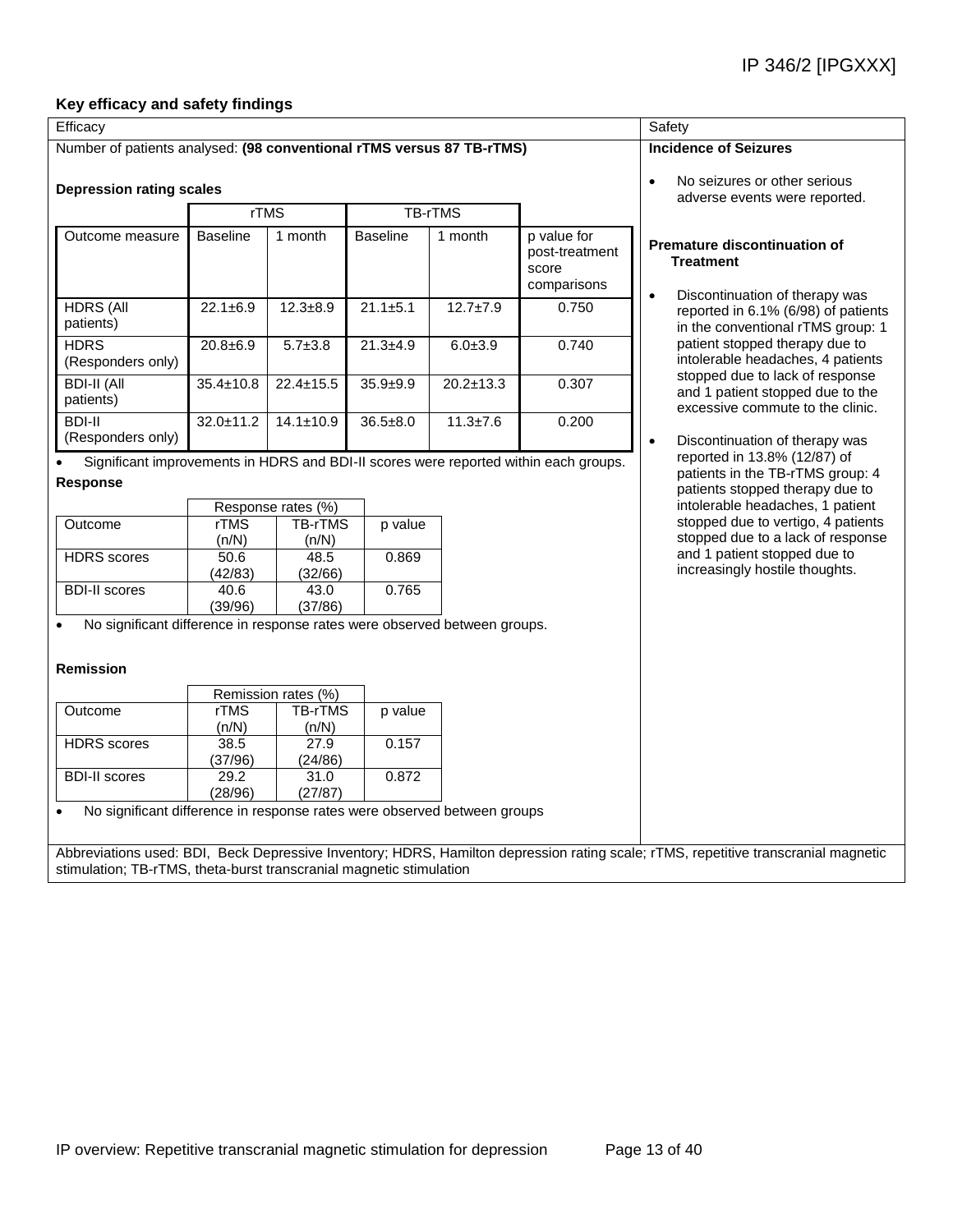## **Study 6 Fitzgerald PB (2006)**

### **Details**

| Study type                                   | <b>Randomised controlled trial</b>                                                                                                                                                                                                                                                                                                     |
|----------------------------------------------|----------------------------------------------------------------------------------------------------------------------------------------------------------------------------------------------------------------------------------------------------------------------------------------------------------------------------------------|
| Country                                      | Australia                                                                                                                                                                                                                                                                                                                              |
| Recruitment period                           | May 2001 to January 2006                                                                                                                                                                                                                                                                                                               |
| Study population and                         | Patients with depression                                                                                                                                                                                                                                                                                                               |
| number                                       | n=130 patients (67 1 Hz rTMS versus 63 2 Hz rTMS)                                                                                                                                                                                                                                                                                      |
| Age and sex                                  | Mean age: 1 Hz group, 50.5 years; 2 Hz group, 48.1 years                                                                                                                                                                                                                                                                               |
|                                              | Sex: 1 Hz group 33% (22/67) female; 2 Hz group, 40% (25/63) female                                                                                                                                                                                                                                                                     |
| Patient selection criteria                   | Inclusion criteria: Patients with moderate to severe depression, with a score HDRS-17 score greater than<br>16, were included. All patients had not responded to a minimum of two courses of appropriate<br>antidepressant medication for at least 6 weeks during the current depressive episode                                       |
|                                              | Exclusion criteria: Patients with significant currently active medical illness, current neurological disease or<br>contraindications to rTMS were excluded. Patients diagnosed with alcohol or substance dependence,<br>according to Diagnostic and Statistical Manual of Mental Disorders (4th Edition) criteria, were also excluded. |
| Technique                                    | 1 Hz group: rTMS 900 pulses were delivered over the right DLPFC in 1 train which lasted for 15 minutes.<br>Stimulation was applied at 110% of the motor threshold                                                                                                                                                                      |
|                                              | 2Hz group: rTMS 1800 pulses were delivered over the right DLPFC in 1 train which lasted for 15 minutes.<br>Stimulation was applied at 110% of the motor threshold                                                                                                                                                                      |
|                                              | All patients initially received 10 sessions of rTMS over 2 weeks. Patients classified as 'initial responders'<br>(who had more than a 20% reduction in HDRS scores) were offered a further two weeks of rTMS.                                                                                                                          |
| Follow-up                                    | 1 month                                                                                                                                                                                                                                                                                                                                |
| Conflict of<br>interest/source of<br>funding | Two authors had received support for research conducted with the manufacturer                                                                                                                                                                                                                                                          |

### **Analysis**

**Follow-up issues**: 2 patients withdrew from the study within 2 weeks of commencing treatment. Authors state that they experienced no change or mild deterioration before withdrawal. 86 patients had an initial response. 68 of these patients elected to continue treatment: all completed the additional 2 week treatment.

**Study design issue:** The trial was conducted across 3 hospitals. Patients were sequentially randomised using a single computer-generated random number sequence; no stratified random sampling was performed. Patients and assessors were informed that there was a difference in treatment parameters but they were blinded to treatment allocations. Sample size calculations revealed that a sample of 130 patients were required in order to confer >90% power in detecting at least a 5 point difference in HDRS scores between groups.

**Study population issues**: Study included patients with various types of depression: 43 patients had a single episode of major depressive disorder, 62 had relapse of major depressive disorder, 14 had a depressive episode of bipolar I disorder and 11 had a depressive episode of bipolar II disorder. 117 patients were receiving antidepressant medication during the study whereas 55 were receiving concurrent treatment with a mood stabilizer. There were no significant differences in demographic and baseline clinical characteristics between the groups.

- Results for 'all' patients uses the last observation carried forward method.
- A response was defined as more than a 50% improvement in HDRS-17 scores.
- Remission was defined as a post-treatment HDRS score ≤8.
- Systematic reviews included in this overview assessed the efficacy rTMS delivered over the right DLPFC (Slotema, 2010) or compared different frequencies of rTMS (Lepping, 2014 and Ren 2014). This study was primarily added to highlight the occurrence of an adverse event (hypomania) in a large group of patients.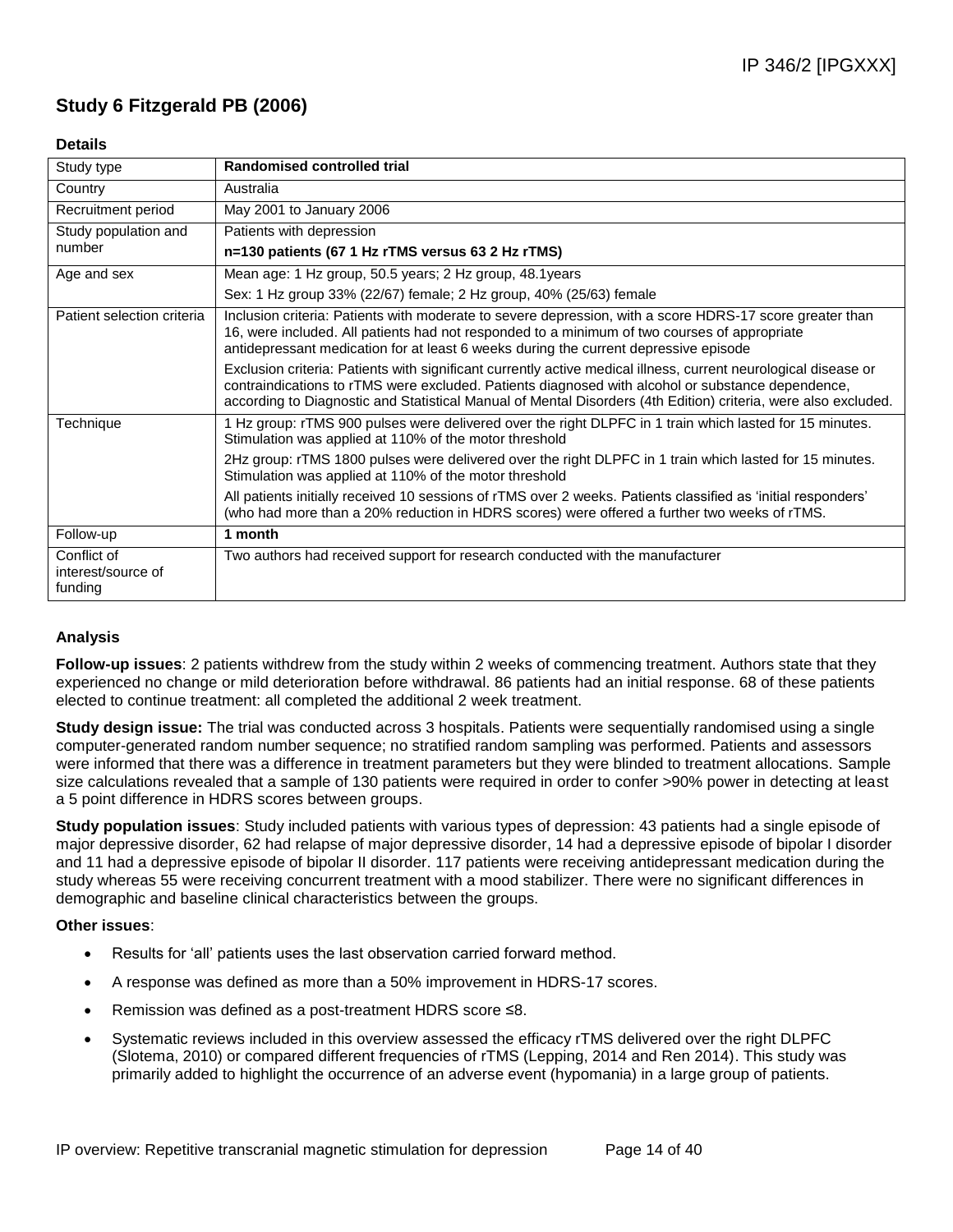### **Key efficacy and safety findings**

| Efficacy                                                                                                                                     |                                                                                                                | Safety                                                                                            |                                                                                                                                                             |                                                    |  |  |  |
|----------------------------------------------------------------------------------------------------------------------------------------------|----------------------------------------------------------------------------------------------------------------|---------------------------------------------------------------------------------------------------|-------------------------------------------------------------------------------------------------------------------------------------------------------------|----------------------------------------------------|--|--|--|
| Number of patients analysed: n=128 (66 1 Hz rTMS versus 62 2 Hz rTMS); however<br>numbers analysed varied according to follow-up assessment. |                                                                                                                | Authors report that patient<br>developed a hypomanic episode<br>soon after completion of therapy. |                                                                                                                                                             |                                                    |  |  |  |
| method                                                                                                                                       |                                                                                                                |                                                                                                   | Response rates (%) for all patients using the last observation carried forward                                                                              | The exact timing of occurrence<br>was not reported |  |  |  |
|                                                                                                                                              | Follow-up                                                                                                      |                                                                                                   |                                                                                                                                                             |                                                    |  |  |  |
| Group                                                                                                                                        | 2 weeks                                                                                                        | 4 weeks                                                                                           |                                                                                                                                                             |                                                    |  |  |  |
| 1 Hz                                                                                                                                         | 27 (18/67)                                                                                                     | 42 (28/67)                                                                                        |                                                                                                                                                             |                                                    |  |  |  |
| 2 Hz                                                                                                                                         | 32 (20/63)                                                                                                     | 52 (33/63)                                                                                        |                                                                                                                                                             |                                                    |  |  |  |
| $\bullet$                                                                                                                                    |                                                                                                                |                                                                                                   | No significant difference in response rates were observed between groups<br>Response rates (%) of patients who completed each follow-up assessments         |                                                    |  |  |  |
|                                                                                                                                              | Follow-up                                                                                                      |                                                                                                   |                                                                                                                                                             |                                                    |  |  |  |
| Group                                                                                                                                        | 2 weeks                                                                                                        | 4 weeks                                                                                           |                                                                                                                                                             |                                                    |  |  |  |
| 1 Hz                                                                                                                                         | 27 (18/67)                                                                                                     | 77 (24/31)                                                                                        |                                                                                                                                                             |                                                    |  |  |  |
| 2 Hz                                                                                                                                         | 32 (20/63)                                                                                                     | 81 (30/37)                                                                                        |                                                                                                                                                             |                                                    |  |  |  |
| $\bullet$<br>method                                                                                                                          |                                                                                                                |                                                                                                   | No significant difference in response rates were observed between groups<br>Remission rates (%) for all patients using the last observation carried forward |                                                    |  |  |  |
|                                                                                                                                              | Follow-up                                                                                                      |                                                                                                   |                                                                                                                                                             |                                                    |  |  |  |
| Group                                                                                                                                        | 2 weeks                                                                                                        | 4 weeks                                                                                           |                                                                                                                                                             |                                                    |  |  |  |
| 1 Hz                                                                                                                                         | 7(5/67)                                                                                                        | 19 (13/67)                                                                                        |                                                                                                                                                             |                                                    |  |  |  |
| $2$ Hz                                                                                                                                       | 16 (10/63)                                                                                                     | 32 (20/63)                                                                                        |                                                                                                                                                             |                                                    |  |  |  |
| $\bullet$                                                                                                                                    |                                                                                                                |                                                                                                   | No significant difference in remission rates were observed between groups<br>Remission rates (%) of patients who completed each follow-up assessments       |                                                    |  |  |  |
|                                                                                                                                              | Follow-up                                                                                                      |                                                                                                   |                                                                                                                                                             |                                                    |  |  |  |
| Group                                                                                                                                        | 2 weeks                                                                                                        | 4 weeks                                                                                           |                                                                                                                                                             |                                                    |  |  |  |
| 1 Hz                                                                                                                                         | 7(5/67)                                                                                                        | 42 (13/31)                                                                                        |                                                                                                                                                             |                                                    |  |  |  |
| $2$ Hz                                                                                                                                       | 16(10/63)                                                                                                      | 54 (20/37)                                                                                        |                                                                                                                                                             |                                                    |  |  |  |
| $\bullet$                                                                                                                                    |                                                                                                                |                                                                                                   | No significant difference in remission rates were observed between groups                                                                                   |                                                    |  |  |  |
|                                                                                                                                              |                                                                                                                |                                                                                                   | MDRS scores (mean±SD) for patients who completed each follow-up assessment                                                                                  |                                                    |  |  |  |
| Group                                                                                                                                        | <b>Baseline</b>                                                                                                | 2 weeks                                                                                           | 4 weeks                                                                                                                                                     |                                                    |  |  |  |
| 1 Hz                                                                                                                                         | $24.13 \pm 4.87$                                                                                               | 17.76±7.76                                                                                        | $8.84 \pm 6.62$                                                                                                                                             |                                                    |  |  |  |
| $2$ Hz                                                                                                                                       | 22.62±5.07                                                                                                     | $15.52 + 8.59$                                                                                    | 7.59±4.78                                                                                                                                                   |                                                    |  |  |  |
| $\bullet$                                                                                                                                    | scores, within groups.                                                                                         |                                                                                                   | Significant differences were observed between baseline and follow-up HDRS                                                                                   |                                                    |  |  |  |
| period.                                                                                                                                      |                                                                                                                |                                                                                                   | No significant differences were observed between groups at each follow-up                                                                                   |                                                    |  |  |  |
|                                                                                                                                              | Abbreviations used: HDRS, Hamilton depression rating scale; rTMS, repetitive transcranial magnetic stimulation |                                                                                                   |                                                                                                                                                             |                                                    |  |  |  |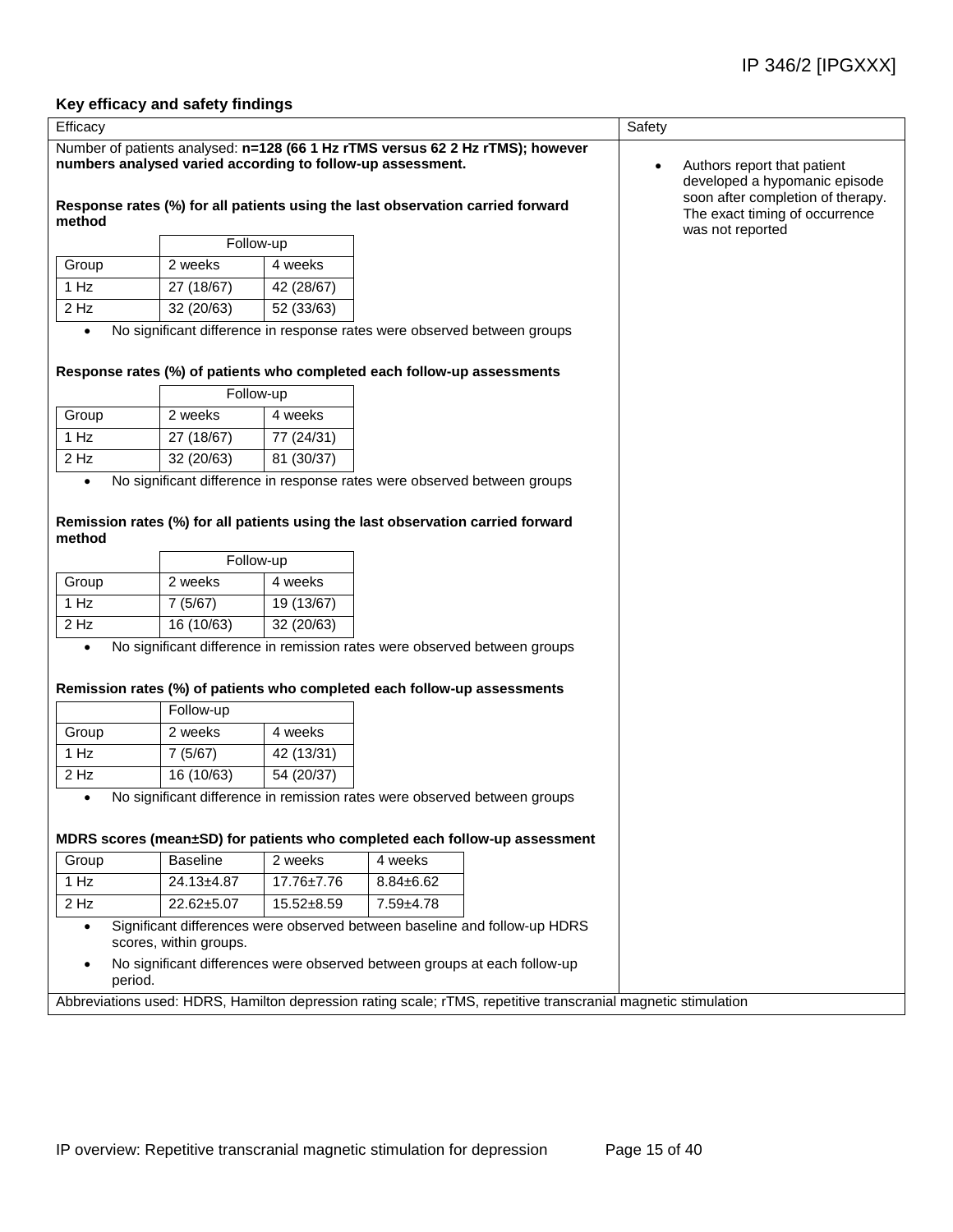## **Study 7 Janicak PG (2010)**

### **Details**

| Study type                                   | Case series (authors describe the study as a durability study)                                                                                                                                                                                                                                                                                                                                                                                                                                                                                                                                                                                                                                                                                  |
|----------------------------------------------|-------------------------------------------------------------------------------------------------------------------------------------------------------------------------------------------------------------------------------------------------------------------------------------------------------------------------------------------------------------------------------------------------------------------------------------------------------------------------------------------------------------------------------------------------------------------------------------------------------------------------------------------------------------------------------------------------------------------------------------------------|
| Country                                      | United states                                                                                                                                                                                                                                                                                                                                                                                                                                                                                                                                                                                                                                                                                                                                   |
| Recruitment period                           | Not reported                                                                                                                                                                                                                                                                                                                                                                                                                                                                                                                                                                                                                                                                                                                                    |
| Study population and                         | Patients with major depressive disorder                                                                                                                                                                                                                                                                                                                                                                                                                                                                                                                                                                                                                                                                                                         |
| number                                       | $n = 120$                                                                                                                                                                                                                                                                                                                                                                                                                                                                                                                                                                                                                                                                                                                                       |
| Age and sex                                  | Mean age: 49.1 years                                                                                                                                                                                                                                                                                                                                                                                                                                                                                                                                                                                                                                                                                                                            |
|                                              | Sex: 53.5% female                                                                                                                                                                                                                                                                                                                                                                                                                                                                                                                                                                                                                                                                                                                               |
| Patient selection criteria                   | Inclusion criteria: Patients with non-psychotic major depressive disorder who had a partial response (more<br>than a 25% reduction in HDRS-17 scores) within 6 weeks of receiving rTMS during a randomised sham-<br>controlled trial were included ( $n=99$ ). Patients from the sham stimulation group ( $n=21$ ) of the randomised<br>controlled trial who subsequently received and responded to active rTMS, were also included.                                                                                                                                                                                                                                                                                                            |
|                                              | Exclusion criteria: Not reported                                                                                                                                                                                                                                                                                                                                                                                                                                                                                                                                                                                                                                                                                                                |
| Technique                                    | Stimulation was performed at a frequency of 10Hz by applying 3000 pulses to the left DLPFC. Stimulation<br>was delivered at 120% of the motor threshold. Stimulation trains were cycled at 4 seconds on, followed by<br>26 seconds off. After 6 weeks of receiving rTMS, patients commenced antidepressant monotherapy while<br>being tapered off rTMS during a 3 week transition phase. Patients continued antidepressant monotherapy<br>for 24 weeks. During this period, relapse rates were assessed. If patients exhibited worsening symptoms (an<br>increase in Clinical Global Impressions - Severity of Illness scores by at least 1 point, observed over 2<br>consecutive weeks) they were offered an additional 6-week course of rTMS. |
| Follow-up                                    | 6 months after completion of therapy.                                                                                                                                                                                                                                                                                                                                                                                                                                                                                                                                                                                                                                                                                                           |
| Conflict of<br>interest/source of<br>funding | One of the authors was a Consultant/Advisor for a manufacturer of antidepressants                                                                                                                                                                                                                                                                                                                                                                                                                                                                                                                                                                                                                                                               |

### **Analysis**

#### **Follow-up issues**: None identified

**Study design issue:** The aim of the study was to assess relapse rates in patients who had a partial response to rTMS. After 6 weeks of receiving rTMS, patients commenced antidepressant monotherapy while being tapered off rTMS for 3 weeks. The type of antidepressant was determined by a review of prior treatments, the patient's subjective experience and any information from the referring clinician. The main antidepressant medications included duloxetine (26%), venlafaxine (17%), bupropion (19%) and escitalopram. The study design precluded any statistical comparisons between patients who initially received active rTMS and those who initially received sham stimulation

**Study population issues**: 99 patients were originally in the active rTMS group of a sham-controlled randomised controlled trial and 21 patients initially received sham stimulation and subsequently received active rTMS. Authors state that the 'mean number of antidepressant treatment attempts' was 5.5. The mean duration of the current depressive episode was 12.7 months. 16% of patients had a current depressive episode that lasted more than 2 years. 29% of patients were also diagnosed with anxiety disorder

- Relapse was the primary outcome measure; defined as, a recurrence of full Diagnostic and Statistical Manual of Mental Disorders (4th Edition) criteria for major depression for 2 consecutive weeks, or failure to achieve symptomatic improvement despite a 6-week reintroduction course of rTMS.
- The Clinical Global Impressions- Severity (CGI-S) scale commonly been used to describe the severity of mental illness in patients. Scores range from 1 to 7, with 1 indicating normal and 7 indicating extremely ill.
- A full response was defined as more than a 50% improvement in pre-treatment HDRS scores.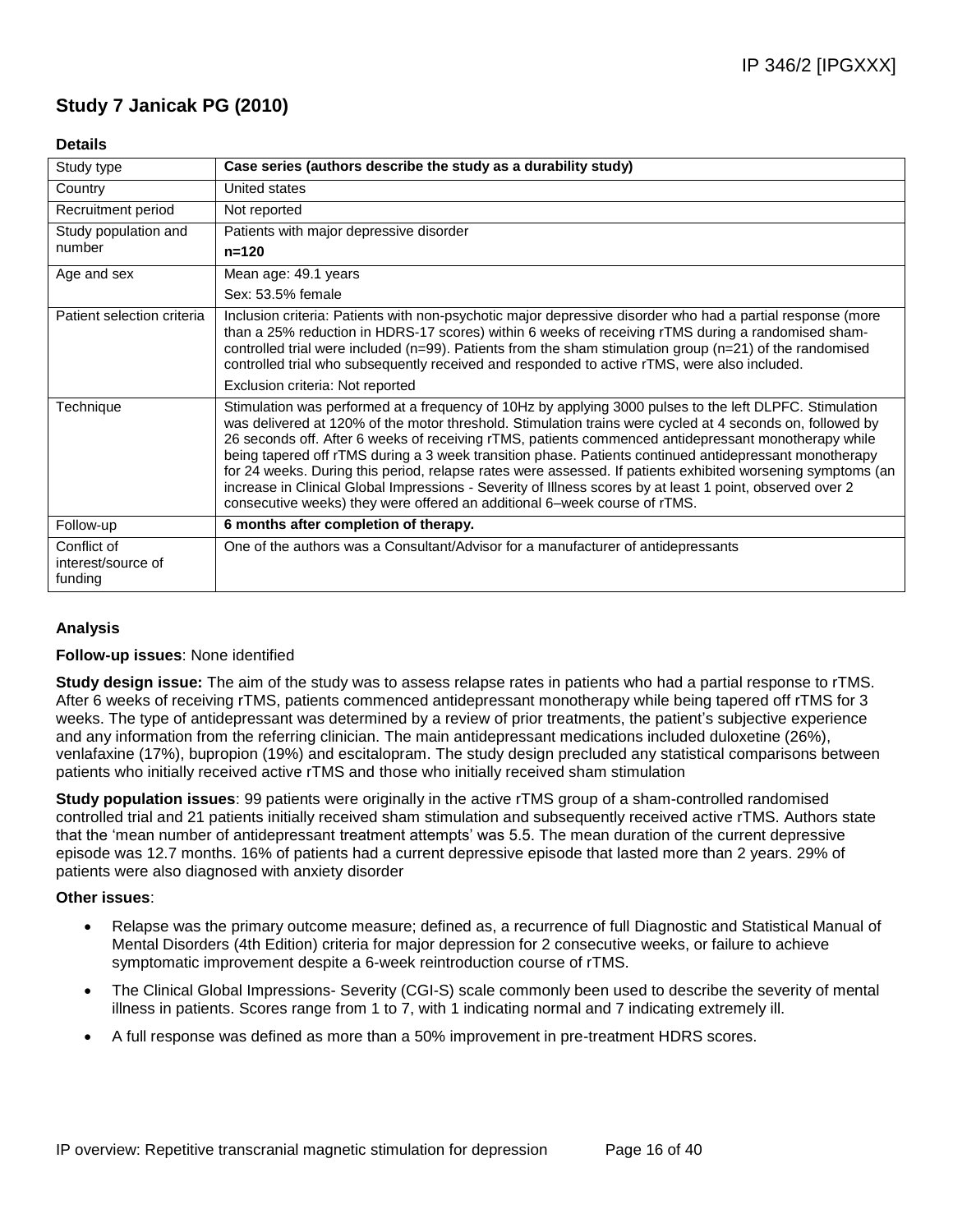### **Key efficacy and safety findings**

| Efficacy                                                                                                                                                          | Safety                                                                            |                              |                         |  |  |
|-------------------------------------------------------------------------------------------------------------------------------------------------------------------|-----------------------------------------------------------------------------------|------------------------------|-------------------------|--|--|
| Number of patients analysed: n=120 patients (99 patients who<br>were initially treated by active rTMS and 21 patients who initially<br>received sham stimulation) | Adverse events in patients who were originally in the<br>active rTMS group (n=99) |                              |                         |  |  |
| Persistence of benefit during long-term follow-up in patients<br>who were originally in the active rTMS group (n=99)                                              | <b>Adverse Events</b>                                                             | Overall<br>% (n)             | Device related %<br>(n) |  |  |
| A full response was reported in 78% (77/99) of patients at the<br>$\bullet$<br>point of entry into the durability study.                                          | Gastrointestinal disorder<br>Dry Mouth<br>Nausea                                  | 8.1(8)<br>8.1(8)             | 1(1)<br>$\Omega$        |  |  |
| The mean HDRS score was 9.1±6.2 points, at the end of rTMS<br>$\bullet$<br>therapy, and $9.0\pm7.1$ at 6 month-follow-up (p=0.537), indicating a                  | Constipation<br>Diarrhea                                                          | 6.1(6)<br>6.1(6)             | 1(1)<br>0               |  |  |
| maintained treatment effect. No pre-treatment scores were<br>reported.<br>The mean CGI-S score was 2.1±1.1 points, at the end of rTMS<br>$\bullet$                | <b>General Disorders</b><br>Fatigue<br>Application site pain                      | 11.1(11)<br>6.1(6)           | $\Omega$<br>6.1(6)      |  |  |
| therapy, and $1.8\pm1.1$ at 6 month-follow-up (p=0.340), indicating a<br>maintained treatment effect. No pre-treatment scores were<br>reported.                   | Infections and Infestations<br>URTI<br>Nasopharyngeal                             | 11.1(11)<br>5.1(5)           | 0<br>0                  |  |  |
| The relapse rate (Kaplan-Meier estimate) was 12.9% at 6 month<br>$\bullet$<br>follow-up (no p value reported).                                                    | Musculoskeletal & Tissues<br>Arthralgia                                           | 18.2 (18)                    | 1(1)                    |  |  |
| The mean time to relapse was 164±4 days after completion of<br>$\bullet$<br>rTMS therapy.                                                                         | Back pain<br>Twitching<br>Myalgia                                                 | 10.1(10)<br>8.1(8)<br>7.1(7) | $\Omega$<br>7.1(7)<br>0 |  |  |
| A course of repeat rTMS was needed in 38.4% (38/99) of<br>$\bullet$<br>patients: of which, 84.2% (32/38) of patients had improvements<br>in depression.           | Pain (extremity)<br>Nervous system disorders                                      | 5.1(5)                       | 0                       |  |  |
| The mean time to reintroduction of rTMS was 109±5 days.<br>$\bullet$                                                                                              | Headache<br><b>Dizziness</b>                                                      | 33.3 (33)<br>7.1(7)          | 4.0<br>$\Omega$         |  |  |
| A second or third relapse in depression was reported in 20%<br>$\bullet$<br>(20/99) of patients.                                                                  | Psychiatric disorders<br>Insomnia                                                 | 35.4(35)                     | 1(1)                    |  |  |
| Persistence of benefit during long-term follow-up in patients                                                                                                     | Anxiety<br>Libido reduced<br>Depression                                           | 14.1(14)<br>8.1(8)<br>6.1(6) | 0<br>0<br>0             |  |  |
| who initially received sham stimulation and subsequently<br>received active rTMS (n=21)                                                                           | Irritability                                                                      | 5.1(5)                       | 0                       |  |  |
| The relapse rate (Kaplan-Meier estimate) was 16% at 6 month<br>$\bullet$<br>follow-up.                                                                            |                                                                                   |                              |                         |  |  |
| A course of repeat rTMS was needed in 52.4% (11/21) of<br>$\bullet$<br>patients: of which, 45% (5/11) of patients had improvements in<br>depression.              |                                                                                   |                              |                         |  |  |
| The mean time to reintroduction of rTMS was 116±13.2 days.<br>$\bullet$                                                                                           |                                                                                   |                              |                         |  |  |
| Abbreviations used: CGI-S, Clinical Global Impressions- Severity; HDRS, Hamilton depression rating scale; rTMS, repetitive                                        |                                                                                   |                              |                         |  |  |

transcranial magnetic stimulation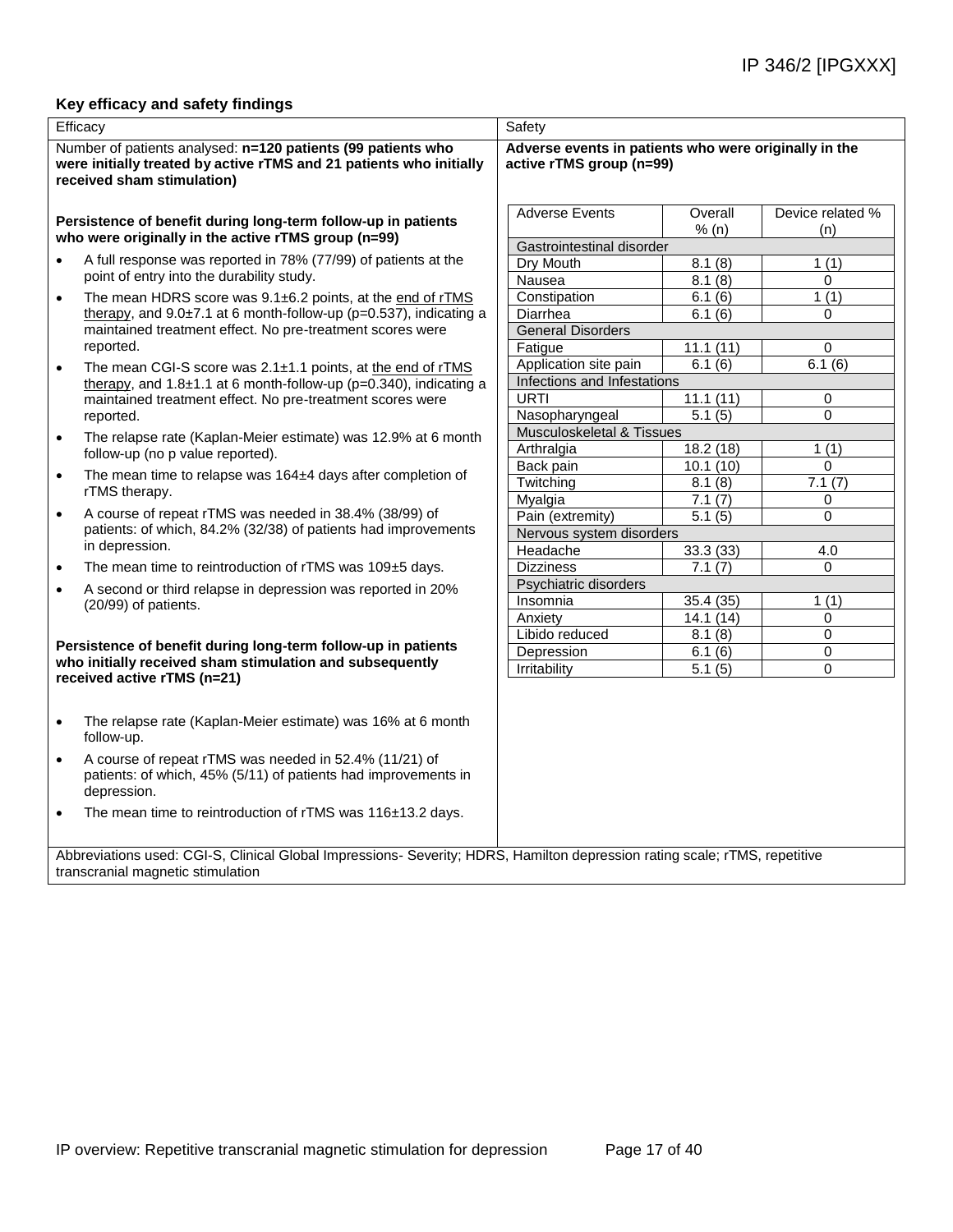## **Study 8 Conca A (2000)**

## **Details**

| Study type                                   | <b>Case report</b>                                                                                                                                                                                                                                                                                                                                                                                                                                                                                                                                                                                                                                                                               |
|----------------------------------------------|--------------------------------------------------------------------------------------------------------------------------------------------------------------------------------------------------------------------------------------------------------------------------------------------------------------------------------------------------------------------------------------------------------------------------------------------------------------------------------------------------------------------------------------------------------------------------------------------------------------------------------------------------------------------------------------------------|
| Country                                      | Austria                                                                                                                                                                                                                                                                                                                                                                                                                                                                                                                                                                                                                                                                                          |
| Study population                             | A 36 year old woman with treatment resistant depression                                                                                                                                                                                                                                                                                                                                                                                                                                                                                                                                                                                                                                          |
| Technique                                    | RTMS was initially performed by delivering 20Hz over the left DLPFC at 110% of the<br>motor threshold (5 seconds on, 45 seconds off) while 1Hz was applied over the right<br>DLPFC at 110% of the motor threshold (1 train lasting 300 seconds). After 5<br>consecutive days of treatment, clinicians altered the treatment protocol so that 10<br>second trains of 20Hz rTMS were delivered, unilaterally, over the left DLPFC at 110%<br>of the motor threshold. 10 trains were applied with an inter-train interval of 60 seconds.                                                                                                                                                            |
| Follow-up                                    | Not reported                                                                                                                                                                                                                                                                                                                                                                                                                                                                                                                                                                                                                                                                                     |
| Conflict of<br>interest/source of<br>funding | Not reported                                                                                                                                                                                                                                                                                                                                                                                                                                                                                                                                                                                                                                                                                     |
| Summary                                      | A 36 year old woman with a history of treatment resistant depression, which had<br>previously responded to combined trazodone and electroconvulsive therapy,<br>consented to receive rTMS as augmentation therapy during her current depressive<br>episode. The patient had been taking trazodone (500mg/day), citalopram (30mg/day),<br>lorazepam (3mg/day) and thyroxin (100µg/day) for more than 2 weeks but showed no<br>signs of psychological improvement before commencement of rTMS.                                                                                                                                                                                                     |
|                                              | The patient suffered a complex partial seizure during the first session of unilateral<br>rTMS. The seizure neuroanatomically appeared to be localised in the dorsolateral<br>prefrontal cortex. Treating clinicians observed oral automatism but no twitching of limb<br>muscles, focal or generalised motor activities, or eye deviations were observed. The<br>epileptic seizure was self-limiting, lasting 8 seconds; after which, the patient was alert<br>with no postictal confusion. She had no memory of what happened. The patient felt<br>euphoric for approximately18 hours after the seizure occurrence but then became<br>depressed. No subsequent physical sequelae were reported. |
|                                              | The authors concluded that increasing the rTMS train duration contributed to the<br>occurrence of the seizure.                                                                                                                                                                                                                                                                                                                                                                                                                                                                                                                                                                                   |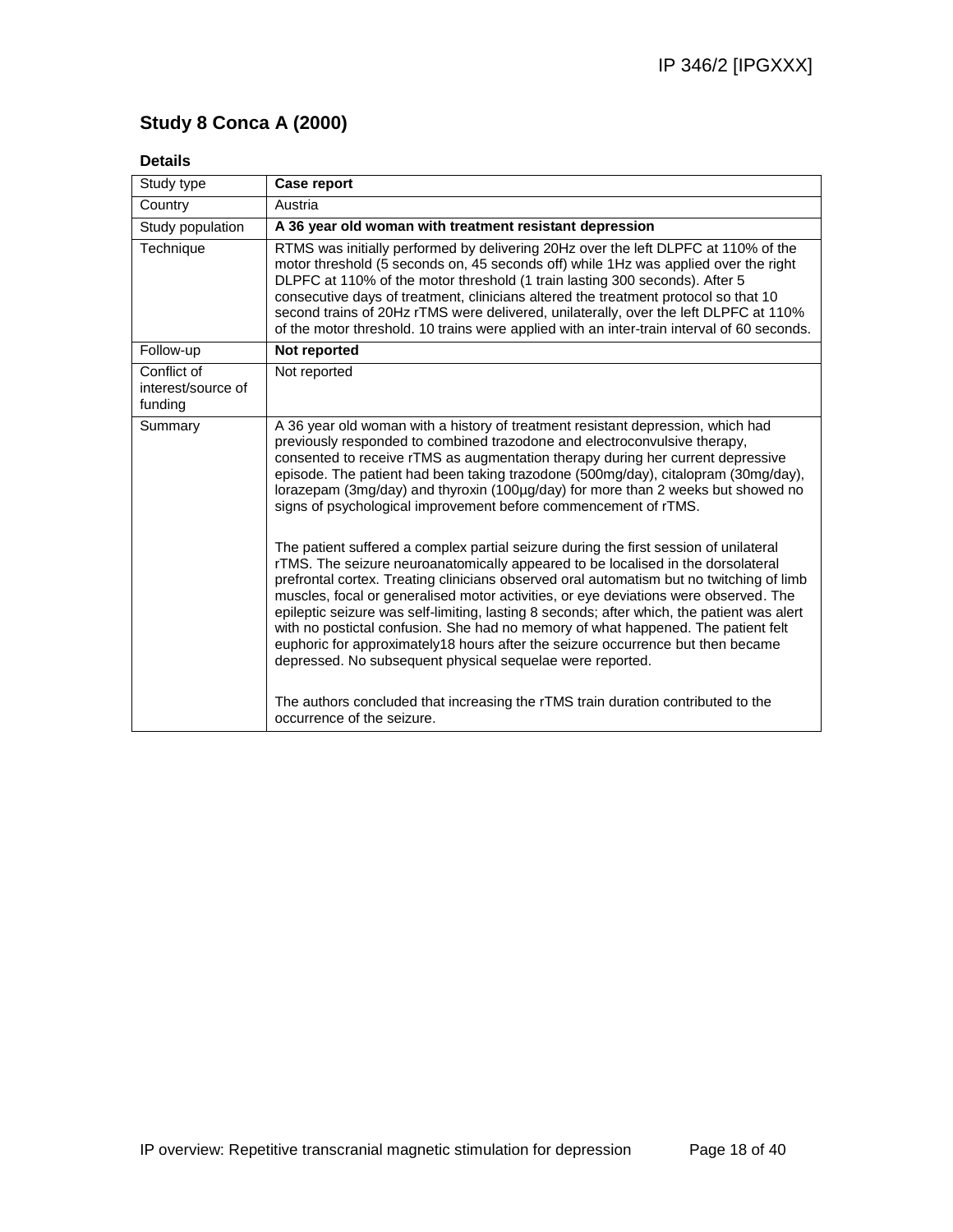## *Efficacy*

## **Changes in depression rating scale scores**

In a systematic review of 40 randomised controlled trials including 1592 patients with depression (type unspecified) treated by repetitive transcranial magnetic stimulation (rTMS; n=751) or sham stimulation (n=632), meta-analysis of mean changes in unspecified depression rating scales showed a significant effect in favour of rTMS (Hedges' g value of 0.55,  $p<0.001$ )<sup>1</sup>.

In a non-randomised comparative study of 185 patients with treatment resistant depression treated by conventional rTMS (n=98) or theta-burst rTMS (n=87), HDRS scores (lower scores indicate less depression) decreased from 22.1±6.9 to  $12.3\pm8.9$  and from  $21.1\pm5.1$  to  $12.7\pm7.9$ , respectively, at 1-month follow-up (p value within groups <0.001, p value between groups not significant). In the same study, Beck Depressive Inventory scores (scores range from 0 to 63 with lower scores indicating less depression) decreased from 35.4±10.8 to 22.4±15.5 in the conventional rTMS group and from 35.9±9.9 to 20.2±13.3 in the theta-burst rTMS group at 1 month follow-up (p value within groups <0.001, p value between groups not significant) $5$ .

## **Conversion to Clinical Global Impressions-Improvement (CGI-I) scale scores**

In a systematic review of 63 studies including 3236 patients treated by rTMS (n=2330), sham stimulation (n=806) or electroconvulsive therapy (ECT; n=100), percentage changes in HDRS scores (lower scores indicate less depression) were pooled and converted to CGI-I scale scores; ranging from 1 to 7, with lower scores indicating greater improvements in a patient's mental illness. For patients with any type of depression, the mean percentage reduction in HDRS scores was 37% (CGI-I 2.8) in the rTMS group and 22% (CGI-I 3.4) in the sham stimulation group (p<0.05). For patients with treatment resistant depression, the mean percentage reduction in HDRS scores was 48% (CGI-I 2.4) in the rTMS group and 23% (CGI-I 3.4) in the sham stimulation group (p<0.05). When rTMS was compared against ECT in patients with any type of depression, the mean percentage reduction in HDRS scores was 34% (CGI-I equivalent not reported) in the rTMS group and 46% (CGI-I 2.45) in the ECT group (p<0.05)<sup>2</sup>.

## **Response rates**

In a systematic review of 10 randomised controlled trials including 634 patients with treatment resistant depression treated by bilateral rTMS, unilateral rTMS or sham stimulation, clinical response (defined as more than a 50% improvement in HDRS or MADRS scores) was compared between groups. A meta-analysis of clinical response rates in patients treated by bilateral rTMS or sham stimulation revealed a risk ratio of 3.29 in favour of bilateral rTMS (95% confidence interval [CI] 1.69 to 6.38; p=0.0004). A meta-analysis of clinical response rates in patients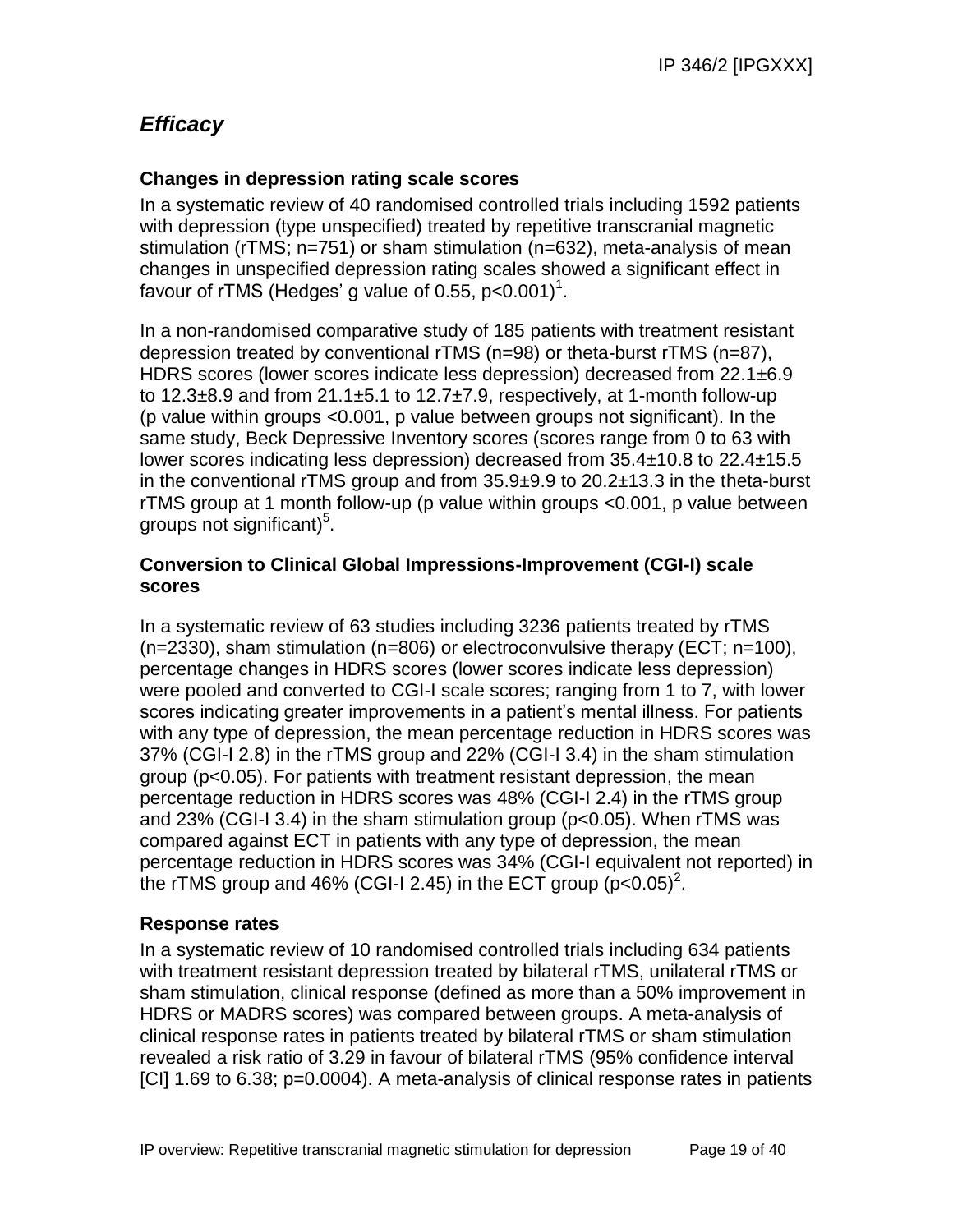treated by bilateral rTMS or unilateral rTMS revealed no significant difference between groups (risk ratio of 1.01; 95% CI 0.81 to 1.26; p= $0.93$ )<sup>3</sup>.

In a systematic review of 10 randomised controlled trials including 429 patients with a primary major depressive episode treated by rTMS (n=217) or ECT (n=212), a meta-analysis of clinical response (defined as more than a 50% improvement in HDRS scores) revealed a risk ratio of 1.52 in favour of ECT (95% CI 1.18 to 1.95; p=0.001)<sup>4</sup>.

In the non-randomised comparative study of 185 patients with treatment resistant depression treated by conventional rTMS (n=98) or theta-burst rTMS (n=87), a clinical response (defined as more than a 50% improvement in HDRS scores) was reported in 51% (42/83) and 49% (32/66) of patients, respectively, at 1-month follow-up  $(p=0.869)^5$ .

## **Remission rates**

In the systematic review of 10 randomised controlled trials including 634 patients with treatment resistant depression treated by bilateral rTMS, unilateral rTMS or sham stimulation, remission (classified according to predefined criteria in each included study) was compared between groups. A meta-analysis of remission rates in patients treated by bilateral rTMS or sham stimulation revealed no significant difference between groups (risk ratio of 0.5; 95% CI 0.19 to 1.31; p=0.16). A meta-analysis of remission rates in patients treated by bilateral rTMS or unilateral rTMS revealed no significant difference between groups (risk ratio of 0.77; 95% CI 0.52 to 1.16; p=0.22 $3^{3}$ .

In the systematic review of 10 randomised controlled trials including 429 patients with a primary major depressive episode treated by rTMS (n=217) or ECT (n=212), a meta-analysis of remission (classified according to predefined criteria in each included study) revealed a risk ratio of 1.42 in favour of ECT (95% CI 1.16 to 1.75;  $p=0.0007$ <sup>4</sup>.

In the non-randomised comparative study of 185 patients with treatment resistant depression treated by treated by conventional rTMS (n=98) or theta-burst rTMS (n=87), remission (defined as a post-treatment HDRS score≤7 or Beck Depression Inventory score≤12) was reported in 39% (37/96) and 28% (24/86) of patients, respectively, at 1-month follow-up (p value not significant)<sup>5</sup>.

## **Durability of treatment effect and relapse**

A case series evaluated 120 patients who had at least a partial response (at least a 25% improvement in HDRS scores); 99 patients were recruited from the active rTMS arm of a randomised sham-controlled trial, while 21 patients initially had sham stimulation and subsequently received active rTMS. For patients originally in the active rTMS arm of the trial, the mean HDRS score was 9.1±6.2 at the end of rTMS therapy and  $9.0\pm7.1$  at 6-month-follow-up (p value not significant); indicating a maintained treatment effect. No pre-treatment scores were reported. No mean HDRS scores were reported for patients who initially had sham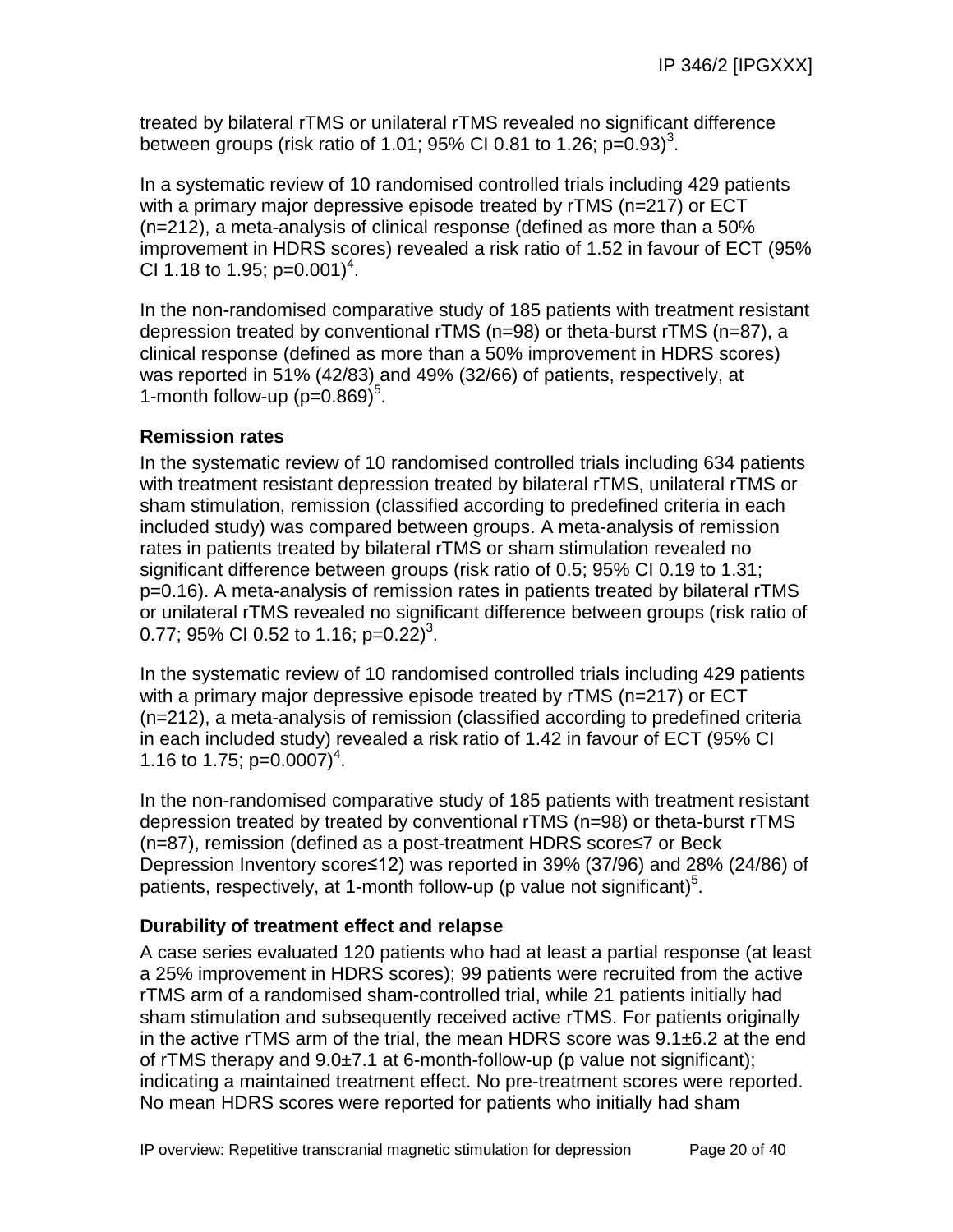stimulation and subsequently received active rTMS. In the same study, the relapse rate (Kaplan–Meier estimate) at 6-month follow-up was 13% in patients who were originally in the active rTMS arm of the trial and 16% in patients who initially had sham stimulation and subsequently received active  $rTMS<sup>7</sup>$ .

## *Safety*

## **Seizure**

A self-limiting complex partial seizure was reported in 1 patient who received unilateral rTMS at a frequency of 20 Hz and at 110% of the motor threshold. The patient was awake after 8 seconds; she was alert with no postictal confusion and had no memory of what happened. No subsequent physical sequelae were reported<sup>8</sup>.

## **Mood changes**

Increasingly hostile thoughts were reported in no patients in the conventional rTMS group (n=98) and 1 patient in the theta-burst rTMS group (n=87) in the non-randomised comparative study of 185 patients with treatment resistant depression. The timing of occurrence was not reported <sup>5</sup>.

A hypomanic episode was reported in 1 patient, soon after completion of therapy, in a randomised controlled trial of 130 patients treated by 1 Hz or 2 Hz rTMS. The exact timing of occurrence was not reported<sup>6</sup>.

## **Headache**

Headache was reported in 10% (46/472) of patients treated by high-frequency rTMS, 4% (4/109) treated by low-frequency rTMS and 3% (12/461) given sham stimulation in a systematic review of 40 randomised controlled trials that included 1592 patients with depression (type unspecified)<sup>1</sup>.

Intolerable headache was reported in 1% (1/98) of patients in the conventional rTMS group and 5% (4/87) of patients in the theta-burst rTMS group in a nonrandomised comparative study of 185 patients with treatment resistant depression<sup>5</sup>.

## **Scalp discomfort**

Scalp discomfort was reported in 9% (45/472) of patients treated by highfrequency rTMS, 2% (2/109) treated by low-frequency rTMS and 2% (9/461) given sham stimulation in the systematic review of 40 randomised controlled trials that included 1592 patients with depression (type unspecified)<sup>1</sup>.

## **Pain**

Pain at the rTMS application site was reported in 6% (6/99) of patients in a case series of 120 patients with major depressive disorder treated by  $rTMS<sup>7</sup>$ .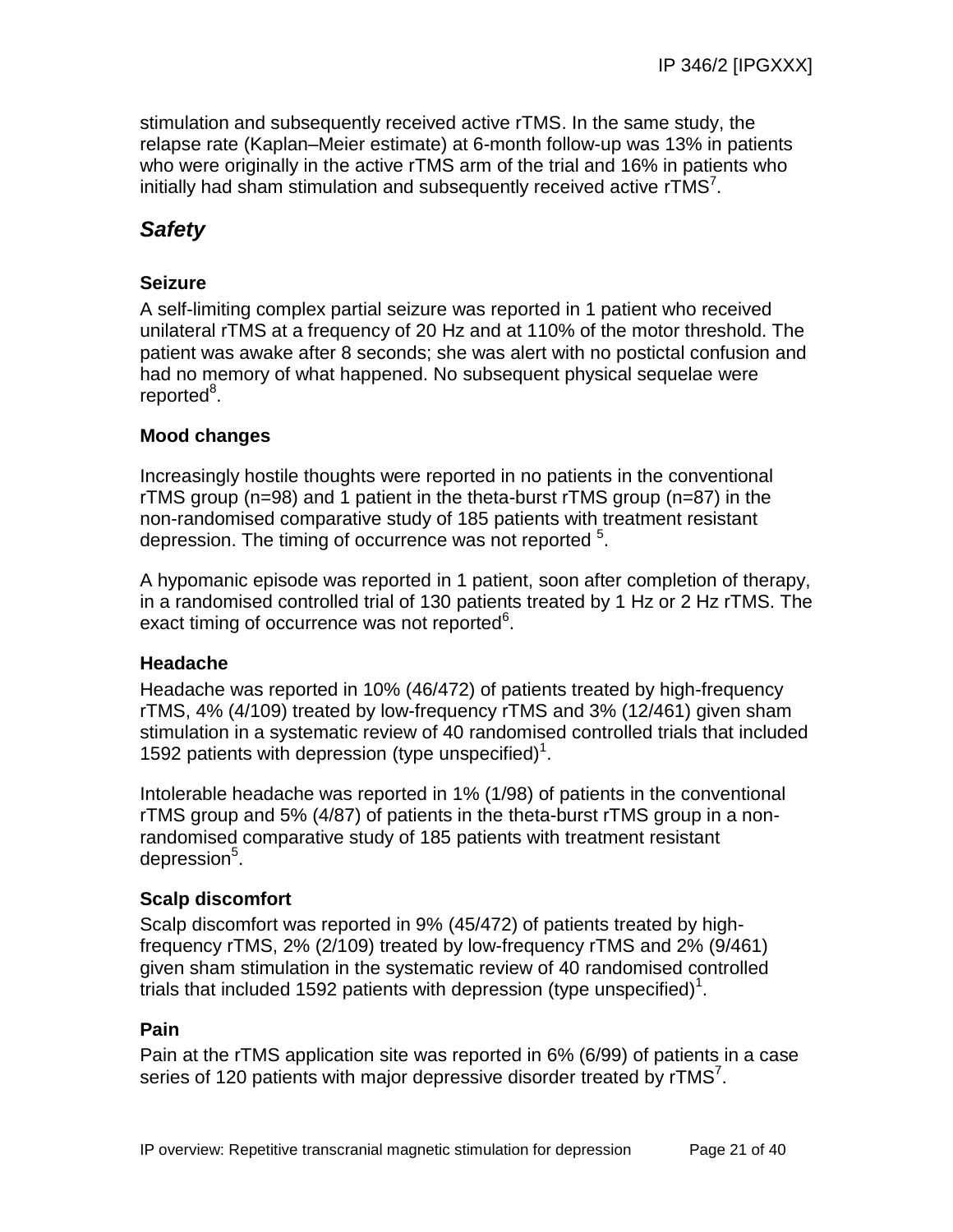## **Facial twitching**

Facial twitching was reported in 2% (9/472) of patients treated by high-frequency rTMS, none treated by low-frequency rTMS (n=109) and none given sham stimulation (n=461) in the systematic review of 40 randomised controlled trials that included 1592 patients with depression (type unspecified)<sup>1</sup>.

## **Eye watering**

Eye watering was reported in 2% (7/472) of patients treated by high-frequency rTMS, none treated by low-frequency rTMS (n=109) and none given sham stimulation (n=461) in the systematic review of 40 randomised controlled trials that included 1592 patients with depression (type unspecified)<sup>1</sup>.

## **Local erythema**

Local erythema was reported in 1% (6/472) of patients treated by high-frequency rTMS, none treated by low-frequency rTMS (n=109) and none given sham stimulation (n=461) in the systematic review of 40 randomised controlled trials that included 1592 patients with depression (type unspecified)<sup>1</sup>.

## **Drowsiness**

Drowsiness was reported in 3% (12/472) of patients treated by high-frequency rTMS, none treated by low-frequency rTMS (n=109) and none given sham stimulation (n=461) in the systematic review of 40 randomised controlled trials that included 1592 patients with depression (type unspecified)<sup>1</sup>.

## **Vertigo**

Vertigo was reported in no patients in the conventional rTMS (n=98) group and 1 patient in the theta-burst rTMS group (n=87) in a non-randomised comparative study of 185 patients with treatment resistant depression<sup>5</sup>

### **Insomnia**

Device-related insomnia was reported in 1 patient in a case series of 120 patients with major depressive disorder treated by  $rTMS<sup>7</sup>$ .

## **Arthralgia**

Device-related arthralgia was reported in 1 patient in a case series of 120 patients with major depressive disorder treated by rTMS<sup>7</sup>.

## *Validity and generalisability of the studies*

 The literature search identified a large number of systematic reviews, randomised controlled trials, non-randomised comparative studies and case

series that were published after NICE's initial evaluation of rTMS in 2007.

• There were a number of variations in stimulation parameters between studies; these were principally in relation to rTMS frequencies (between 1 Hz and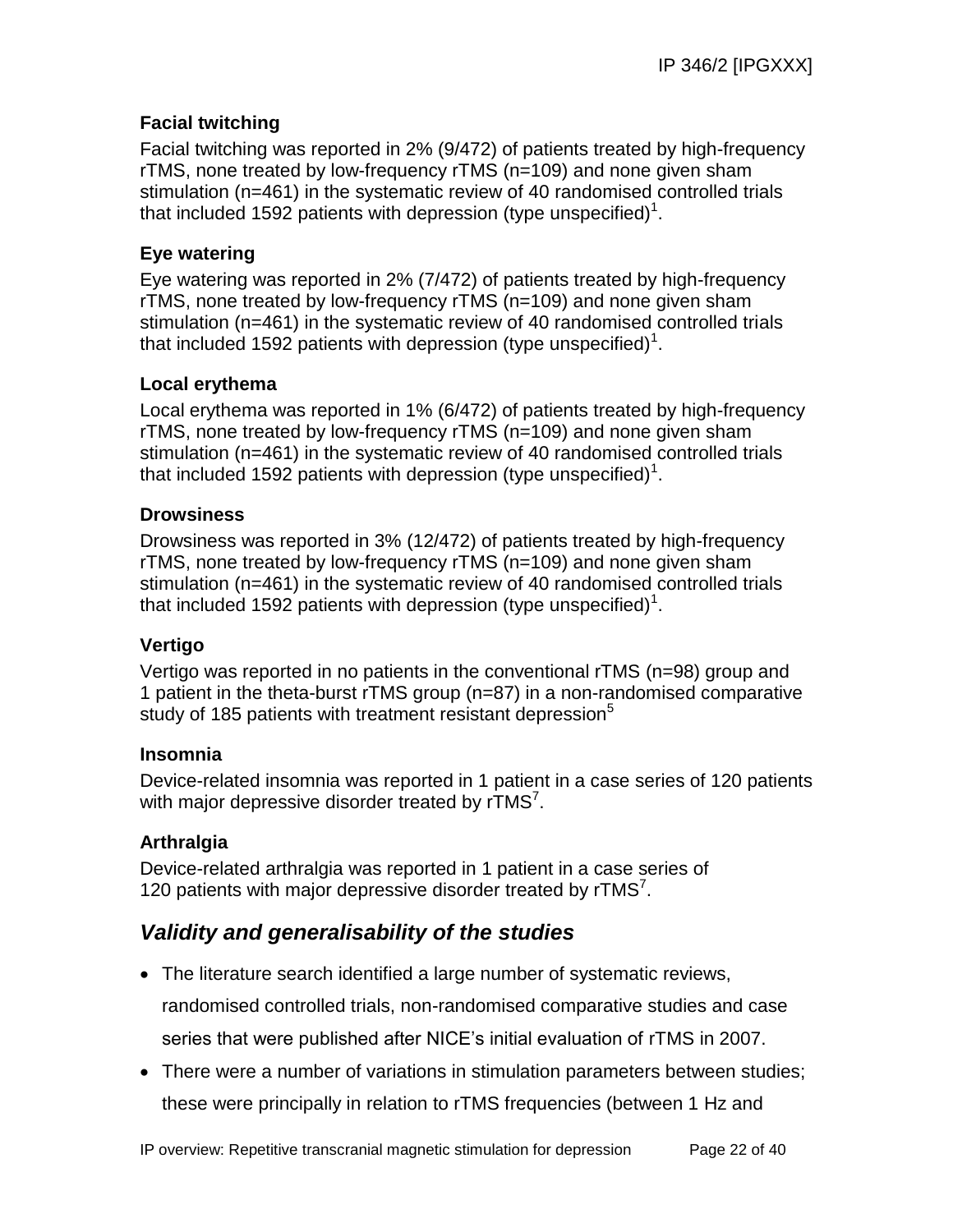20 Hz), motor thresholds (between 80% and 120%) and treatment sites (unilateral or bilateral).

- Included studies evaluated rTMS rather than single-pulse TMS.
- Two systematic reviews explicitly stated that studies that evaluated depression in adolescents or children were excluded $^{2,3}$ .
- Most studies used HDRS scores as the primary outcome measure.
- Studies mainly assessed patients with major depressive disorder and/or treatment resistant depression.
- The longest follow-up period was 6 months $6$ .

## *Existing assessments of this procedure*

There were no published assessments from other organisations identified at the time of the literature search.

In 2011, the United States Federal Drugs Agency published [guidance](http://www.fda.gov/medicaldevices/deviceregulationandguidance/guidancedocuments/ucm265269.htm) for manufacturers on producing appropriate descriptions, labels and instructions for use of rTMS devices. The document did not evaluate the safety or efficacy of the rTMS but did recommend safe treatment parameters for avoiding seizures:

| Freq | <b>INTENSITY (% of Motor Threshold)</b> |       |       |         |                                          |      |      |     |                 |      |      |      |      |      |
|------|-----------------------------------------|-------|-------|---------|------------------------------------------|------|------|-----|-----------------|------|------|------|------|------|
| (Hz) | 80-100                                  | 100   |       | 110 120 | 130                                      | 140  | 150  | 160 | 170             | 180  | 190  | 200  | 210  | 220  |
| 1    | >1800                                   | >1800 | >1800 | 360     | >50                                      | >50  | >50  | >50 | 27 <sup>1</sup> | 11   | 11   | 8    |      | 6    |
| 5    | >10                                     | >10   | >10   | >10     | >10                                      | 7.61 | 5.2  | 3.6 | 2.6             | 2.4  | 1.6  | 1.4  | 1.6  | 1.2  |
| 10   | >5                                      | >5    | >5    | 4.2     | 2.9                                      | 1.3  | 0.8  | 0.9 | 0.8             | 0.5  | 0.6  | 0.4  | 0.3  | 0.3  |
| 20   | 2.05                                    | 2.05  | 1.6   |         | $1.0$   0.55   0.35   0.25   0.25   0.15 |      |      |     |                 | 0.2  | 0.25 | 0.2  | 0.1  | 0.1  |
| 25   | 1.28                                    | 1.28  | 0.84  | 0.4     | 0.24                                     | 0.2  | 0.24 |     | $0.2$   0.12    | 0.08 | 0.12 | 0.12 | 0.08 | 0.08 |

## *Related NICE guidance*

Below is a list of NICE guidance related to this procedure. Appendix B gives details of the recommendations made in each piece of guidance listed.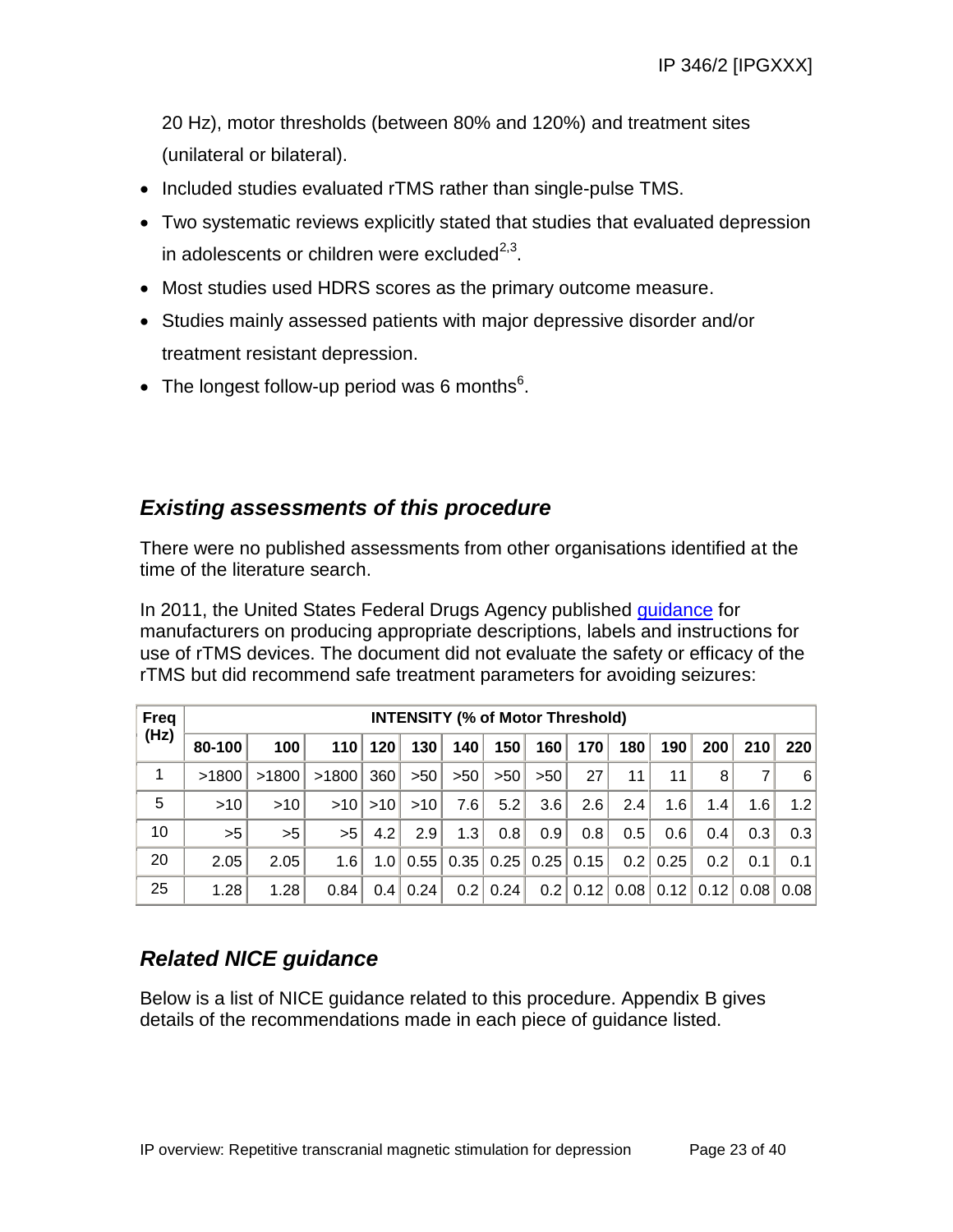## **Interventional procedures**

- Vagus nerve stimulation for treatment-resistant depression. NICE interventional procedure guidance 330 (2009). Available from <http://www.nice.org.uk/guidance/IPG330>
- Transcranial magnetic stimulation for severe depression. NICE interventional procedure guidance 242 (2007). This guidance is currently under review (this overview) and is expected to be updated in 2015. Available from <http://www.nice.org.uk/guidance/IPG242>
- $\bullet$

## **Technology appraisals**

- Computerised cognitive behaviour therapy for depression and anxiety: review of technology appraisal 51. NICE technology appraisal 97 (2006). Available from<http://www.nice.org.uk/guidance/TA97>
- Guidance on the use of electroconvulsive therapy. NICE technology appraisal 59 (2003). Available from<http://www.nice.org.uk/guidance/TA59>

## **NICE guidelines**

- Antenatal and postnatal mental health: clinical management and service guidance. NICE clinical guideline 192 (2014). Available from: <http://www.nice.org.uk/guidance/cg192>
- Common mental health disorders: identification and pathways to care. NICE clinical guideline 123 (2011). Available from <http://www.nice.org.uk/guidance/CG123>
- Depression in adults with a chronic physical health problem: treatment and management. NICE clinical guideline 91 (2009). Available from <http://www.nice.org.uk/guidance/CG91>
- Depression in adults: the treatment and management of depression in adults. NICE clinical guideline 90 (2009). Available from <http://www.nice.org.uk/guidance/CG90>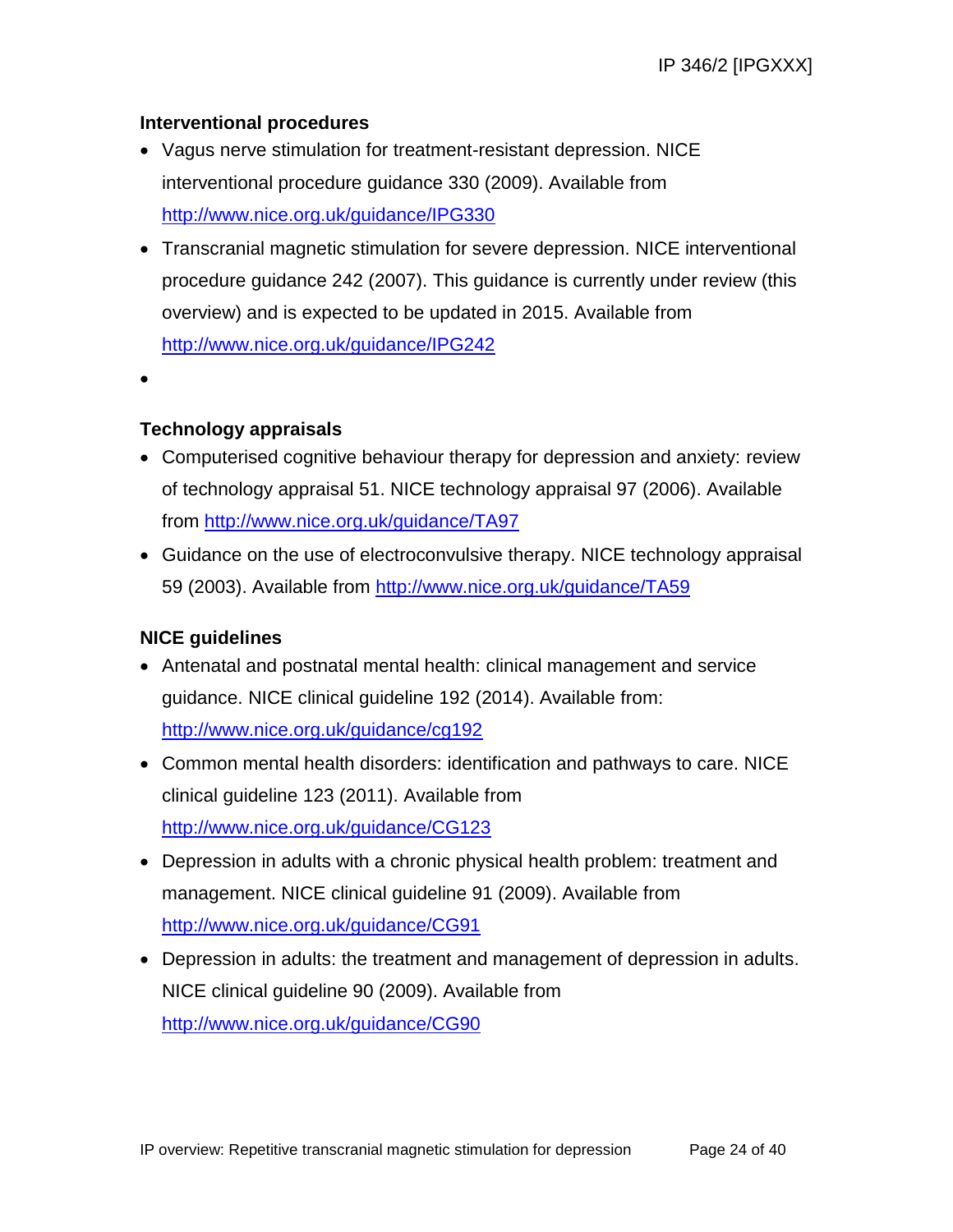Depression in children and young people: identification and management in primary, community and secondary care. NICE clinical guideline 28 (2005). Available from<http://www.nice.org.uk/guidance/CG28>

# **Specialist advisers' opinions**

Specialist advice was sought from consultants who have been nominated or ratified by their Specialist Society or Royal College. The advice received is their individual opinion and is not intended to represent the view of the society. The advice provided by Specialist Advisers, in the form of the completed questionnaires, is normally published in full on the NICE website during public consultation, except in circumstances but not limited to where comments are considered voluminous, or publication would be unlawful or inappropriate. Three Specialist Advisor Questionnaires for repetitive transcranial magnetic stimulation for depression were submitted and can be found on the NICE website [INSERT] **HYPER LINK TO MAIN IP PAGE**]. {Use only if any questionnaires are agreed not to be published.

# **Patient commentators' opinions**

NICE's Public Involvement Programme sent 50 questionnaires to 1 NHS trust for distribution to patients who had the procedure (or their carers). NICE received 23 completed questionnaires.

The patient commentators' views on the procedure were consistent with the published evidence and the opinions of the specialist advisers.

# **Issues for consideration by IPAC**

Ongoing trials:

 NCT01516931: Efficacy of Repetitive Transcranial Magnetic Stimulation in the Prevention of Relapse of Depression; study type: randomised controlled trial; location: China; estimated enrolment: 540; estimated study completion date: February 2015; however, the clinical trials website states that the study is currently recruiting patients.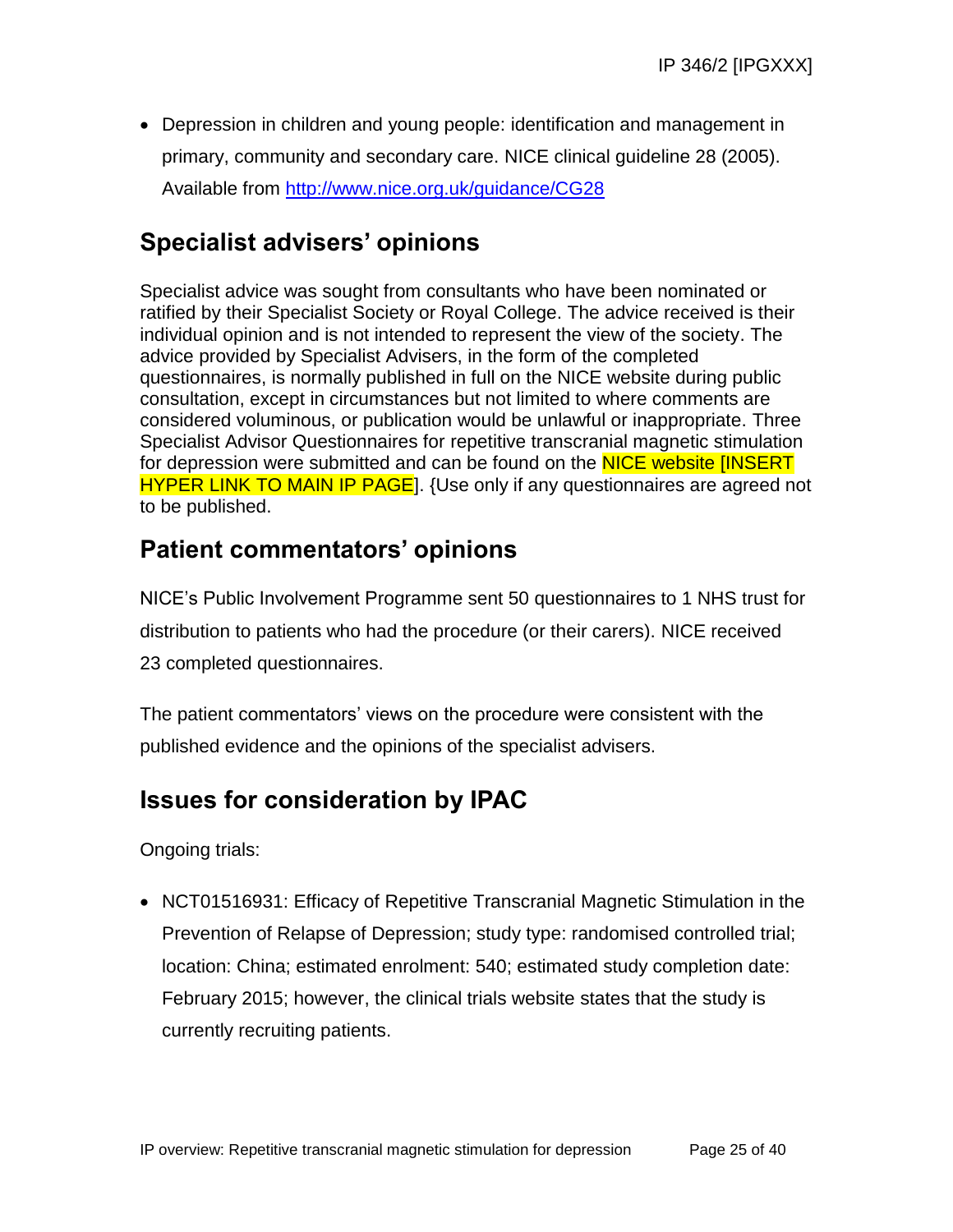- NCT01191333: The Effectiveness of rTMS in Depressed VA Patients; study type: randomised controlled trial; location: United States; estimated enrolment: 360; estimated study completion date: January 2017.
- NCT01583023: Using Repetitive Transcranial Magnetic Stimulation (rTMS) for the Treatment of Bipolar Depression; study type: randomised controlled trial; location: United States; estimated enrolment: 45; estimated study completion date: April 2015.
- NCT01566591: Safety and Efficacy Study of Deep Transcranial Magnetic Stimulation in Bipolar Depression; study type: randomised controlled trial; location: United States; estimated enrolment: 120; estimated study completion date: December 2015.
- NCT01515215: Repetitive Transcranial Magnetic Stimulation (rTMS) for Treatment Resistant Depressive Disorder; study type: randomised controlled trial; location: Canada; estimated enrolment: 120; estimated study completion date: September 2014; however, the clinical trials website states that the study is ongoing but not recruiting patients.
- NCT01701284: Repetitive Transcranial Magnetic Stimulation in Cancer Patients With Depression and Anxiety (rTMSinCP); study type: randomised controlled trial; location: United States; estimated enrolment: 30; estimated study completion date: August 2017.
- NCT01842542: Efficacy and Safety Study of NeuroStar TMS Therapy in Patients With Major Depressive Disorder With Postpartum Onset; study type: case series; location: United States; estimated enrolment: 25; estimated study completion date: December 2017; however, the clinical trials websites states that the study is currently recruiting patients.
- NCT02213016: Effectiveness of Repetitive Transcranial Magnetic Stimulation in Depressed Patients; study type: randomised controlled trial; location: Mexico; estimated enrolment: 80; estimated study completion date: September 2016.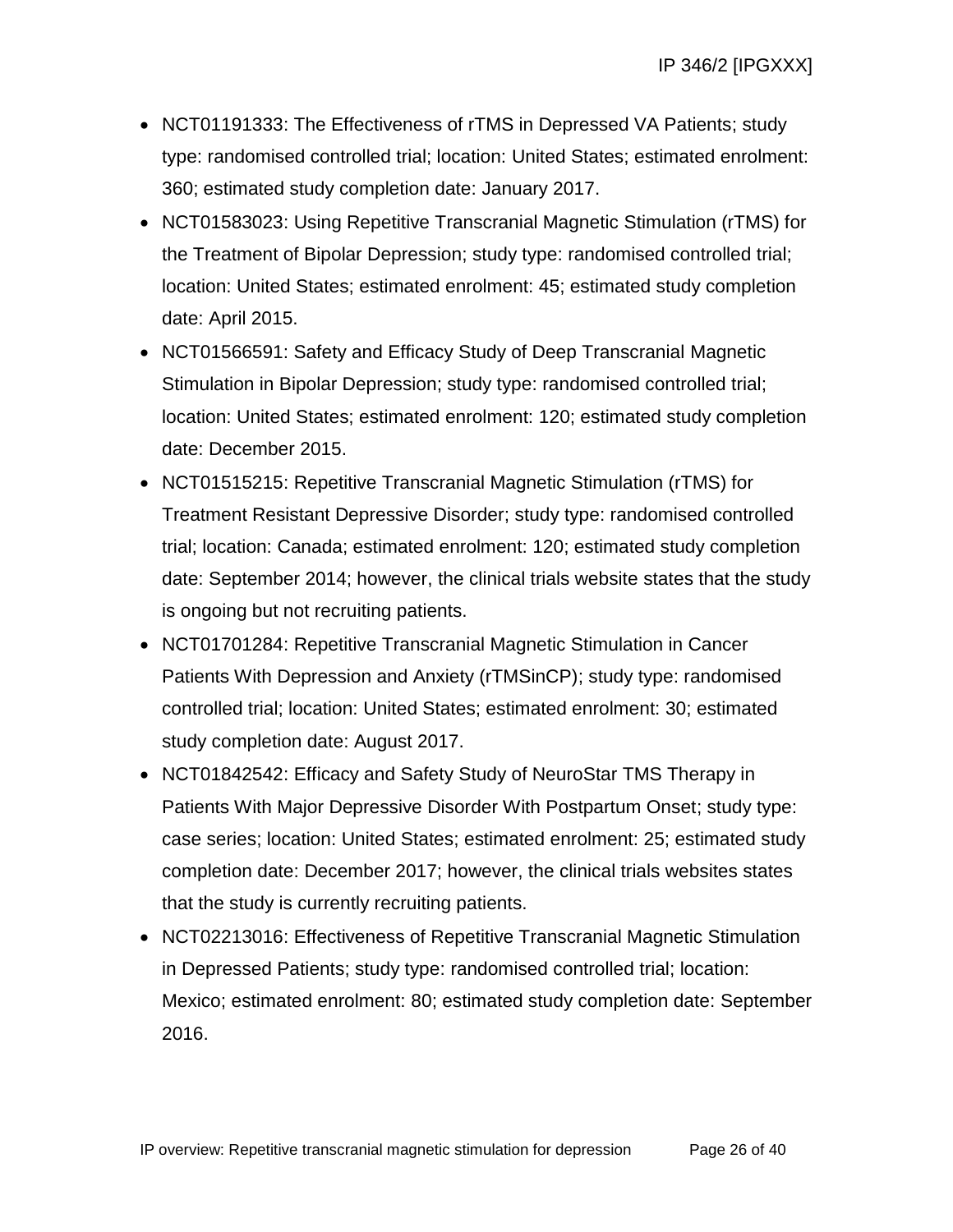- NCT01860157: Deep rTMS for Treatment-Resistant Late-life Depression; study type: randomised controlled trial; location: Canada; estimated enrolment: 80; estimated study completion date: October 2017.
- NCT02016456: TMS Treatment for Depression in the National Health Service (TDEP): randomised controlled trial; location: United Kingdom; estimated enrolment: 124; estimated study completion date: July 2019.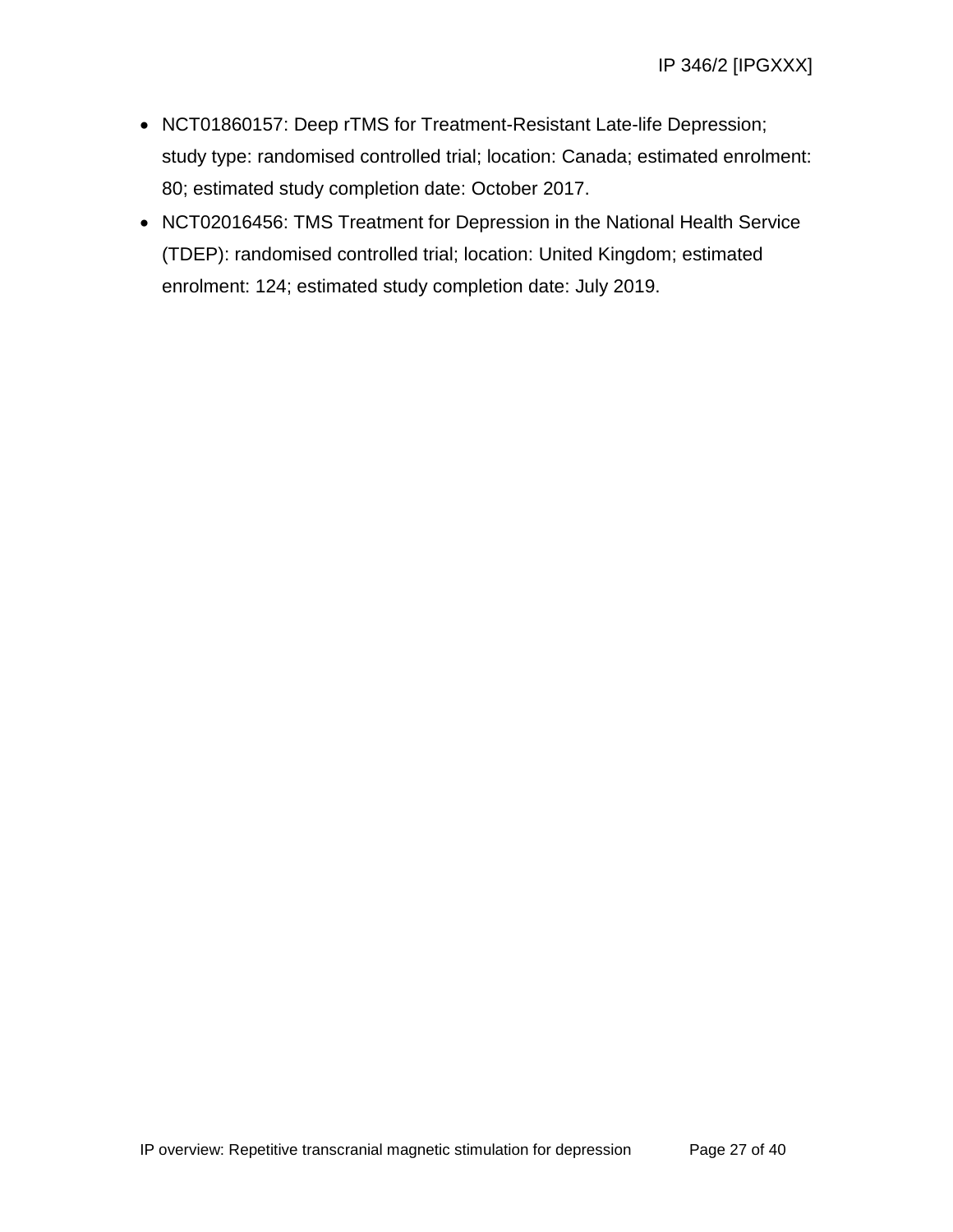# **References**

- 1. Slotema CW, Blom JD, Hoek HW, Sommer IE (2010) Should we expand the toolbox of psychiatric treatment methods to include Repetitive Transcranial Magnetic Stimulation (rTMS)? A meta-analysis of the efficacy of rTMS in psychiatric disorders. J Clin Psychiatry. 71(7):873-84. doi: 10.4088/JCP.08m04872gre.
- 2. Lepping P, Schönfeldt-Lecuona C, Sambhi RS, et al. (2014) A systematic review of the clinical relevance of repetitive transcranial magnetic stimulation. Acta Psychiatr Scand. 130(5):326-41. doi: 10.1111/acps.12276.
- 3. Zhang YQ, Zhu D, Zhou XY, et al. (2015) Bilateral repetitive transcranial magnetic stimulation for treatment-resistant depression: a systematic review and meta-analysis of randomized controlled trials. Braz J Med Biol Res. 48(3):198-206. doi: 10.1590/1414-431X20144270.
- 4. Ren J, Li H, Palaniyappan L, et al. (2014) Repetitive transcranial magnetic stimulation versus electroconvulsive therapy for major depression: a systematic review and meta-analysis. Prog Neuropsychopharmacol Biol Psychiatry. 51:181-9. doi: 10.1016/j.pnpbp.2014.02.004.
- 5. Bakker N, Shahab S, Giacobbe P, et al. (2015) rTMS of the dorsomedial prefrontal cortex for major depression: safety, tolerability, effectiveness, and outcome predictors for 10 Hz versus intermittent theta-burst stimulation. Brain Stimul. 8(2):208-15. doi: 10.1016/j.brs.2014.11.002.
- 6. Fitzgerald PB, Huntsman S, Gunewardene R, et al. (2006) A randomized trial of low-frequency right-prefrontal-cortex transcranial magnetic stimulation as augmentation in treatment-resistant major depression. Int J Neuropsychopharmacol 9: 655–66.
- 7. Janicak PG, Nahas Z, Lisanby SH, et al. (2010) Durability of clinical benefit with transcranial magnetic stimulation (TMS) in the treatment of pharmacoresistant major depression: assessment of relapse during a 6 month, multisite, open-label study. Brain Stimul. 3(4):187-99. doi: 10.1016/j.brs.2010.07.003.
- 8. Conca A, König P, Hausmann A. (2000) Transcranial magnetic stimulation induces 'pseudoabsence seizure'. Acta Psychiatr Scand. 101(3):246-8.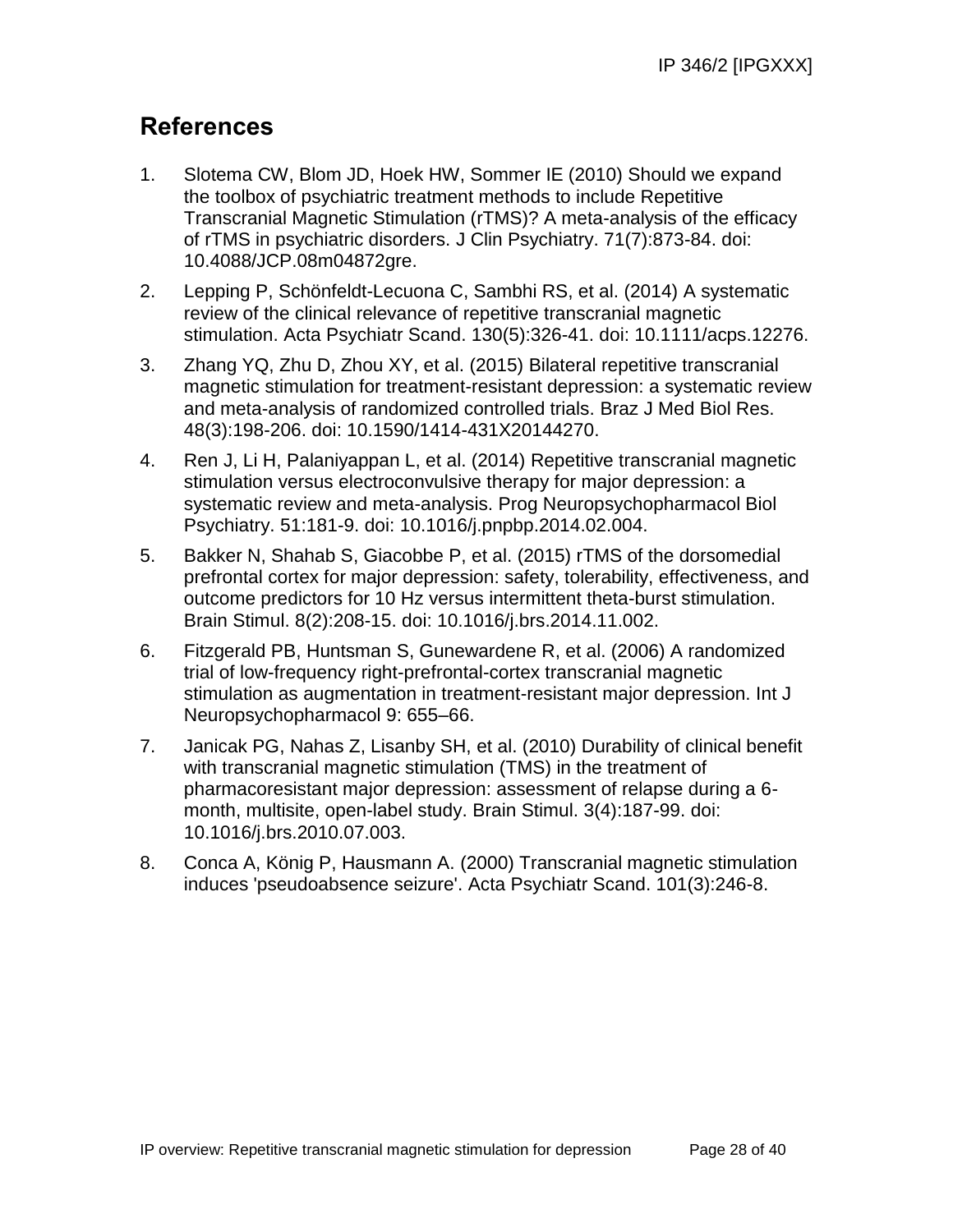# **Appendix A: Additional papers on repetitive transcranial magnetic stimulation for depression**

The literature search identified a large number of systematic reviews, randomised controlled trials, non-randomised comparative studies and case series. The following table outlines some of the studies that are considered potentially relevant to the IP overview but were not included in the main data extraction table (table 2). It is by no means an exhaustive list of potentially relevant studies.

| <b>Article</b>                                                                                                                                                                                                                                                         | <b>Number of</b><br>patients/follow-up                                                                                                                                                           | <b>Direction of conclusions</b>                                                                                                                                                                                                                                                                                                | <b>Reasons for non-</b><br>inclusion in table 2                                                                                                     |
|------------------------------------------------------------------------------------------------------------------------------------------------------------------------------------------------------------------------------------------------------------------------|--------------------------------------------------------------------------------------------------------------------------------------------------------------------------------------------------|--------------------------------------------------------------------------------------------------------------------------------------------------------------------------------------------------------------------------------------------------------------------------------------------------------------------------------|-----------------------------------------------------------------------------------------------------------------------------------------------------|
| Dell'Osso B (2011). Meta-<br>Review of Metanalytic<br><b>Studies with Repetitive</b><br><b>Transcranial Magnetic</b><br>Stimulation (rTMS) for the<br><b>Treatment of Major</b><br>Depression. Clin Pract<br>Epidemiol Ment Health 7,<br>167-177                       | Review                                                                                                                                                                                           | The publication<br>summarised results of<br>recently published<br>systematic reviews that<br>assessed the efficacy of<br>rTMS.                                                                                                                                                                                                 | The publication is a<br>large narrative<br>review that did not<br>perform any primary<br>data collection or<br>meta-analysis of<br>clinical trials. |
| Hovington CL, McGirr A,<br>Lepage M et al. (2013)<br>Repetitive transcranial<br>magnetic stimulation (rTMS)<br>for treating major depression<br>and schizophrenia: a<br>systematic review of recent<br>meta-analyses. Ann Med.<br>45(4), 308-21                        | Review                                                                                                                                                                                           | The publication<br>summarised results of<br>recently published<br>systematic reviews that<br>assessed the efficacy of<br>rTMS.                                                                                                                                                                                                 | The publication is a<br>large narrative<br>review that did not<br>perform any primary<br>data collection or<br>meta-analysis of<br>clinical trials. |
| Lam RW, Chan P, Wilkins-<br>Ho M, Yatham LN. (2008)<br>Repetitive transcranial<br>magnetic stimulation for<br>treatment-resistant<br>depression: a systematic<br>review and metaanalysis.<br>Canadian Journal of<br>psychiatry. 53(9):621-31.                          | Systematic review<br>n=1092 patients with<br>treatment resistant<br>depression treated by<br>active rTMS or sham<br>stimulation.<br>Follow-up: treatment<br>periods ranged from 1<br>to 4 weeks. | Meta-analysis of clinical<br>response revealed a pooled<br>response rate of 25% in the<br>active rTMS group and 9%<br>in the sham stimulation<br>group (p<0.05). Meta-<br>analysis of remission<br>revealed a pooled<br>remission rate of 17% in the<br>active rTMS group and 6%<br>in the sham stimulation<br>group (p<0.05). | Table 2 already<br>includes large, high-<br>quality systematic<br>reviews which<br>reported similar<br>efficacy outcome<br>measures.                |
| Schutter DJ (2009)<br>Antidepressant efficacy of<br>high-frequency transcranial<br>magnetic stimulation over<br>the left dorsolateral<br>prefrontal cortex in double-<br>blind sham-controlled<br>designs: a meta-analysis.<br>Psychological medicine.<br>39(1):65-75. | Systematic review<br>n=1164 patients with<br>a major depressive<br>episode treated by<br>active rTMS or sham<br>stimulation.<br>Follow-up: not<br>reported                                       | Meta-analysis of changes in<br>depressive rating scales<br>revealed a Hedges' g value<br>of 0.39 in favour of active<br>rTMS (p<0.0001). Authors<br>state that medication<br>resistance and intensity of<br>rTMS did not play a role in<br>the effect size.                                                                    | Table 2 already<br>includes large, high-<br>quality systematic<br>reviews which<br>reported similar<br>efficacy outcome<br>measures.                |
| Gaynes BN, Lloyd SW, Lux<br>L, Gartlehner G, et al. (2014)<br>Repetitive transcranial<br>magnetic stimulation for                                                                                                                                                      | Systematic review<br>n=1164 patients with                                                                                                                                                        | Meta-analysis of changes in<br>HDRS scores revealed a<br>mean difference of -4.53, in<br>favour of active rTMS                                                                                                                                                                                                                 | Table 2 already<br>includes large, high-<br>quality systematic<br>reviews which                                                                     |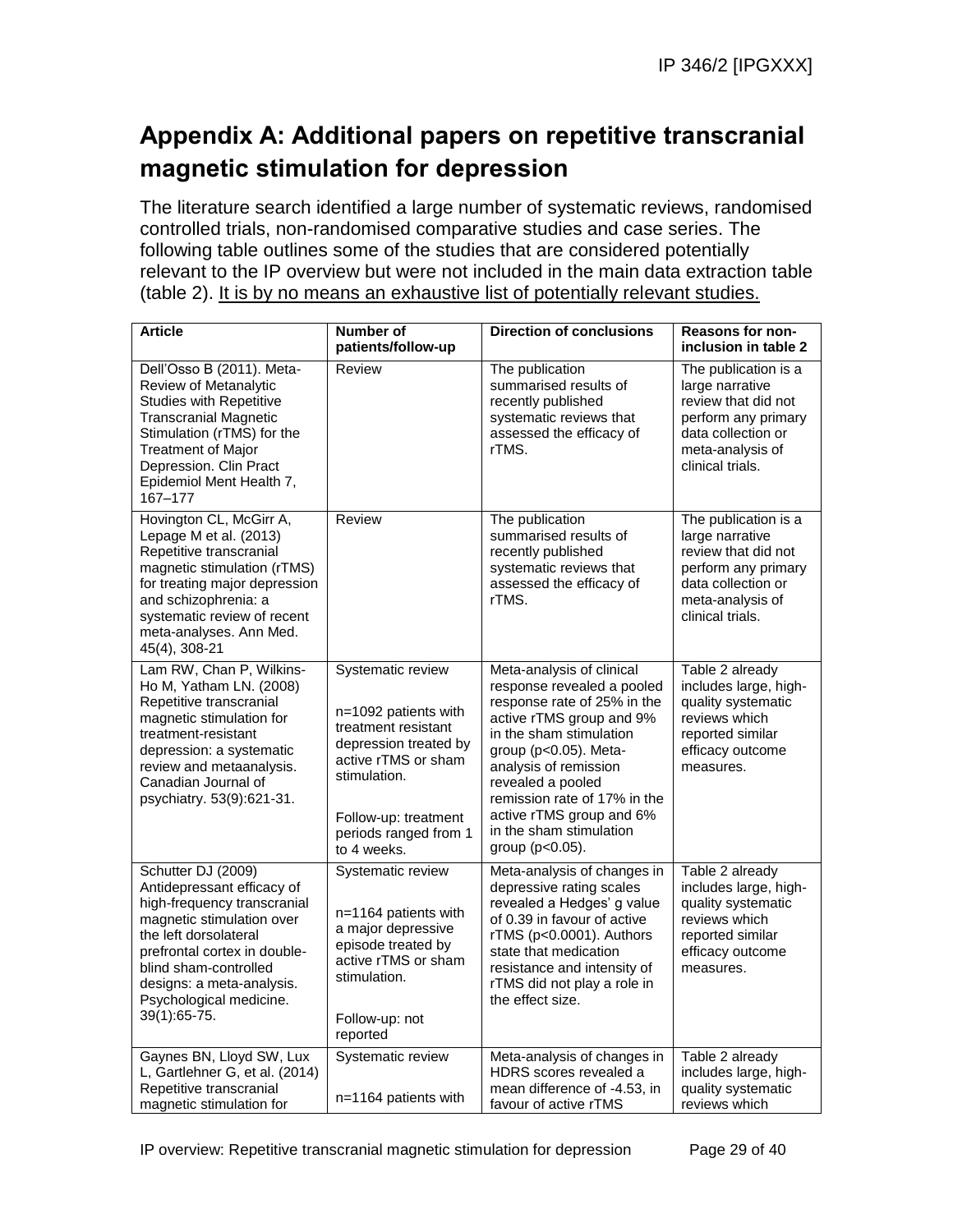| treatment-resistant<br>depression: a systematic<br>review and meta-analysis.<br>Journal of clinical psychiatry<br>75(5):477-89; doi:<br>10.4088/JCP.13r08815.                                                                                                                                                                                           | a treatment resistant<br>depression treated by<br>active rTMS or sham<br>stimulation.<br>Follow-up: up to 6<br>weeks                                                                              | (p<0.05). Meta-analysis of<br>response rates revealed a<br>risk ratio of 3.38 in favour of<br>rTMS (p<0.05)                                                                                                                                                                                                                                                                | reported similar<br>efficacy outcome<br>measures.                                                                                    |
|---------------------------------------------------------------------------------------------------------------------------------------------------------------------------------------------------------------------------------------------------------------------------------------------------------------------------------------------------------|---------------------------------------------------------------------------------------------------------------------------------------------------------------------------------------------------|----------------------------------------------------------------------------------------------------------------------------------------------------------------------------------------------------------------------------------------------------------------------------------------------------------------------------------------------------------------------------|--------------------------------------------------------------------------------------------------------------------------------------|
| Micallef-Trigona, B. (2014)<br>Comparing the effects of<br>repetitive transcranial<br>magnetic stimulation and<br>electroconvulsive therapy in<br>the treatment of depression:<br>a systematic review and<br>meta-analysis. Depression<br>Research and Treatment.<br>Online publication: doi:<br>10.1155/2014/135049                                    | Systematic review<br>n=384 patients with<br>major depressive<br>disorder treated by<br>rTMS or ECT.<br>Follow-up: not<br>reported                                                                 | The pooled mean reduction<br>of HDRS scores was 9.3 in<br>the rTMS group and 15.42<br>in the ECT group ( $p=0.011$ ).<br>The mean effect size for<br>rTMS was 1.33 whilst that<br>for ECT was 2.14.                                                                                                                                                                        | Table 2 already<br>includes large, high-<br>quality systematic<br>reviews which<br>reported similar<br>efficacy outcome<br>measures. |
| Berlim MT, van den Eynde<br>F, Daskalakis Z J. (2013)<br>Efficacy and acceptability of<br>high frequency repetitive<br>transcranial magnetic<br>stimulation (rTMS) versus<br>electroconvulsive therapy<br>(ECT) for major depression:<br>a systematic review and<br>meta-analysis of randomized<br>trials. Depression & Anxiety<br>30 (7) 614-623.2013. | Systematic review<br>n=294 patients with<br>major depressive<br>disorder treated by<br>high-frequency rTMS<br>or ECT<br>Follow-up: not<br>reported                                                | Meta-analysis of changes in<br>depression rating scales<br>revealed a Hedges' g value<br>of -0.93, in favour of ECT<br>$(p= 0.007)$ . Authors state<br>that the associated number<br>needed to treat for<br>remission was 6, in favour<br>of ECT. No differences on<br>dropout rates for HF-rTMS<br>and ECT groups were<br>found.                                          | Table 2 already<br>includes large, high-<br>quality systematic<br>reviews which<br>reported similar<br>efficacy outcome<br>measures. |
| Martin JLR, Barbanoj MJ,<br>Schlaepfer TE, et al. (2001)<br>Transcranial magnetic<br>stimulation for treating<br>depression. Cochrane<br>Database of Systematic<br>Reviews, Issue 4:<br>CD003493.                                                                                                                                                       | Systematic review<br>(included in previous<br>guidance)<br>n=197 patients with<br>different types of<br>depression treated by<br>active rTMS or sham<br>stimulation<br>Follow-up: not<br>reported | Meta-analyses of changes<br>in HDRS scores, in patients<br>treated by left rTMS or<br>sham revealed a<br>standardised mean<br>difference of -0.35, in<br>favour of rTMS (p=0.03).<br>Meta-analyses changes in<br>HDRS scores, in patients<br>treated by right rTMS or<br>sham revealed a<br>standardised mean<br>difference of -4.20, in<br>favour of $rTMS$ ( $p=0.05$ ). | Table 2 already<br>includes large, high-<br>quality systematic<br>reviews which<br>reported similar<br>efficacy outcome<br>measures. |
| Herrmann LL, Ebmeier KP.<br>(2006) Factors modifying the<br>efficacy of transcranial<br>magnetic stimulation in the<br>treatment of depression: a<br>review. Journal of Clinical<br>Psychiatry 67: 1870-6                                                                                                                                               | Systematic review<br>(included in previous<br>guidance)<br>n=877 patients with<br>different types of<br>depression treated by<br>active rTMS or sham<br>stimulation<br>Follow-up: not<br>reported | The pooled estimate of<br>effect size was 0.65 (95%<br>CI 0.51 to 0.79), indicating<br>a clinically significant effect<br>in favour of rTMS.<br>The mean reduction in<br><b>HDRS and MADRS scores</b><br>was 33.6% (range: 10.4%<br>to 59.4%) in the active<br>rTMS group and 17.4%<br>(range: 15% to 54%) in the<br>sham stimulation group.                               | Table 2 already<br>includes large, high-<br>quality systematic<br>reviews which<br>reported similar<br>efficacy outcome<br>measures. |
| O'Reardon JP, Solvason<br>HB, Janicak PG, et al.<br>(2007) Efficacy and safety of                                                                                                                                                                                                                                                                       | Randomised<br>controlled trial<br>(included in previous                                                                                                                                           | HDRS scores improved<br>from 22.6 to 17.1 in the<br>active rTMS group and from                                                                                                                                                                                                                                                                                             | Study was included<br>in one of the<br>systematic reviews                                                                            |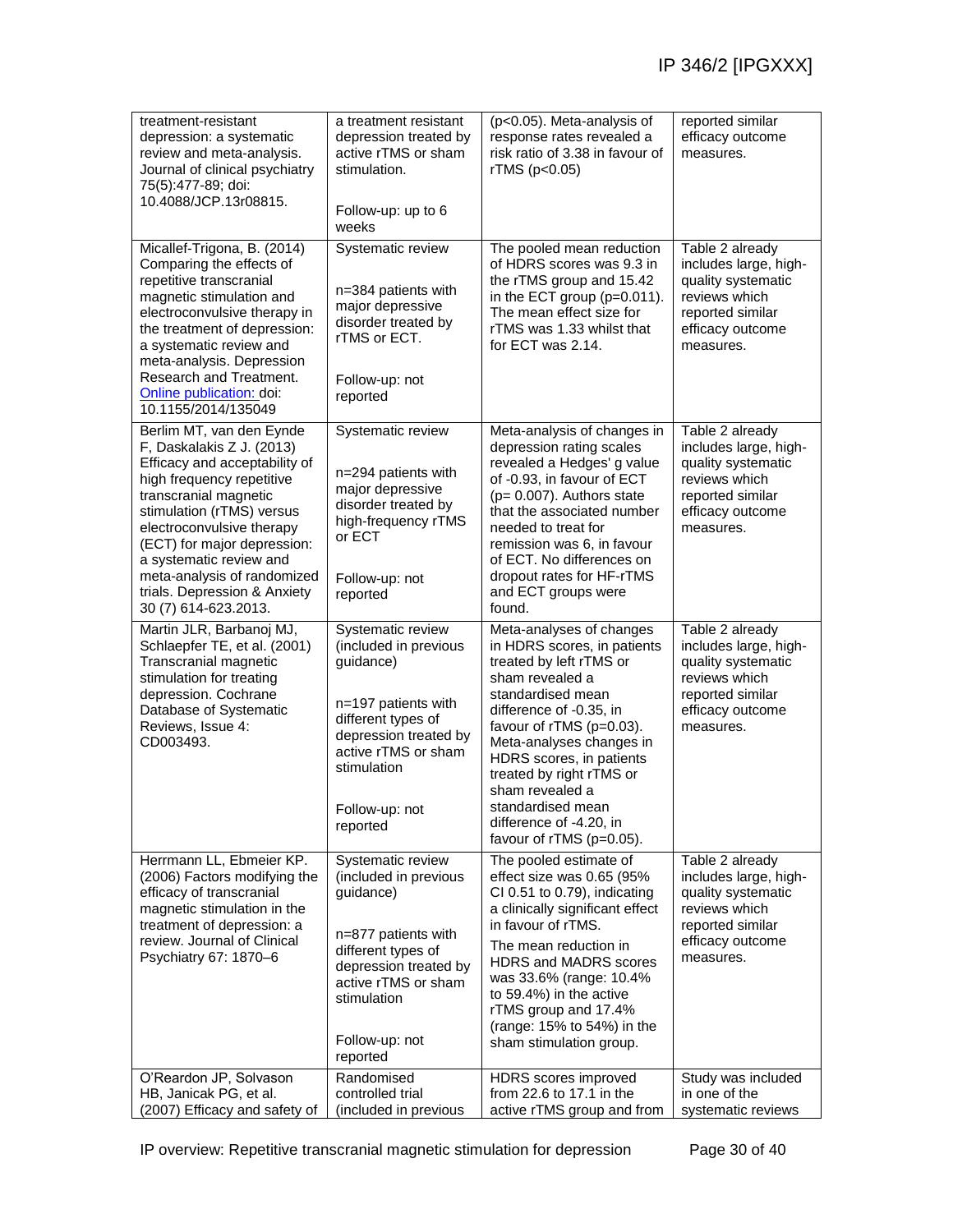| transcranial magnetic<br>stimulation in the acute<br>treatment of major<br>depression: a multisite<br>randomized controlled trial.<br><b>Biological Psychiatry</b><br>doi:10.1016/j.biopsych.2007.<br>01.018                                                                                                            | guidance)<br>n=301 patients with<br>major depressive<br>disorder treated by<br>rTMS or sham<br>stimulation                                                                                                                                                            | 22.9 to 19.4 in the sham<br>stimulation group at 6 week<br>follow-up (p value between<br>groups=0.006). The<br>response rate (using HDRS<br>scores) was 20.6% in the<br>active rTMS group and<br>11.6% in the sham<br>stimulation group at 4 week<br>follow-up ( $p<0.05$ ). The<br>remission rate (using HDRS<br>scores) was 7.1% in the<br>active rTMS group and<br>6.2% in the sham<br>stimulation group at 4 week<br>follow-up (not significant). | in table 2.<br>Furthermore, larger<br>studies that reported<br>similar outcome<br>measures were<br>available.                                                              |
|-------------------------------------------------------------------------------------------------------------------------------------------------------------------------------------------------------------------------------------------------------------------------------------------------------------------------|-----------------------------------------------------------------------------------------------------------------------------------------------------------------------------------------------------------------------------------------------------------------------|-------------------------------------------------------------------------------------------------------------------------------------------------------------------------------------------------------------------------------------------------------------------------------------------------------------------------------------------------------------------------------------------------------------------------------------------------------|----------------------------------------------------------------------------------------------------------------------------------------------------------------------------|
| Brunelin J, Jalenques I,<br>Trojak B et al, (2014) The<br>efficacy and safety of low<br>frequency repetitive<br>transcranial magnetic<br>stimulation for treatment-<br>resistant depression: the<br>results from a large<br>multicenter French RCT.<br>Brain Stimul. 7(6):855-63.<br>doi:<br>10.1016/j.brs.2014.07.040. | Randomised<br>controlled trial<br>(included in previous<br>guidance)<br>$n=170$ patients with<br>treatment resistant<br>depression treated by<br>active rTMS+placebo,<br>active rTMS +<br>venlafaxine or, sham<br>stimulation +<br>venlafaxine.<br>Follow-up: 6 weeks | HDRS scores improved<br>from $25.8$ to 14.0 in the<br>active rTMS + placebo<br>group, 26.1 to 15.4 in the<br>active rTMS + venlafaxine<br>group, and from 25.8 to<br>14.3 in the sham<br>stimulation + venlafaxine<br>group. The remission rate<br>was 40.7% in the active<br>rTMS + placebo group,<br>28.0% in the active rTMS +<br>venlafaxine group, and<br>43.1% in the sham<br>stimulation + venlafaxine<br>group.                               | Large systematic<br>reviews and<br>comparative studies<br>are included in table<br>2.                                                                                      |
| Rossini D, Magri L, Lucca A,<br>et al. (2005) Does rTMS<br>hasten the response to<br>escitalopram, sertraline or<br>venlafaxine in patients with<br>major depressive disorder?<br>A double-blind randomized.<br>sham-controlled trial.<br>Journal of Clinical Psychiatry<br>66: 1569-75.                                | Randomised<br>controlled trial<br>(included in previous<br>guidance)<br>n=99 patients with<br>major depressive<br>disorder treated by<br>rTMS or sham<br>stimulation<br>Follow-up: 5 weeks                                                                            | The mean reduction in<br>HDRS scores was 19.1 in<br>the active rTMS group and<br>16.2 in the sham<br>stimulation group at 5 week<br>follow-up. The response<br>rate was 80% in the active<br>rTMS group and 73% in the<br>sham stimulation group at 5<br>week follow-up (p=0.419).<br>The remission rate was<br>73% in the active rTMS<br>group and 55% in the sham<br>stimulation group at 5 week<br>follow-up $(p=0.064)$ .                         | Study was included<br>in one of the<br>systematic reviews<br>in table 2.<br>Furthermore, larger<br>studies that reported<br>similar outcome<br>measures were<br>available. |
| Avery DH, Holtzheimer PE,<br>Fawaz W, et al. (2006) A<br>controlled study of repetitive<br>transcranial magnetic<br>stimulation in medication-<br>resistant major depression.<br>Biological Psychiatry 59:<br>$187 - 94.$                                                                                               | Randomised<br>controlled trial<br>(included in previous<br>guidance)<br>n=68 patients with<br>major depressive<br>disorder treated by<br>rTMS or sham<br>stimulation                                                                                                  | The response rate was<br>31% in the active rTMS<br>group and 6% in the sham<br>stimulation group at follow-<br>up (p=0.008). The<br>remission rate was 20% in<br>the active rTMS group and<br>3% in the sham stimulation<br>group at follow-up<br>$(p=0.033)$ . Logistic<br>regression analysis,<br>adjusting for stratification                                                                                                                      | Study was included<br>in one of the<br>systematic reviews<br>in table 2.<br>Furthermore, larger<br>studies that reported<br>similar outcome<br>measures were<br>available. |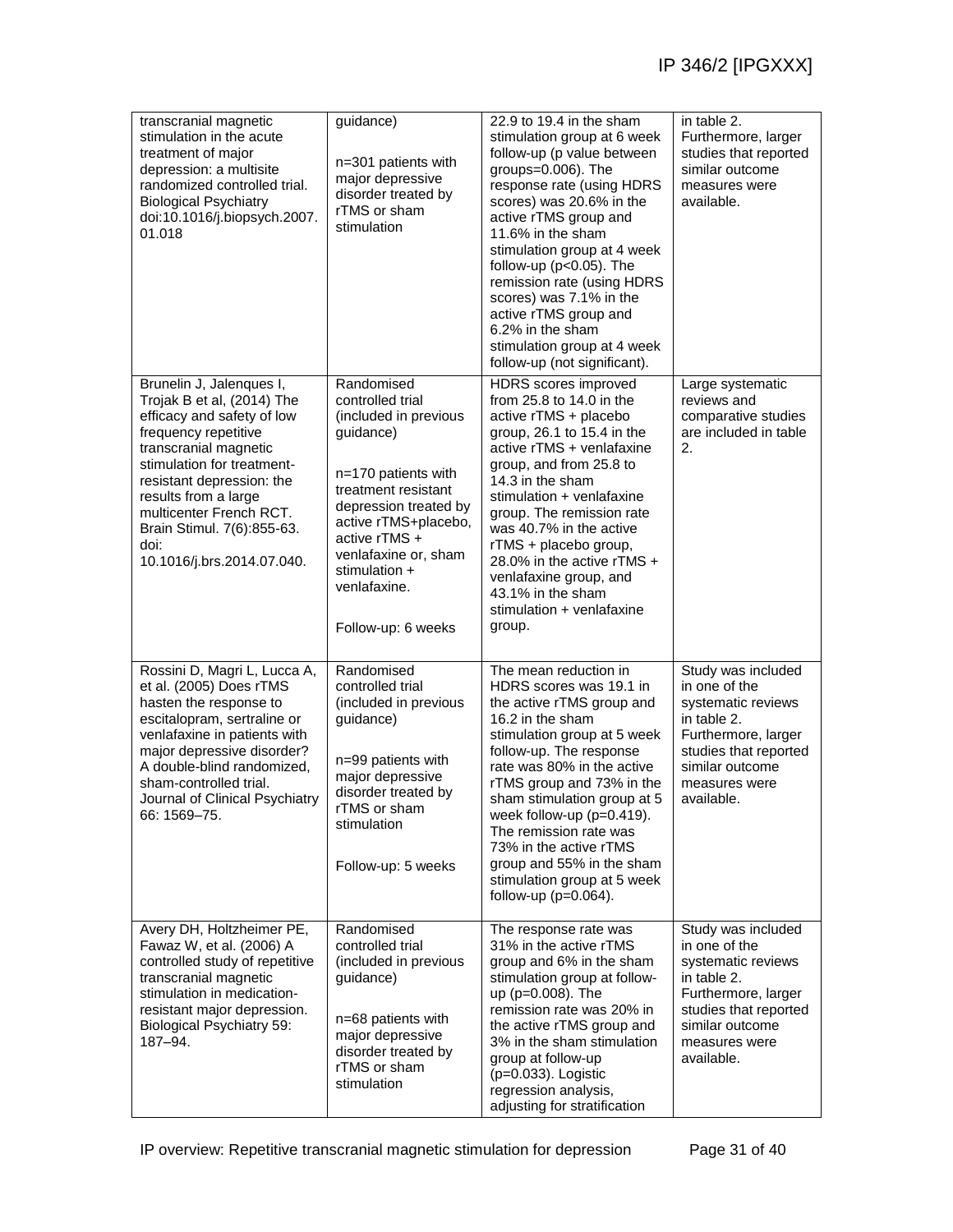|                                                                                                                                                                                                                                                                                                   | Follow-up: 2 weeks<br>after treatment.<br>Patients who met<br>response criteria<br>were followed-up for<br>6 months.                                                                                                                                                                                                                     | variables, showed TMS had<br>significantly greater odds of<br>response:<br>adjusted odds ratio was<br>21.08, 95% Cl 2.07 to<br>214.16)                                                                                                                                                                                                                                                                                                       |                                                                                                                                                                            |
|---------------------------------------------------------------------------------------------------------------------------------------------------------------------------------------------------------------------------------------------------------------------------------------------------|------------------------------------------------------------------------------------------------------------------------------------------------------------------------------------------------------------------------------------------------------------------------------------------------------------------------------------------|----------------------------------------------------------------------------------------------------------------------------------------------------------------------------------------------------------------------------------------------------------------------------------------------------------------------------------------------------------------------------------------------------------------------------------------------|----------------------------------------------------------------------------------------------------------------------------------------------------------------------------|
| Fitzgerald PB, Brown TL,<br>Marston NAU, et al. (2003)<br>Transcranial magnetic<br>stimulation in the treatment<br>of depression. Archives of<br>General Psychiatry 60:<br>$1002 - 8.$                                                                                                            | Randomised<br>controlled trial<br>(included in previous<br>guidance)<br>n=60 patients with<br>treatment resistant<br>depression treated by<br>high-frequency rTMS,<br>low-frequency rTMS<br>or sham stimulation.<br>Follow-up: 2 weeks<br>after treatment.<br>Patients who met<br>response criteria<br>were followed-up for<br>6 months. | Mean HDRS scores<br>changed from 36.1 to 30.8,<br>37.7 to 32.2 and 35.7 to<br>35.4 in the high-frequency<br>rTMS, low-frequency rTMS<br>and sham stimulation<br>groups, respectively, at 2<br>week follow-up. Significant<br>differences were observed<br>when high-frequency and<br>low-frequency rTMS were<br>compared against sham<br>stimulation. No significant<br>difference was observed<br>high-frequency and low-<br>frequency rTMS | Study was included<br>in one of the<br>systematic reviews<br>in table 2.<br>Furthermore, larger<br>studies that reported<br>similar outcome<br>measures were<br>available. |
| George MS, Lisanby SH,<br>Avery D, et al. (2010) Daily<br>left prefrontal transcranial<br>magnetic stimulation therapy<br>for major depressive<br>disorder: a sham-controlled<br>randomized trial. Arch Gen<br>Psychiatry; 67(5):507-16.<br>doi:<br>10.1001/archgenpsychiatry.<br>2010.46.        | Randomised<br>controlled trial<br>n=90 patients with<br>major depressive<br>disorder treated by<br>active rTMS or sham<br>Follow-up: 6 weeks                                                                                                                                                                                             | HDRS scores improved<br>from 26.26 to 21.61 in the<br>active rTMS group and from<br>26.51 to 23.38 in the sham<br>stimulation group (p value<br>between groups=0.06).<br>CGI-S scores improved<br>from $4.62$ to $3.96$ in the<br>active rTMS group and 4.63<br>to 4.30 in the sham<br>stimulation group (p value<br>between groups=0.001)                                                                                                   | Study was included<br>in one of the<br>systematic reviews<br>in table 2.<br>Furthermore, larger<br>studies that reported<br>similar outcome<br>measures were<br>available. |
| Carpenter LL, Janicak PG,<br>Aaronson ST et al (2012)<br>Transcranial magnetic<br>stimulation (TMS) for major<br>depression: a multisite,<br>naturalistic, observational<br>study of acute treatment<br>outcomes in clinical practice.<br>Depress Anxiety 29(7), 587-<br>596                      | Case series<br>n=307 patients with<br>major depressive<br>disorder<br>Follow-up: 6 weeks                                                                                                                                                                                                                                                 | There was a significant<br>improvement in CGI-S<br>scores from baseline to end<br>of treatment $(-1.9 \pm 1.4, p<$<br>0.0001). The clinician-<br>assessed response rate<br>(CGI-S) was 58.0%. The<br>remission rate was 37.1%.<br>Patient-reported response<br>rate ranged from 56.4 to<br>41.5% and remission rate<br>ranged from 28.7 to 26.5%                                                                                             | Large systematic<br>reviews and<br>comparative studies<br>are included in table<br>2.                                                                                      |
| Connolly RK, Helmer A,<br>Cristancho MA et al (2012)<br>Effectiveness of transcranial<br>magnetic stimulation in<br>clinical practice post-FDA<br>approval in the United<br>States: results observed with<br>the first 100 consecutive<br>cases of depression at an<br>academic medical center. J | Case series<br>n=100 patients with<br>major depressive<br>disorder<br>Follow-up: Unclear                                                                                                                                                                                                                                                 | The CGI-I response rate<br>was 50.6% at 6 week<br>follow-up. The remission<br>rate was 24.7% at 6 week<br>follow-up. The mean<br>change in HDRS scores<br>was -7.8 points. The HDRS<br>response and remission<br>rates were 41.2% and<br>35.3%, respectively.                                                                                                                                                                                | Large systematic<br>reviews and<br>comparative studies<br>are included in table<br>2.                                                                                      |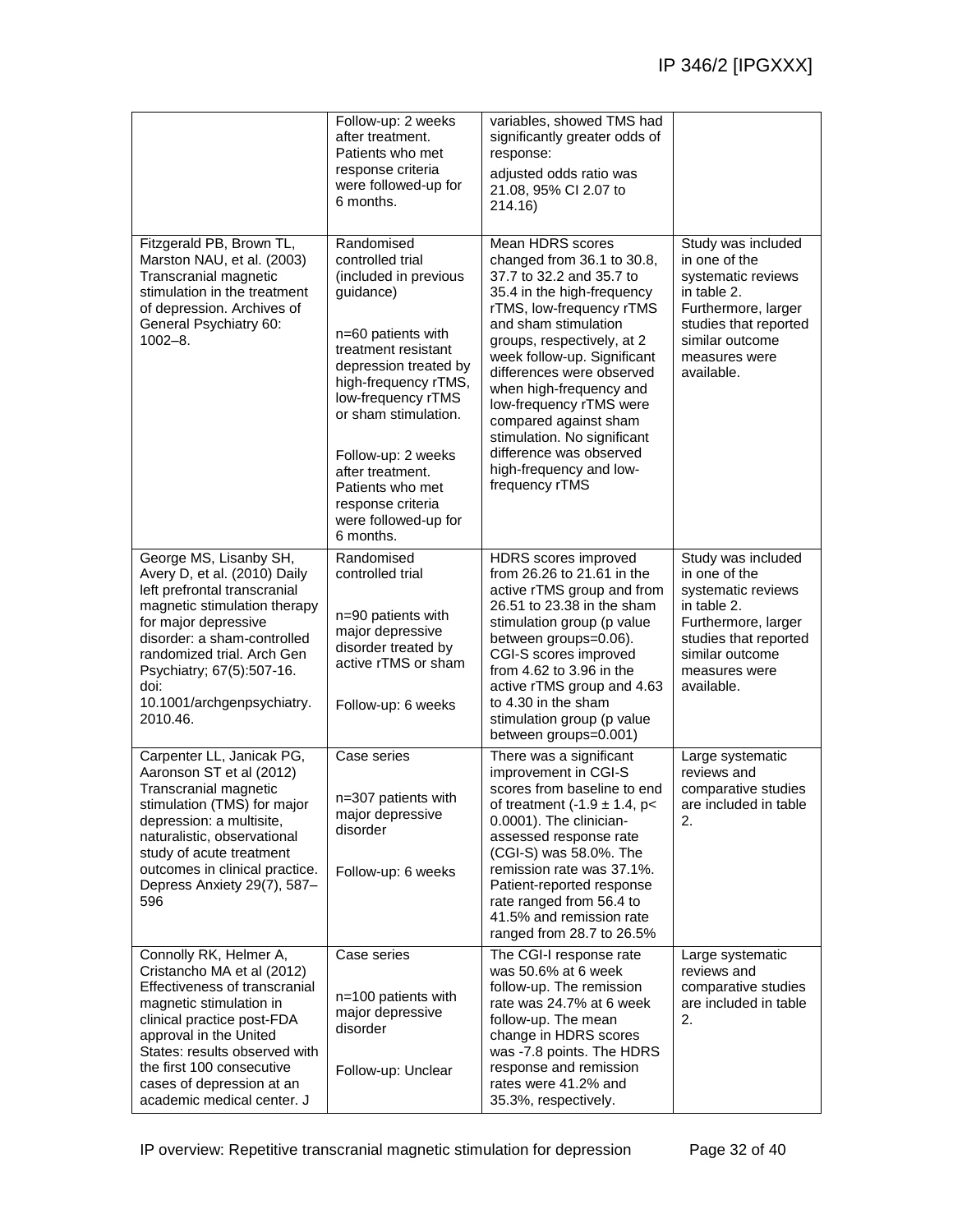| Clin Psychiatry 73(4), 567- |  |  |
|-----------------------------|--|--|
| 573                         |  |  |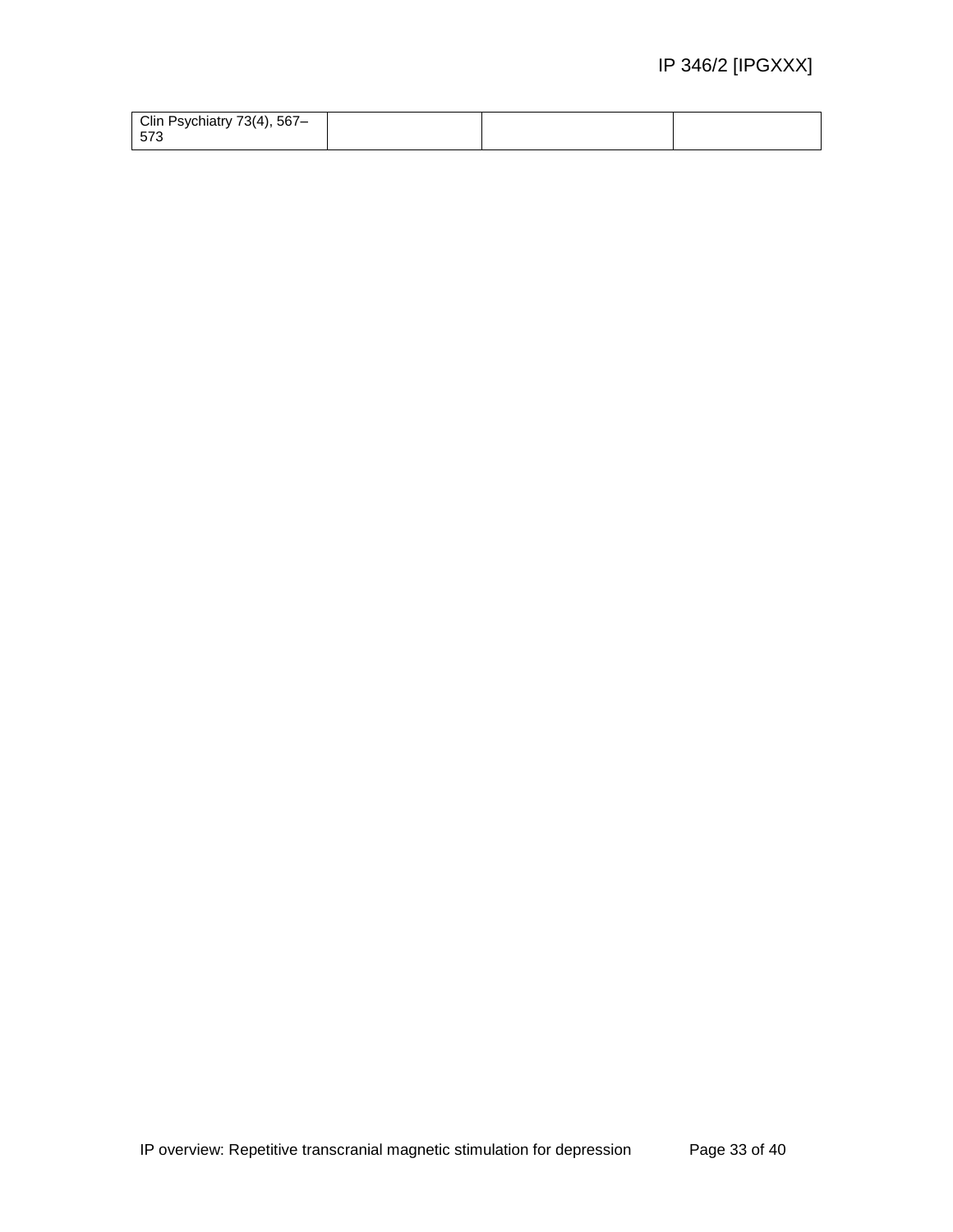# **Appendix B: Related NICE guidance for repetitive transcranial magnetic stimulation for depression**

| <b>Guidance</b> | <b>Recommendations</b>                                                                                                                                                                                                                                                                                                                                                                                                                                                                                                                        |
|-----------------|-----------------------------------------------------------------------------------------------------------------------------------------------------------------------------------------------------------------------------------------------------------------------------------------------------------------------------------------------------------------------------------------------------------------------------------------------------------------------------------------------------------------------------------------------|
| Interventional  | Transcranial magnetic stimulation for severe depression.                                                                                                                                                                                                                                                                                                                                                                                                                                                                                      |
| procedures      | NICE interventional procedure guidance 242 (2007)                                                                                                                                                                                                                                                                                                                                                                                                                                                                                             |
|                 |                                                                                                                                                                                                                                                                                                                                                                                                                                                                                                                                               |
|                 | (Current guidance)                                                                                                                                                                                                                                                                                                                                                                                                                                                                                                                            |
|                 | 1.1 Current evidence suggests that there are no major safety<br>concerns associated with transcranial magnetic stimulation<br>(TMS) for severe depression. There is uncertainty about the<br>procedure's clinical efficacy, which may depend on higher<br>intensity, greater frequency, bilateral application and/or longer<br>treatment durations than have appeared in the evidence to<br>date. TMS should therefore be performed only in research<br>studies designed to investigate these factors.                                        |
|                 | 1.2 Future research should aim to address patient selection<br>criteria, the optimal use of this procedure in relation to other<br>treatments, and the duration of any treatment effect. Clinicians<br>should collaborate to ensure that studies are sufficiently large<br>to be adequately powered. The Institute may review the<br>procedure upon publication of further evidence.                                                                                                                                                          |
|                 | Vagus nerve stimulation for treatment-resistant<br>depression. NICE interventional procedure guidance 330<br>(2009)                                                                                                                                                                                                                                                                                                                                                                                                                           |
|                 | 1.1 Current evidence on the safety and efficacy of vagus nerve<br>stimulation (VNS) for treatment-resistant depression is<br>inadequate in quantity and quality. Therefore this procedure<br>should be used only with special arrangements for clinical<br>governance, consent and audit or research. It should be used<br>only in patients with treatment-resistant depression.                                                                                                                                                              |
|                 | 1.2 Clinicians wishing to undertake VNS for treatment-resistant<br>depression should take the following actions.<br>Inform the clinical governance leads in their Trusts.<br>Ensure that patients and/or their parents/carers<br>$\bullet$<br>understand the uncertainty about the procedure's<br>safety and efficacy and provide them with clear written<br>information. In addition, the use of NICE's information<br>for patients ('Understanding NICE guidance') is<br>recommended.<br>Audit and review clinical outcomes of all patients |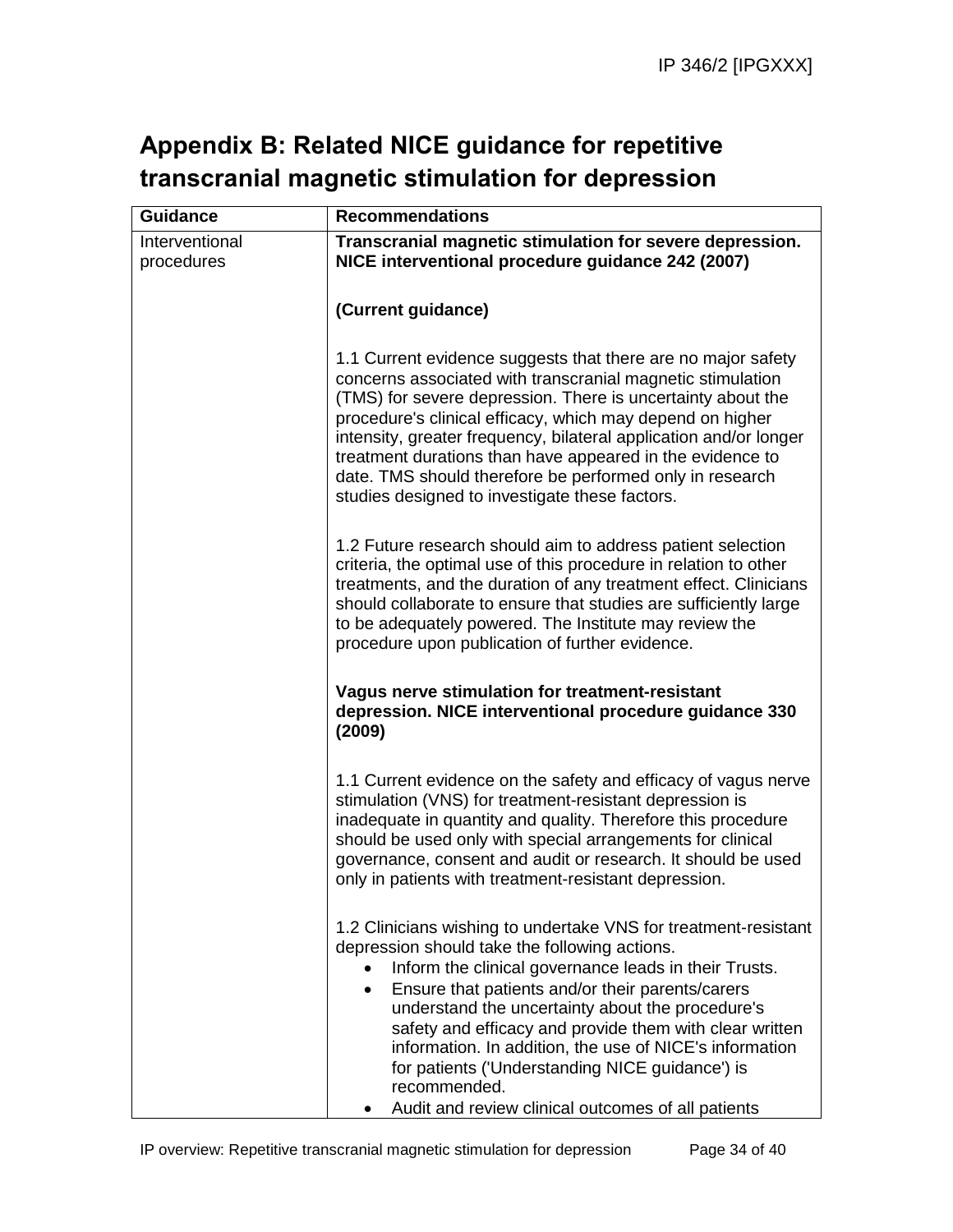|                       | having VNS for treatment-resistant depression (see<br>section 3.1).                                                                                                                                                                                                                                                                                                                                |
|-----------------------|----------------------------------------------------------------------------------------------------------------------------------------------------------------------------------------------------------------------------------------------------------------------------------------------------------------------------------------------------------------------------------------------------|
|                       | 1.3 Patient selection and management should be carried out<br>by a multidisciplinary team including a psychiatrist and a<br>surgeon (usually a neurosurgeon), with other relevant<br>specialists (for example, a clinical psychologist and an<br>appropriately trained technician).                                                                                                                |
|                       | 1.4 NICE encourages further research into VNS for treatment-<br>resistant depression. Research outcomes should include<br>depression rating scales, objective measures of depressive<br>symptoms and patient-reported quality of life. NICE may<br>review the procedure on publication of further evidence.                                                                                        |
| Technology appraisals | Computerised cognitive behaviour therapy for depression<br>and anxiety: Review of Technology Appraisal 51. NICE<br>technology appraisal 97 (2006)                                                                                                                                                                                                                                                  |
|                       | This review concerns five specific packages for the delivery of<br>computerised cognitive behaviour therapy (CCBT) accessed<br>via a referral from a general practitioner (GP): three for<br>depression (Beating the Blues, COPE and Overcoming<br>Depression), one for panic/phobia (FearFighter) and one for<br>obsessive-compulsive disorder (OCD) (OCFighter, previously<br>known as BTSteps). |
|                       | This guidance should be read in the context of the Clinical<br>Guidelines on depression, anxiety and OCD).                                                                                                                                                                                                                                                                                         |
|                       | 1.1 This recommendation has been replaced by<br>recommendations in the two depression clinical guidelines<br>(CG90 and CG91) published in October 2009.                                                                                                                                                                                                                                            |
|                       | 1.2 This recommendation has been replaced by<br>recommendations in the two depression clinical guidelines<br>(CG90 and CG91) published in October 2009.                                                                                                                                                                                                                                            |
|                       | 1.3 This recommendation has been replaced by the<br>generalised anxiety disorder and panic disorder guideline<br>(CG113), published in January 2011, and by the social anxiety<br>disorder guideline (CG159), published in May 2013.                                                                                                                                                               |
|                       | 1.4 OCFighter (previously known as BTSteps) is not<br>recommended as an option for delivering CBT in the<br>management of OCD.                                                                                                                                                                                                                                                                     |
|                       | 1.5 People currently using OCFighter, whether as routine<br>therapy or as part of a clinical trial, should have the option to                                                                                                                                                                                                                                                                      |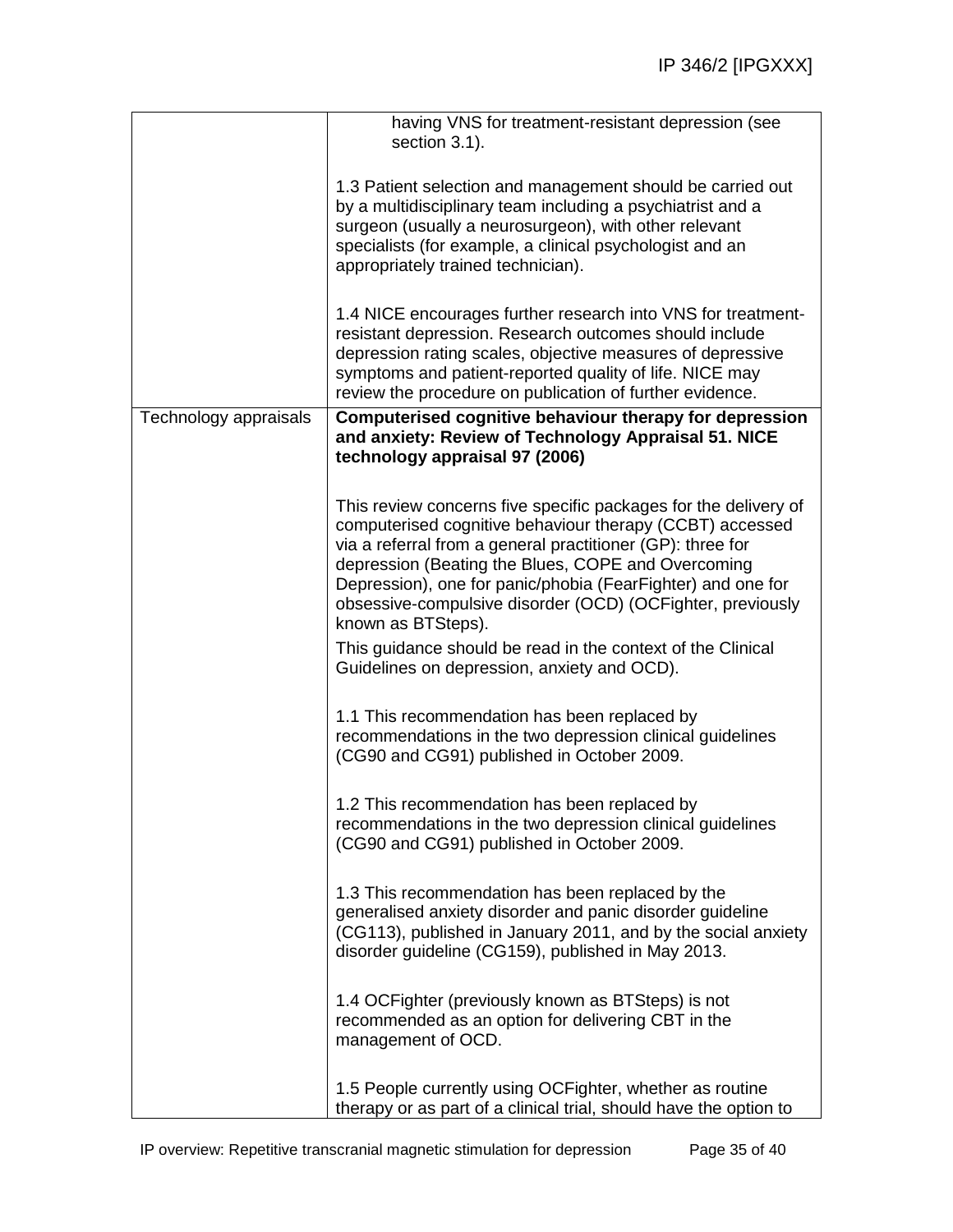| continue on therapy until the person, or the GP and/or<br>specialist, consider it appropriate to stop.                                                                                                                                                                                                                                                                                                                                                                                                                                                                                                                                                                                                                         |
|--------------------------------------------------------------------------------------------------------------------------------------------------------------------------------------------------------------------------------------------------------------------------------------------------------------------------------------------------------------------------------------------------------------------------------------------------------------------------------------------------------------------------------------------------------------------------------------------------------------------------------------------------------------------------------------------------------------------------------|
| Guidance on the use of electroconvulsive therapy. NICE<br>technology appraisal 59 (2003)                                                                                                                                                                                                                                                                                                                                                                                                                                                                                                                                                                                                                                       |
| The recommendations in this technology appraisal relating to<br>the treatment of depression have been replaced by<br>recommendations in 'Depression in adults (update)' (NICE<br>clinical guideline 90) published in October 2009). Note that the<br>recommendations in this technology appraisal relating to the<br>treatment of catatonia-prolonged or severe manic episodes<br>and schizophrenia have not changed. The recommendations<br>relating to depression have been removed from this web<br>viewer version.                                                                                                                                                                                                         |
| 1.1 It is recommended that electroconvulsive therapy (ECT) is<br>used only to achieve rapid and short-term improvement of<br>severe symptoms after an adequate trial of other treatment<br>options has proven ineffective and/or when the condition is<br>considered to be potentially life-threatening, in individuals with:                                                                                                                                                                                                                                                                                                                                                                                                  |
| catatonia<br>a prolonged or severe manic episode.                                                                                                                                                                                                                                                                                                                                                                                                                                                                                                                                                                                                                                                                              |
| 1.2 The decision as to whether ECT is clinically indicated<br>should be based on a documented assessment of the risks<br>and potential benefits to the individual, including: the risks<br>associated with the anaesthetic; current co-morbidities;<br>anticipated adverse events, particularly cognitive impairment;<br>and the risks of not having treatment.                                                                                                                                                                                                                                                                                                                                                                |
| 1.3 The risks associated with ECT may be enhanced during<br>pregnancy, in older people, and in children and young people,<br>and therefore clinicians should exercise particular caution<br>when considering ECT treatment in these groups.                                                                                                                                                                                                                                                                                                                                                                                                                                                                                    |
| 1.4 Valid consent should be obtained in all cases where the<br>individual has the ability to grant or refuse consent. The<br>decision to use ECT should be made jointly by the individual<br>and the clinician(s) responsible for treatment, on the basis of<br>an informed discussion. This discussion should be enabled by<br>the provision of full and appropriate information about the<br>general risks associated with ECT (see Section 1.9) and about<br>the risks and potential benefits specific to that individual.<br>Consent should be obtained without pressure or coercion,<br>which may occur as a result of the circumstances and clinical<br>setting, and the individual should be reminded of their right to |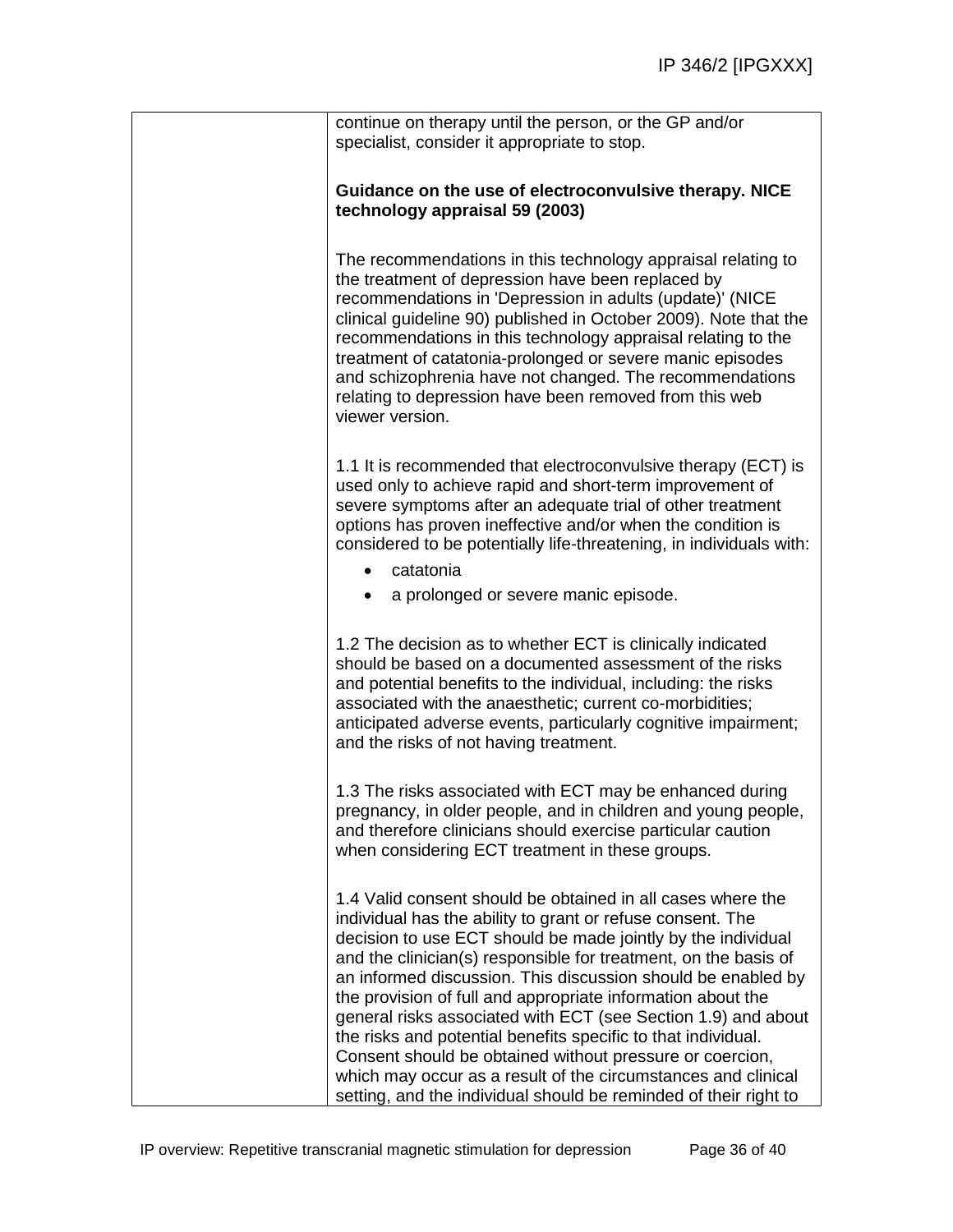|                 | withdraw consent at any point. There should be strict<br>adherence to recognised guidelines about consent and the<br>involvement of patient advocates and/or carers to facilitate<br>informed discussion is strongly encouraged.                                                                                                                                                                                                                                                                                                                |
|-----------------|-------------------------------------------------------------------------------------------------------------------------------------------------------------------------------------------------------------------------------------------------------------------------------------------------------------------------------------------------------------------------------------------------------------------------------------------------------------------------------------------------------------------------------------------------|
|                 | 1.5 In all situations where informed discussion and consent is<br>not possible advance directives should be taken fully into<br>account and the individual's advocate and/or carer should be<br>consulted.                                                                                                                                                                                                                                                                                                                                      |
|                 | 1.6 Clinical status should be assessed following each ECT<br>session and treatment should be stopped when a response<br>has been achieved, or sooner if there is evidence of adverse<br>effects. Cognitive function should be monitored on an ongoing<br>basis, and at a minimum at the end of each course of<br>treatment.                                                                                                                                                                                                                     |
|                 | 1.7 It is recommended that a repeat course of ECT should be<br>considered under the circumstances indicated in 1.1 only for<br>individuals who have catatonia or mania and who have<br>previously responded well to ECT. In patients who are<br>experiencing an acute episode but have not previously<br>responded, a repeat trial of ECT should be undertaken only<br>after all other options have been considered and following<br>discussion of the risks and benefits with the individual and/or<br>where appropriate their carer/advocate. |
|                 | 1.8 This recommendation has been updated and replaced by<br>NICE clinical guideline 90.                                                                                                                                                                                                                                                                                                                                                                                                                                                         |
|                 | 1.9 The current state of the evidence does not allow the<br>general use of ECT in the management of schizophrenia to be<br>recommended.                                                                                                                                                                                                                                                                                                                                                                                                         |
|                 | 1.10 National information leaflets should be developed through<br>consultation with appropriate professional and user<br>organisations to enable individuals and their carers/advocates<br>to make an informed decision regarding the appropriateness of<br>ECT for their circumstances. The leaflets should be evidence<br>based, include information about the risks of ECT and<br>availability of alternative treatments, and be produced in<br>formats and languages that make them accessible to a wide<br>range of service users.         |
| NICE guidelines | Common mental health disorders: Identification and<br>pathways to care. NICE clinical guideline 123 (2011)                                                                                                                                                                                                                                                                                                                                                                                                                                      |
|                 | 1.1 Improving access to services                                                                                                                                                                                                                                                                                                                                                                                                                                                                                                                |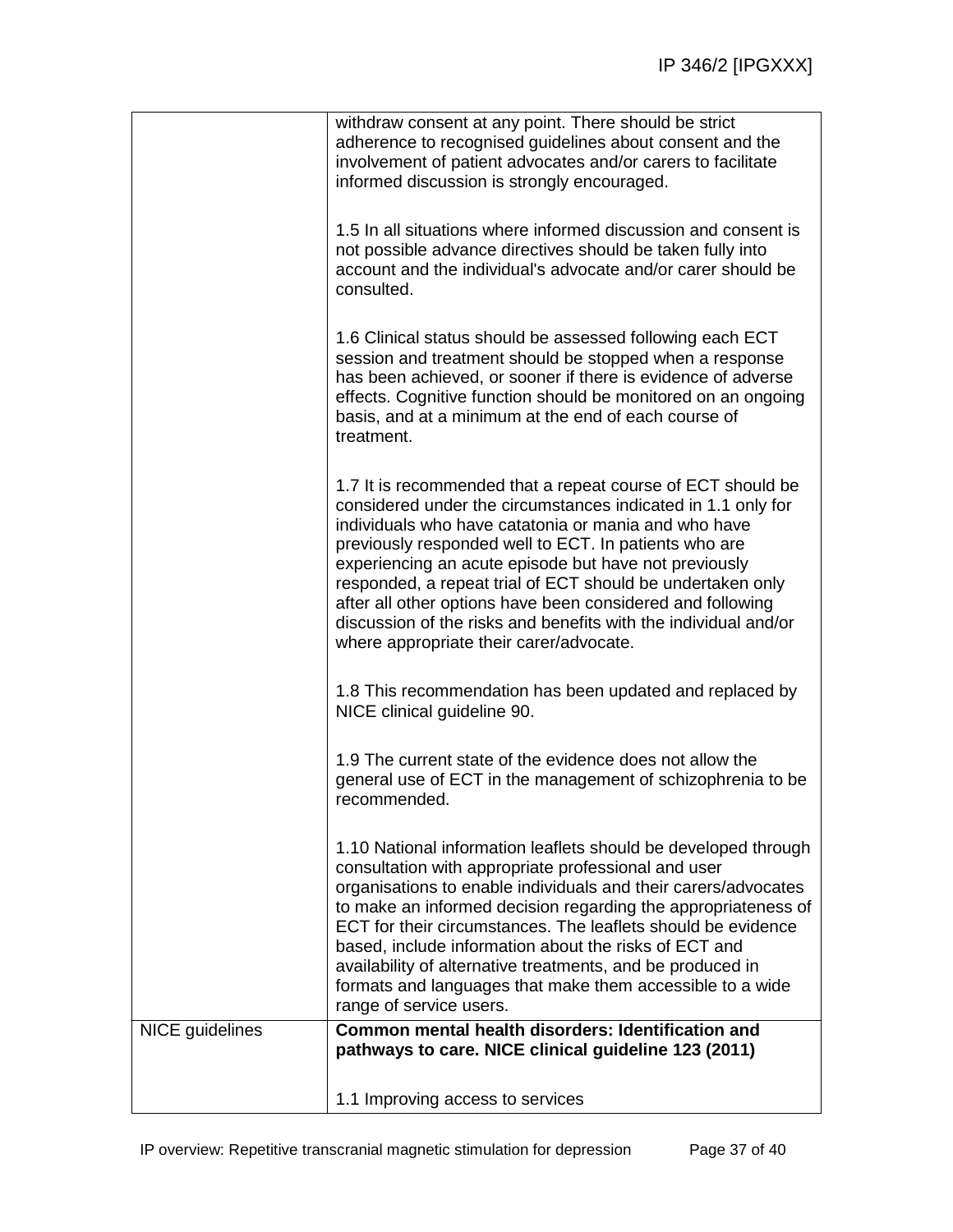| Guideline includes recommendations on the use of<br>electroconvulsive therapy (ECT) but does not include TDCS.                                                                                                                                                                                              |
|-------------------------------------------------------------------------------------------------------------------------------------------------------------------------------------------------------------------------------------------------------------------------------------------------------------|
| Antenatal and postnatal mental health: Clinical<br>management and service guidance. NICE clinical<br>guideline 192 (2014)                                                                                                                                                                                   |
| Guideline includes recommendations on the use of<br>electroconvulsive therapy (ECT).                                                                                                                                                                                                                        |
| Depression in children and young people: Identification<br>and management in primary, community and secondary<br>care. NICE clinical guideline 28 (2005)                                                                                                                                                    |
| 1.10.4 Electroconvulsive therapy (ECT)<br>1.10.5 Transcranial magnetic stimulation                                                                                                                                                                                                                          |
| Depression in adults: The treatment and management of<br>depression in adults. NICE clinical guideline 90 (2009)                                                                                                                                                                                            |
| 1.5 Step 3: recognised depression in primary care and general<br>hospital settings - persistent subthreshold depressive<br>symptoms or mild to moderate depression with inadequate<br>response to initial interventions, and moderate and severe<br>depression<br>1.6 Step 4: complex and severe depression |
| 1.3 Step 1: recognition, assessment and initial management in<br>primary care and general hospital settings<br>1.4 Step 2: recognised depression in primary care and general<br>hospital settings - persistent subthreshold depressive<br>symptoms or mild to moderate depression                           |
| 1.1 Care of all people with depression<br>1.2 Stepped care                                                                                                                                                                                                                                                  |
| Depression in adults with a chronic physical health<br>problem: Treatment and management. NICE clinical<br>guideline 91 (2009)                                                                                                                                                                              |
| 1.4 Steps 2 and 3: Treatment and referral for treatment<br>1.5 Developing local care pathways                                                                                                                                                                                                               |
| 1.3 Step 1: Identification and assessment                                                                                                                                                                                                                                                                   |
| 1.2 Stepped care                                                                                                                                                                                                                                                                                            |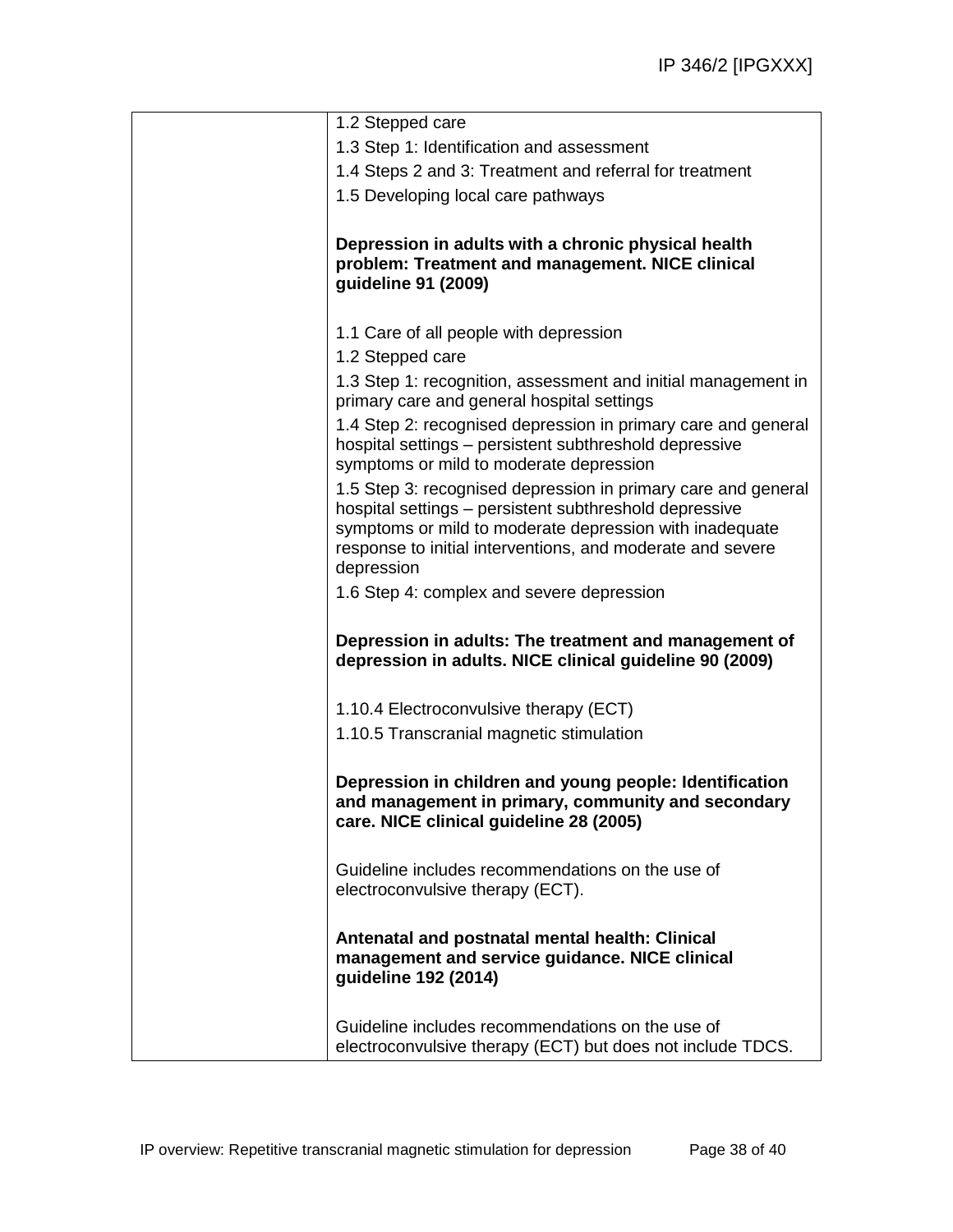# **Appendix C: Literature search for repetitive transcranial magnetic stimulation for depression**

| <b>Databases</b>                                                                  | <b>Date</b><br>searched | <b>Version/files</b>         |
|-----------------------------------------------------------------------------------|-------------------------|------------------------------|
| Cochrane Database of Systematic<br>Reviews - CDSR (Cochrane Library)              | 13/02/2015              | Issue 2 of 12, February 2015 |
| Database of Abstracts of Reviews of<br>Effects - DARE (Cochrane Library)          | 13/02/2015              | Issue 1 of 4, January 2015   |
| HTA database (Cochrane Library)                                                   | 13/02/2015              | Issue 1 of 4, January 2015   |
| Cochrane Central Database of<br>Controlled Trials - CENTRAL (Cochrane<br>Library) | 13/02/2015              | Issue 1 of 12, January 2015  |
| MEDLINE (Ovid)                                                                    | 13/02/2015              | 1946 to February week 2 2015 |
| <b>MEDLINE In-Process (Ovid)</b>                                                  | 13/02/2015              | February 12, 2015            |
| EMBASE (Ovid)                                                                     | 13/02/2014              | 1974 To 2015 Week 06         |
| CINAHL (NLH Search 2.0)                                                           | 13/02/2015              | n/a                          |
| PubMed                                                                            | 13/02/2015              | n/a                          |
| <b>JournalTOCS</b>                                                                | 13/02/2015              | n/a                          |

The following search strategy was used to identify papers in MEDLINE. A similar strategy was used to identify papers in other databases.

| $\mathbf{1}$     | Transcranial magnetic stimulation/                                                   |
|------------------|--------------------------------------------------------------------------------------|
| $ 2\rangle$      | ((transcranial or trans-cranial) adj4 magnetic adj4 (stimulation or activation)).tw. |
| $\overline{3}$   | (tms or rtms).tw.                                                                    |
| 4                | or/1-3                                                                               |
| 5                | depression/                                                                          |
| 6                | Depression, Postpartum/                                                              |
| $\overline{7}$   | depressive disorder/                                                                 |
| $\boldsymbol{8}$ | depressive disorder, major/                                                          |
| 9                | seasonal affective disorder/                                                         |
| 10               | bipolar disorder/                                                                    |
| 11               | mood disorder/                                                                       |
| 12               | depress*.tw.                                                                         |